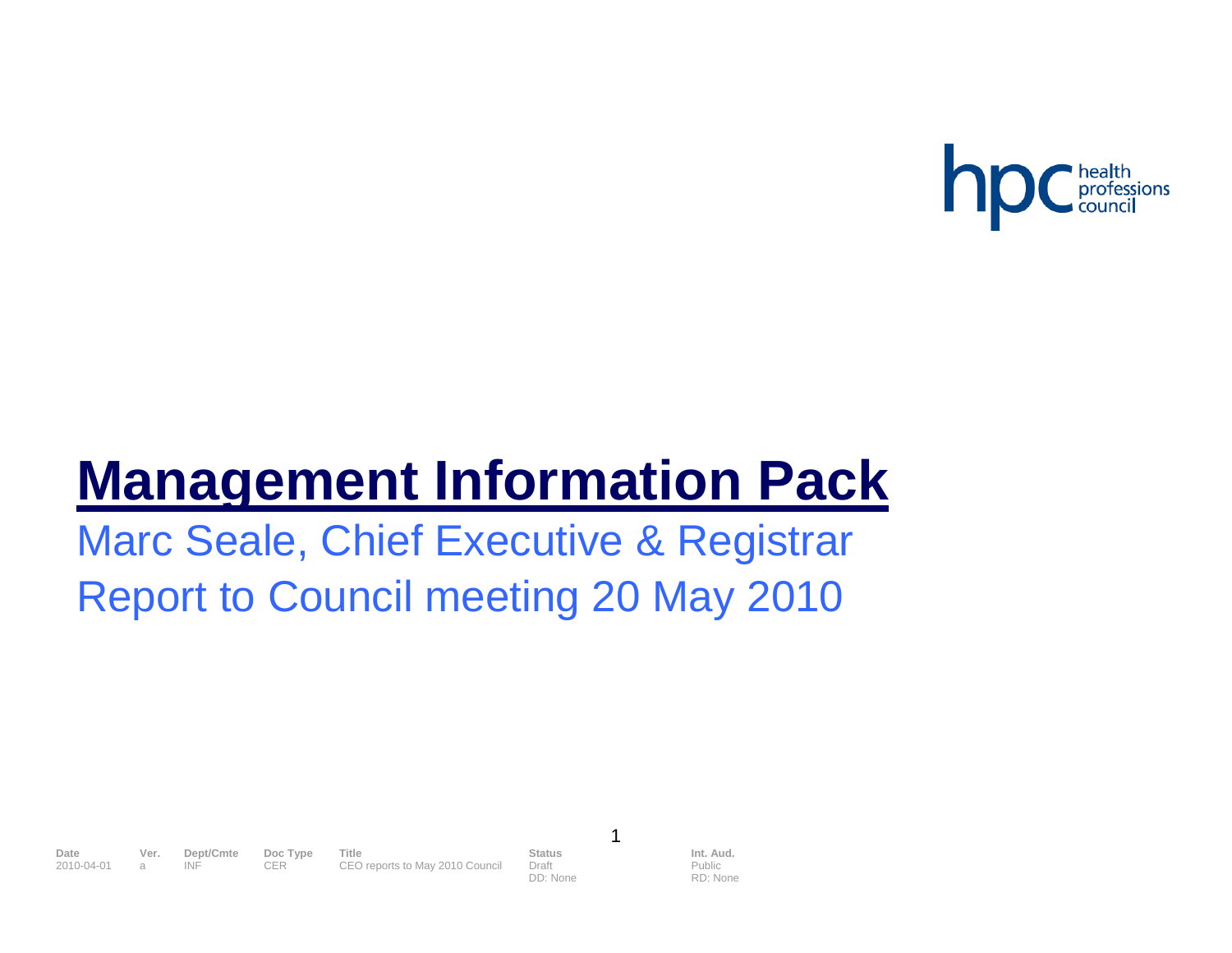# **Chief Executive's Report to Council meeting on 20 May 2010 Contents**

| <b>Department</b><br>Chief Executive - Mr M Seale    | <b>Page</b><br>3 |
|------------------------------------------------------|------------------|
| Business Process Improvement - Mr R Dunn             | 4                |
| Communications - Ms J Ladds                          | 6                |
| Education – Mr O Ammar, Acting Director Of Education | 9                |
| Facilities Management - Mr. S Hall                   | 12               |
| Finance - Mr G Butler                                | 13               |
| Fitness to Practise – Ms K Johnson                   | 15               |
| Human Resources - Ms T Haskins                       | 18               |
| Information Technology - Mr G Gaskins                | 19               |
| Partners Programme - Ms K Neuschafer                 | 21               |
| Policy and Standards - Mr M Guthrie                  | 22               |
| Registration - Mr R Houghton                         | 24               |
| Secretariat - Ms L Hart                              | 26               |

2

DD: None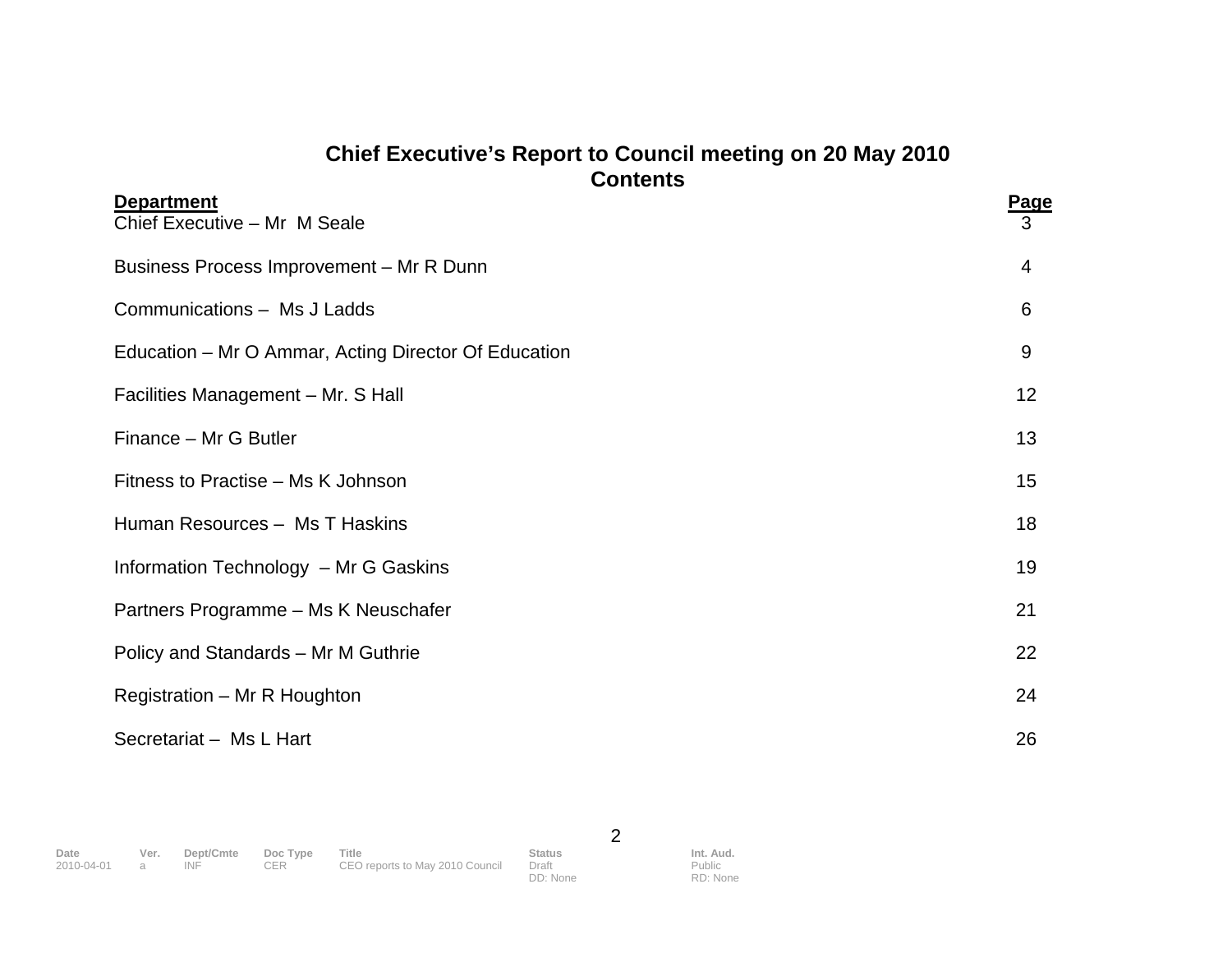|                                                                                                                                                                                                                                                                                                                                                                                                                                                                                                                                                                                                                                                                                                                                                                                                                                                                                                                                                                                                                                                                                                                                               |                                                                                                                                                                                                                                                                                       | <b>Chief Executive - Mr Marc Seale</b>                                                                                                                                                                                                                                                                                                                                               |                                                                                |
|-----------------------------------------------------------------------------------------------------------------------------------------------------------------------------------------------------------------------------------------------------------------------------------------------------------------------------------------------------------------------------------------------------------------------------------------------------------------------------------------------------------------------------------------------------------------------------------------------------------------------------------------------------------------------------------------------------------------------------------------------------------------------------------------------------------------------------------------------------------------------------------------------------------------------------------------------------------------------------------------------------------------------------------------------------------------------------------------------------------------------------------------------|---------------------------------------------------------------------------------------------------------------------------------------------------------------------------------------------------------------------------------------------------------------------------------------|--------------------------------------------------------------------------------------------------------------------------------------------------------------------------------------------------------------------------------------------------------------------------------------------------------------------------------------------------------------------------------------|--------------------------------------------------------------------------------|
| 1. Completed Meetings 1 March to 30 April 2010<br>Listening Event, Shrewsbury<br><b>Scottish Government</b><br>Society of Radiographers<br>General Social Care Council parliamentary reception<br>Northern Ireland Office/Queens University Belfast<br>Dept of Health Professional Standards Programme<br><b>UK Oversight Board</b><br><b>British Association of Art Therapists</b><br>Dept of Health Allied Health Professions<br><b>Professional Advisory Board</b><br><b>Chief Executives Steering Group</b><br><b>General Teaching Council</b><br>Professor D Colquhoun, UCL<br>Dept of Health Legislation Project Board<br><b>Isle of Man Government</b><br><b>Association of Clinical Scientists</b><br>Society of Chiropodists and Podiatrists<br>Ministry of Health, Singapore<br><b>Ontario College of Pharmacists</b><br>European Parliament seminar on patient healthcare<br>and safety<br><b>General Pharmaceutical Council</b><br>University of Hertfordshire<br><b>College of Paramedics</b><br><b>DLA Piper business breakfast</b><br>Dept of Health indemnity policy review meeting<br><b>Chief Executives Steering Group</b> | 1 March<br>3 March<br>3 March<br>3 March<br>5 March<br>8 March<br>9 March<br>11 March<br>11 March<br>12 March<br>15 March<br>16 March<br>19 March<br>22 March<br>26 March<br>26 March<br>29 March<br>14 April<br>19 April<br>21 April<br>22 April<br>28 April<br>28 April<br>29 April | 2. Scheduled Meetings<br><b>General Medical Council (Edinburgh)</b><br><b>Regulators Liaison Group</b><br>Scottish Government Regulation White Paper OISG<br>Society of Clinical Perfusion Scientists<br><b>General Social Care Council</b><br><b>General Dental Council</b><br><b>Council of Deans of Health</b><br>Norwegian Registration Authority for Health<br>Personnel (Oslo) | 4 May<br>5 May<br>5 May<br>6 May<br>7 May<br>24 May<br>25 May<br>$27 - 28$ May |

**Date Ver. Dept/Cmte Doc Type Title Status Int. Aud.** 

13/05/2010 a INF CER CEO reports to May 2010 Council Draft

DD: None

3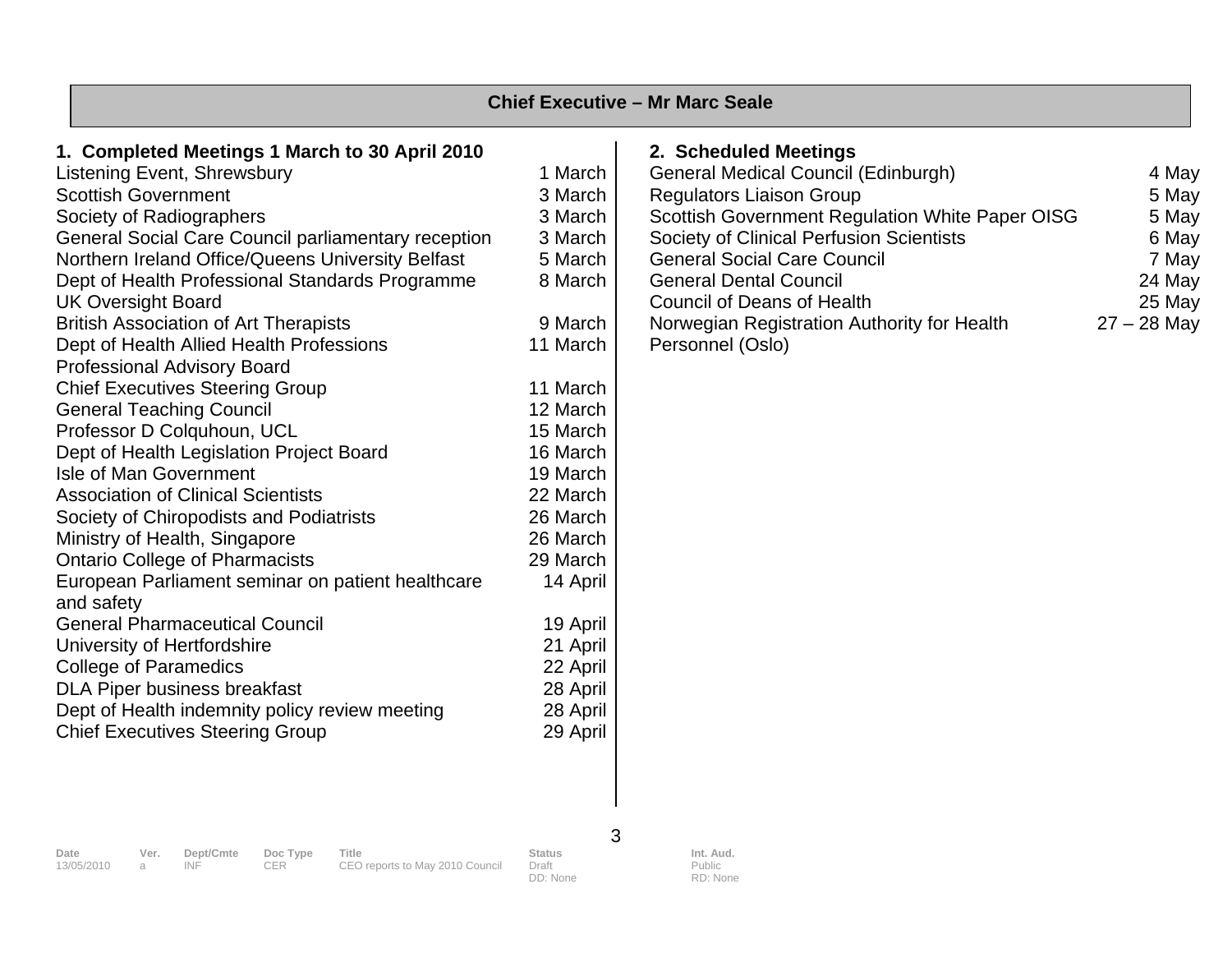# **1. Human Resources**

There are no changes. Roy Dunn has completed the IT-Governance (ISO 27001) ISMS Master Implementer Certificate in preparation for the start of this project.

#### **2. Quality Management System (QMS) review meetings and internal audits**

The internal audit schedule for 2010-11 is commencing. A cross departmental audit of starters and leavers processes is ongoing and will encompass the initial stages of the enhanced door security roll-out.

### **3. QMS process updates**

We are updating the Secretariat and Registrations processes.

# **4. BSI Audit**

The next BSI audit at HPC to the ISO9001:2008 standard, will be on 8 June 2010.

# **5. Business continuity**

Small changes and additions to processes are being made to keep the Disaster Recovery Plan current. An update relating to on-line file replication will be required when the ISP migration is completed. The contract with ICM for the disaster recovery facilities has been renewed.

### **6. Information security management**

An on-line information security training solution to be used by the whole of HPC has been ordered.

Enhanced internal door security has been rolled-out by the

Facilities Department in response to information security audits last year.

ISO27001 background work has started, and we are looking to start working toward the standard as soon as time and budgets allow in 2010-11.

Initial activity is around determining the criteria for determining acceptable levels of information security risk, and documenting the risks and mitigations in detail that are already in place.

- Records of key management decisions
- Information security policy set, including ISMS policy
- ISMS scope
- Information security procedures
- Controls documentation \*Risk assessment methods \*Risk assessment reports \*Risk treatment plan
- ISMS operating procedures
- Information security metrics \*Statement of Applicability
- Document control procedure (reused from QMS ISO 9001?)
- Records control procedure
- Security awareness, training and education records, including test results
- Internal ISMS audit plans and procedures \*Management review plans and reports
- Corrective action procedure
- Preventive action procedure

| Date         | Ver. | Dept/Cmte Doc Type |      | Title                           | <b>Status</b> | Int. Aud. |
|--------------|------|--------------------|------|---------------------------------|---------------|-----------|
| 13/05/2010 a |      | INE                | CER. | CEO reports to May 2010 Council | Draft         | Public    |
|              |      |                    |      |                                 | DD: None      | RD: None  |

4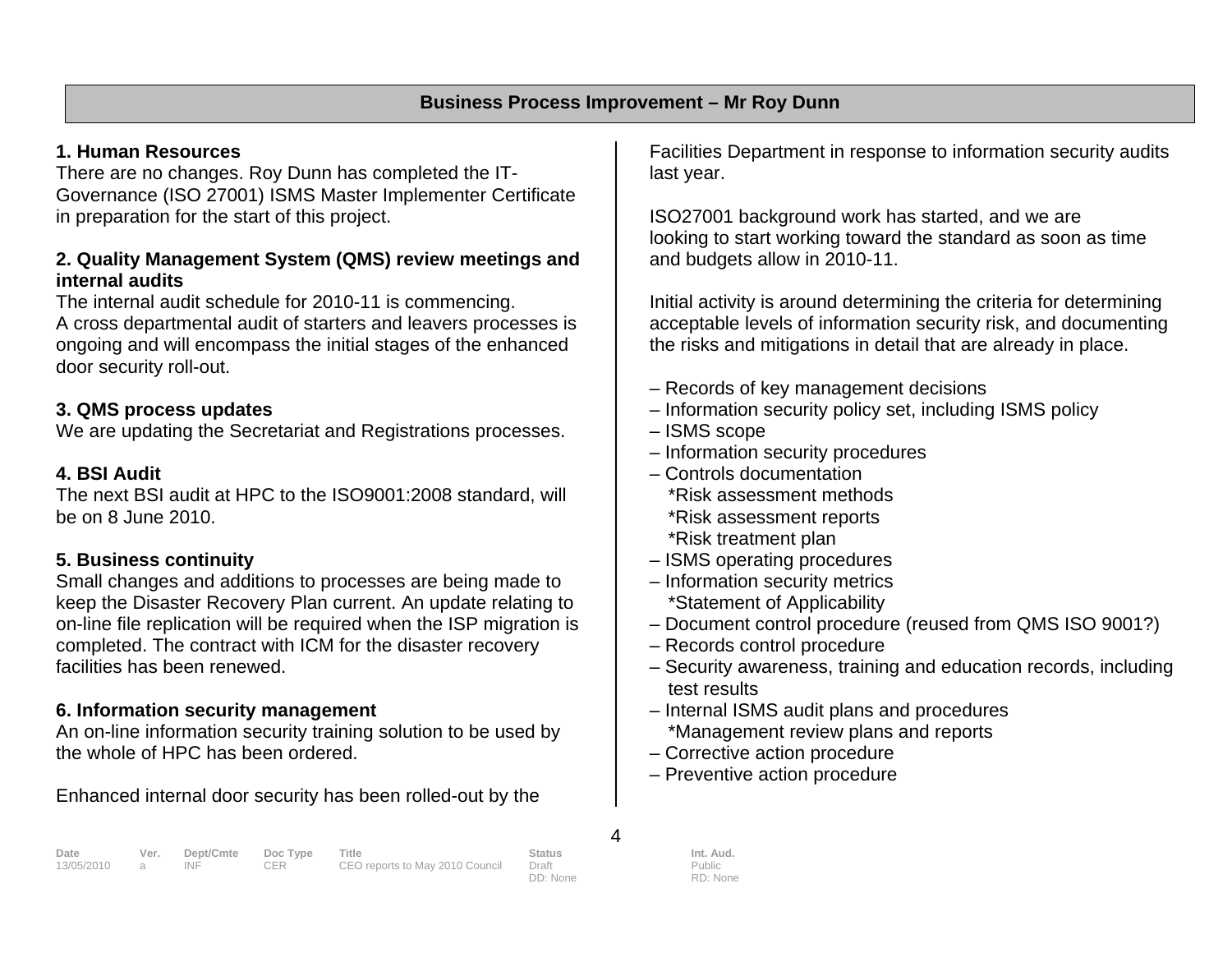An information risk monitoring tool has been obtained to monitor changes long-term, and help in the annual reassessment of our information security risk profile. This is used in connection with the \* items above.

#### **7. Information & data management**

Quality management system-HPC intranet integration: Post rollout changes have been designed and will be implemented shortly by the developer. Business Process Improvement will now be maintaining the running five year registrations forecast. Low level demographic reports across the active Register have been created.

The contract with the new archive supplier Deepstore Ltd, has been signed and the move of the archive has begun. Bulk shipment of our archive in four dedicated HGV loads is ongoing. The new archive provides greater security of storage in worked-out areas of an operational saltmine.

#### **8. Risk Register**

A top ten list of risks will be highlighted and additional levels of detail will be provided on these key items.

13/05/2010 a INF CER CEO reports to May 2010 Council Draft

**Date Ver. Dept/Cmte Doc Type Title Status Status Int. Aud.**<br>13/05/2010 a INF CER CEO reports to May 2010 Council Draft Public Public

DD: None

5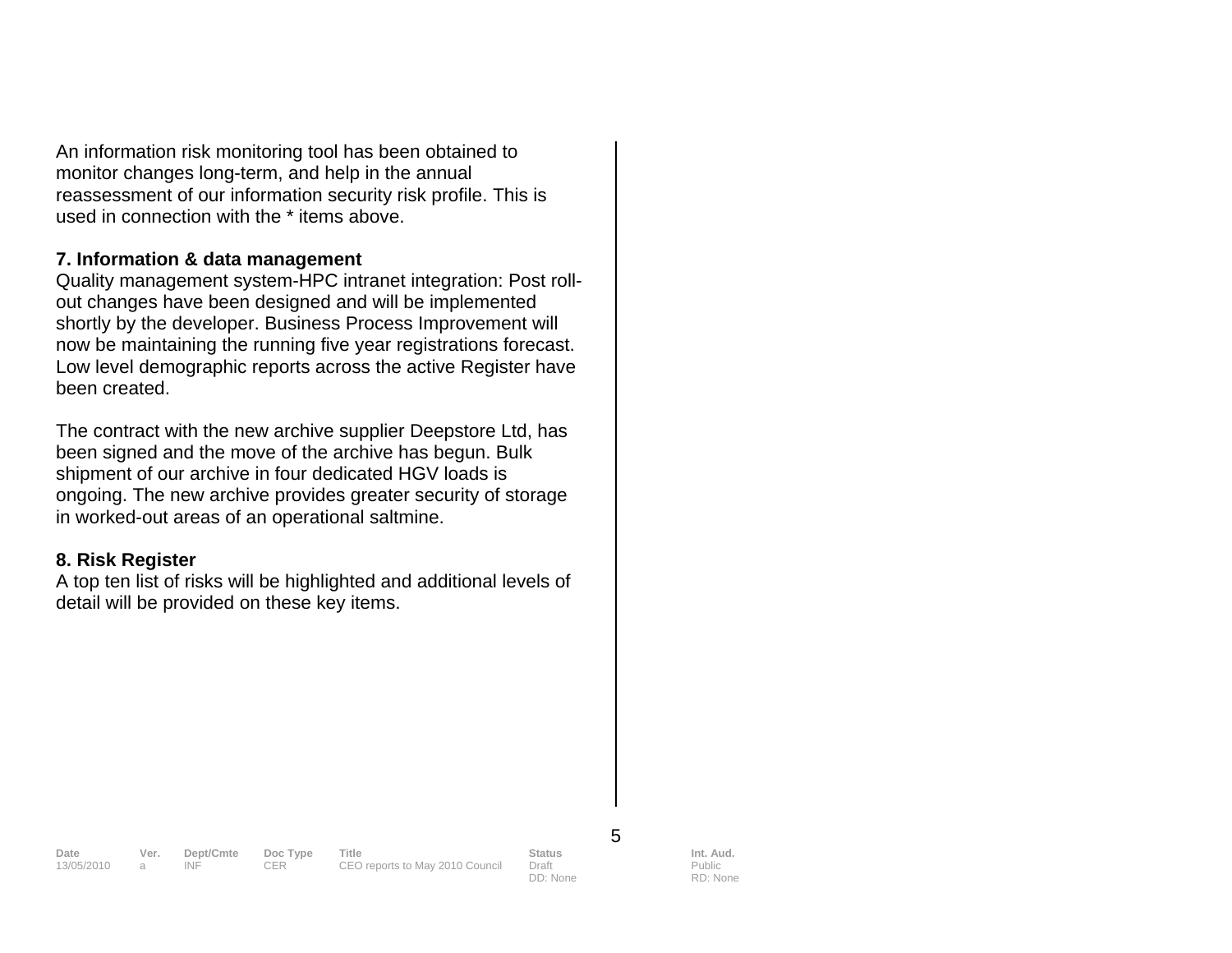#### **1. Media and campaigns**

General releases were issued on the following:

- The HPC launch online renewal service
- The HPC proposes a minor amendment to the standards of proficiency for health psychologists
- The Health Professions Council takes on its fifteenth profession and assumes regulation of high street hearing aid dispensers
- HPC receives legislative approval to regulate private sector hearing aid dispensers

We continue to issue weekly media alerts, respond to journalist queries, liaise with media at hearings and since February 2010, 10 Fitness to Practise press-releases have been issued on registrants that have either been suspended or struck off. Press coverage reports are uploaded to the Council extranet.

Referrers campaign: In November 2009 we commissioned GfK NOP to undertake research into referrers mainly GPs and practice nurses. The research revealed that 38% of GPs and 34% of practice nurses were aware of the HPC with the majority having a reasonable awareness of the HPC. We are using the findings of the research to develop our communications with referrers. We are in the planning stage and are devising an online based campaign.

Public information materials: We continue to promote our public information materials to registrants by sending an A5 flyer with each renewal certificate as well as making copies available at all HPC events and external conferences.

Google adwords campaign: These are continually monitored and some minor refinements to wording have been made.

Joint media campaign: As previously reported we have made initial contact with the Football Association and are considering a campaign to highlight the importance and benefits of using a registered physiotherapist in football.

The Media and Public Relations Manager continues to write, issue articles and work with professional body publications to promote a range of issues particularly registration renewals and CPD.

### **2. Stakeholder communications**

Parliamentary monitoring through Dods continues with followup where appropriate.

The Chief Executive and Stakeholder Communications Manager attended a European Parliament seminar on patient healthcare and safety organised by the Alliance of Liberal and Democrats in Europe (ALDE) on 14 April.

Registration renewal meetings have taken place with the Chartered Society of Physiotherapists (CSP), British Dietetic Association (BDA), Society of Chiropodists and Podiatrists (SoCP) and the British Society of Hearing Aid Audiologists (BSHAA) in order to update them on the work we are doing to promote prompt renewal of registration. We have also been demonstrating the use of the online system for renewal of registration and providing articles for their member publications.

6

DD: None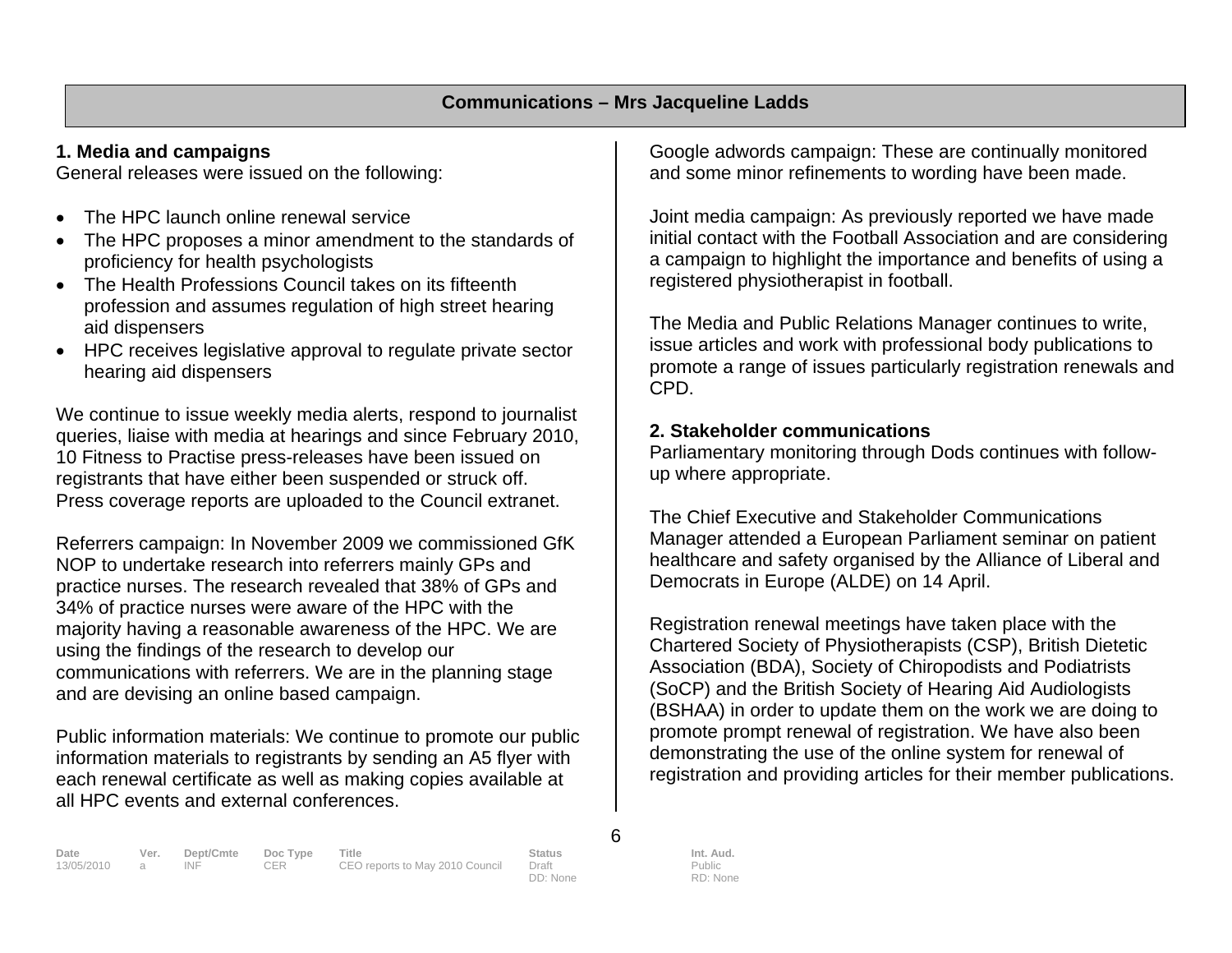#### **3. Web**

With the launch of the new registration logo, we have put together a new section for registrants on the homepage, which shows how they can promote their registration, and also gives them the facility to download the logo online. Updates on the website also include new pages and information for Hearing aid dispensers, revalidation and vetting and barring. We have also launched a fully searchable database of our approved programmes with further information on the education providers. The newly designed homepage will allow us to give customised information for specific audiences, and also brings the site in line with new public information material.

Statistics show that the HPC website is being used more then ever, and now receives over 120,000 visits per month with an average of 28,000 page views every day.

#### **4. Publications**

The first review of the CPD audit process was published at the end of March. Another new publication – Information for witnesses – was also published at the end of March. This provides support for those invited to give evidence at fitness to practise hearings.

The standards of proficiency for hearing aid dispensers were printed and uploaded to the website in advance of 1 April. The public information materials and exhibition display materials have also been updated to reflect hearing aid dispensers joining the Register.

The bi-monthly e-newsletter – HPC In Focus – was published on Friday 9 April. The internal, employee newsletter – HPC Update – was published on Thursday 15 April.

Current projects include the main corporate annual report, a new report for the Education Department and the forthcoming fitness to practise annual report.

# **5. Events**

Conferences attended have included:

- Welsh Labour Party Conference
- Health and Wellbeing @ Work
- The Care show
- Unison

The HPC was once again show partner at Naidex this year. Naidex is the UK's largest event for homecare, disability and rehabilitation, and a number of the professions we register are among the target audience, including occupational therapists and physiotherapists, as well as members of the public and students. Mark Potter gave a presentation on the outcome of the CPD audits on all three days of the exhibition. These were extremely well attended and the organisers are looking to increase the size of the CPD Seminar Theatre. As well as the presentations, HPC representatives manned a stand throughout the conference which had over 700 visits in total. We are keen to repeat this event next year and will also be participating as show partners at the first ever Naidex South show later this year.

7

**Date Ver. Dept/Cmte Doc Type Title Status Int. Aud.**  13/05/2010 a INF CER CEO reports to May 2010 Council Draft

DD: None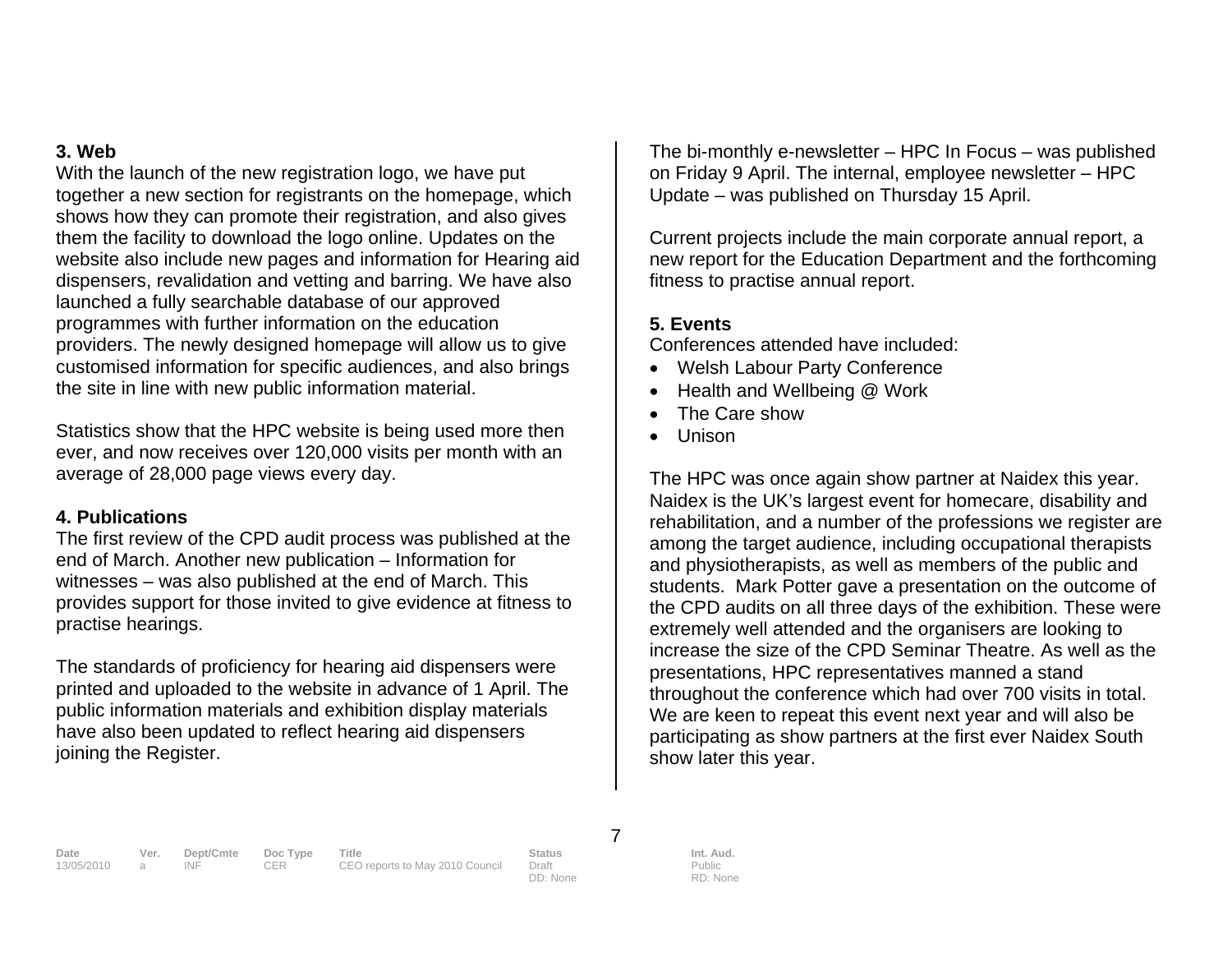We have also had HPC representatives speak at a number of events including the joint CMGS/ACC meeting for clinical scientists, BPS Annual Conference, CODP Annual Conference and we will have a representative speaker at the BPS Learning Centre event in May.

HPC representatives will be attending the following conferences in May.

- Primary Care
- British Hearing Aid and Audiologists Conference

Listening Events invitations have been sent to registrants in Rugby and Cheltenham. These events take place in May and are almost full to capacity. Venue planning is underway for additional 2010 Listening Events.

We are also booking conferences and exhibitions from June 2010 onwards.

#### **6. Communications work for organisational activities**

Hearing aid dispensers: At the beginning of April we undertook a GP and pharmacy waiting room distribution to coincide with the opening of the Register for private sector hearing aid dispensers. We also embarked on a media campaign aimed at both consumers and health professionals. Anna van der Gaag was interviewed by a number of national (BBC's) and regional broadcast radio stations across the UK. Michael Guthrie was featured in a pre-recorded packaged media item that was syndicated to 30 independent radio stations across the UK. Coverage was also secured in professional media as well as

some regional newspapers. We also placed adverts in a number of public facing publications and regional newspapers.

**Date Ver. Dept/Cmte Doc Type Title Status Status Int. Aud.**<br>13/05/2010 a INF CER CEO reports to May 2010 Council Draft Public Public CEO reports to May 2010 Council

DD: None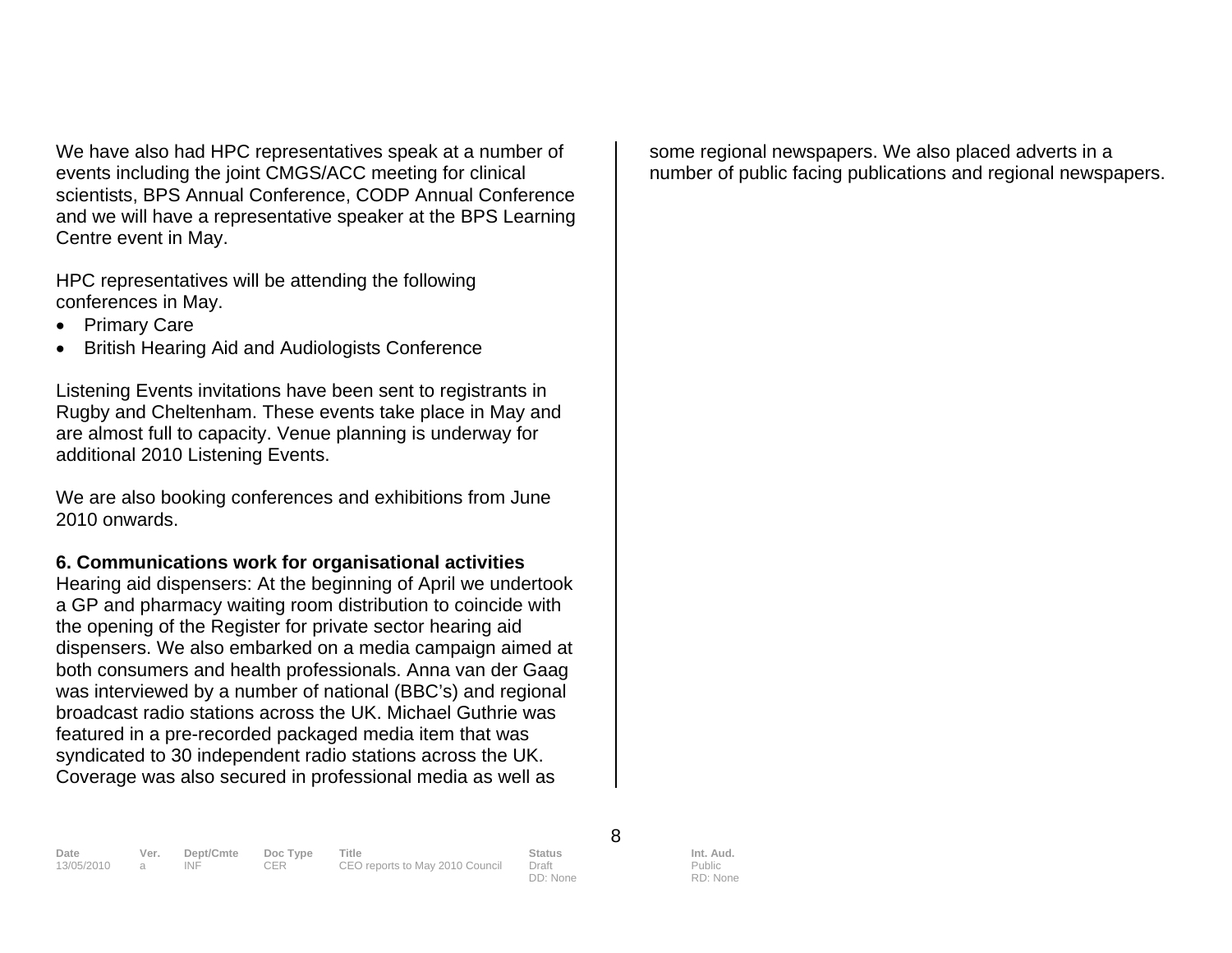# **1. Approval process**

The Department is currently in a period of peak approvals activity. Of the 43 visits scheduled from March 2010 until August 2010, 24 visits have already taken place, reviewing 49 of the 88 programmes.

Following the recent review of the approval process it is anticipated that a paper will be brought in front of the Education and Training Committee at the June 2010 meeting to improve efficiency of operations.

# **2. Annual monitoring process**

The Department is currently preparing for the annual monitoring assessment days on 4 and 25 May and 15 and 17 June. We expect 11 visitors to attend the assessment day on 4 May.

The deadline for the next annual monitoring submission is Monday 31 May 2010. Monthly reminders continue to be sent to ensure submission of documentation from education providers. Following the peak activity in the winter months between December 2009 – March 2010, we expect to see a decline in the submission of annual monitoring declarations as we move into the summer months.

# **3. Major change process**

Major changes have continued to be received and processed by the Department. As expected numbers have increased since the winter period as education providers start to review their programmes in preparation for the coming academic year. Since the last Council meeting on 10 February we have received 30 new major change notifications. Based on figures

from the previous two financial years we would expect to see a peak in the number of submissions during May – July 2010.

#### **4. New professions – Practitioner Psychologists and Hearing Aid Dispensers**

The Department has continued to strengthen communications with practitioner psychologists. This has included further amendments to the approved programme list on the education section of the website, clarifying routes onto the Register, and a presentation at the BPS conference on 15 March 2010, which was linked to the counselling domain. There were approximately 25 attendees.

Much of the Department's workload for February and March involved preparation for the opening of the hearing aid dispenser (HAD) section of the Register on 1 April 2010. This work focussed on the following areas:

- Approved programme list (current and historic)
- Operational process plans for programmes (agree and implement)
- Administration work (documents, emails, database, crystal reports, visitor master list)
- Data entry (Database, website, net-regulate)
- Communication (website and correspondence, education seminars)
- Training (visitors, executive, operational handbook)

All tasks with a deadline of 1 April were completed in time for the opening of the section of the Register.

9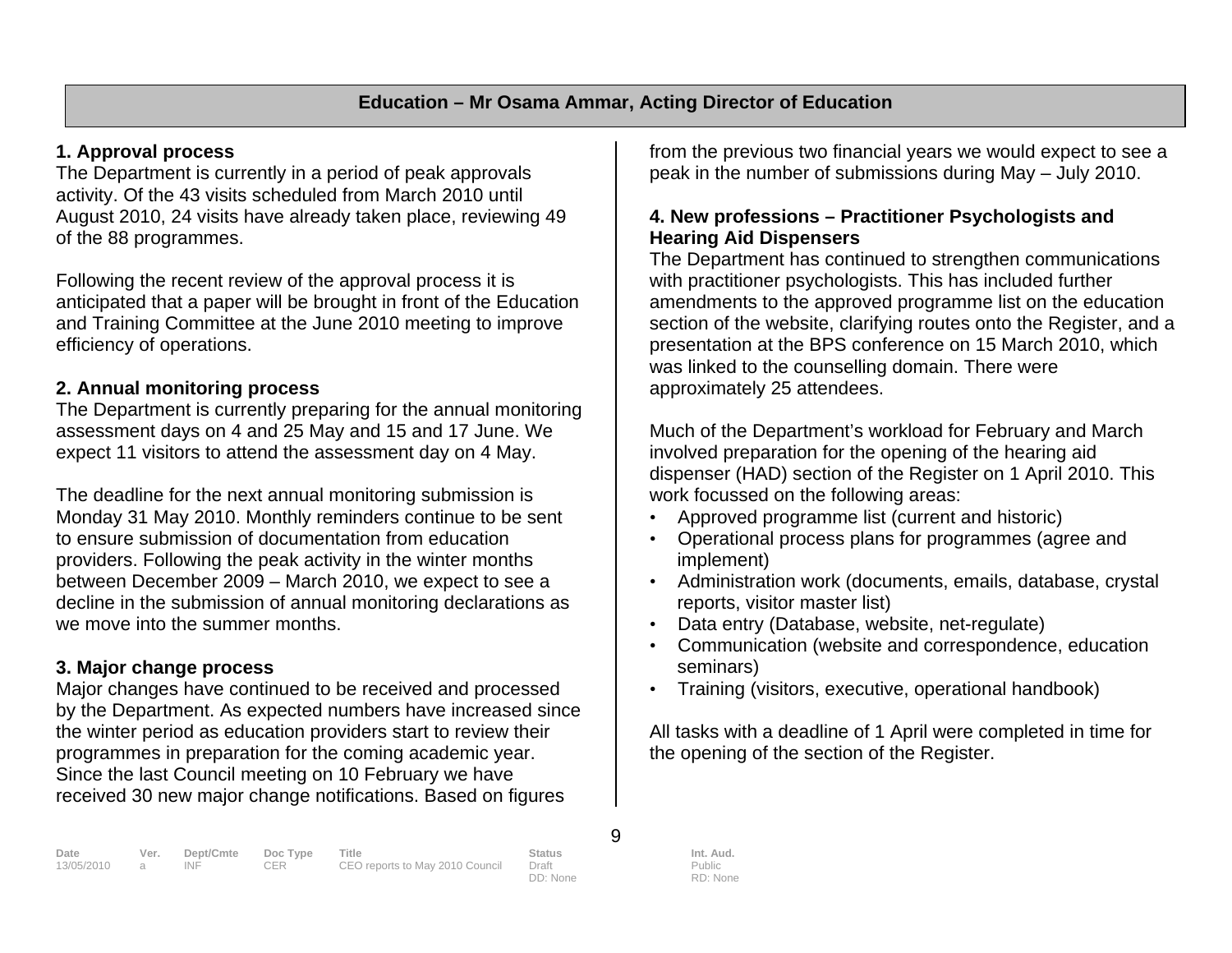The Department has begun to organise a series of HAD presentations and seminars for education providers, which will be held in the third quarter of the 2010-2011 financial year.

#### **5. Communications with education providers and stakeholders**

The Department is currently working on the content for the fourth edition of the 'Education Update', which will be completed in time for circulation during week commencing 24 May 2010.

Members of the Department have met the following groups between March 2010 – May 2010;

- Department of Health Modernising Scientific Careers Programme
- Chartered Forensic Psychologists in Belfast
- College of Operating Department Practitioners
- Queensland Medical Radiation Technologists Board
- Scottish Government, NHS Education for Scotland and Scottish Forum for Healthcare Science
- NHS Institute for Innovation & Improvement, Clinical Leadership Competency Framework Project
- School of Health and Emergency Professions at the University of Hertfordshire
- The Hearing Aid Council
- Professional Statutory and Regulatory Bodies (PSRB) forum
- British Psychological Society
- Association of Clinical Scientists
- Academic Registrar's Council, Subjects Allied to Medicine group
- Psychotherapists and Counsellors Professional Liaison **Group**
- General Medical Council, Education Inter-Regulatory Group

### **6. Partners**

Following the Council's ratification of the proposal to increase the initial partner agreement from two to four years on 11 February 2010, all of the 192 visitors who are subject to reappointment this year will be invited to extend their contracts until 2012. However, it is likely that some may chose not to do so. As a consequence, in 2010-2011, the focus of partner activity will be spilt evenly between recruitment and training.

Recruitment is currently underway for three dietitian visitors vacancies and one podiatry/chiropodist registration assessor vacancy. Applications close on 21 May and short-listing is due to finish in early June, with interviews to take place on 23 and 24 June. The Acting Director of Education and the Acting Education Managers will be actively involved in the recruitment process, along with Gill Pearson, Education and Training Committee member. The roles will be advertised in In Focus and the May editions of Career Choices (Dietetics Today) and Podiatry Now.

Approximately 20 visitors still require refresher training as they have not received training since 2005. Dates for one-day training sessions have been confirmed as 15 October, 22 October and 3 December 2010. Arrangements for the training days will be undertaken by the Partners Department, with input from Education via Brendon Edmonds, Acting Education Manager.

| Date         | Ver. Dept/Cmte Doc Type |     | Title                           | <b>Status</b> | Int. Aud. |
|--------------|-------------------------|-----|---------------------------------|---------------|-----------|
| 13/05/2010 a | INE                     | CER | CEO reports to May 2010 Council | Draft         | Public    |
|              |                         |     |                                 | DD: None      | RD: None  |

10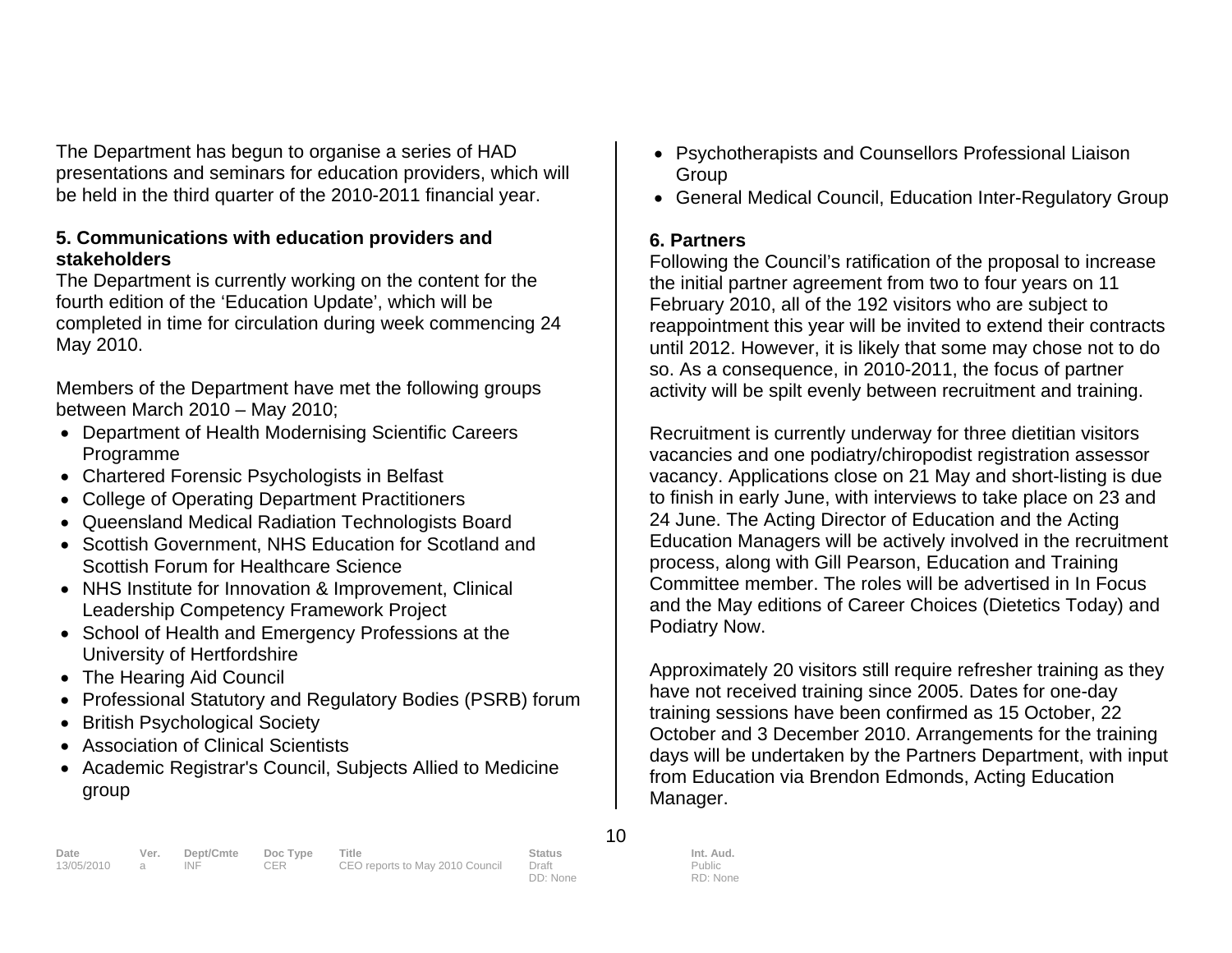There will be a two-day refresher training session on 7-8 October 2010 for visitors who have not yet attended refresher training.

#### **7. Employees**

The Department structure for 2010 is now in place and there will be no more planned changes until Abigail Gorringe returns from maternity leave. However, Victoria Adenugba joined the Department on 26 April 2010 as a temporary administrator to assist with the Education projects for 2010-2011. Victoria reports to Brendon Edmonds, who will be the lead on the majority of the major projects outlined in the 2010-2011 workplan.

11

13. INF CER CEO reports to May 2010 Council

**Date Ver. Dept/Cmte Doc Type Title Status Status Int. Aud.**<br>13/05/2010 a INF CER CEO reports to May 2010 Council Draft Public Public

DD: None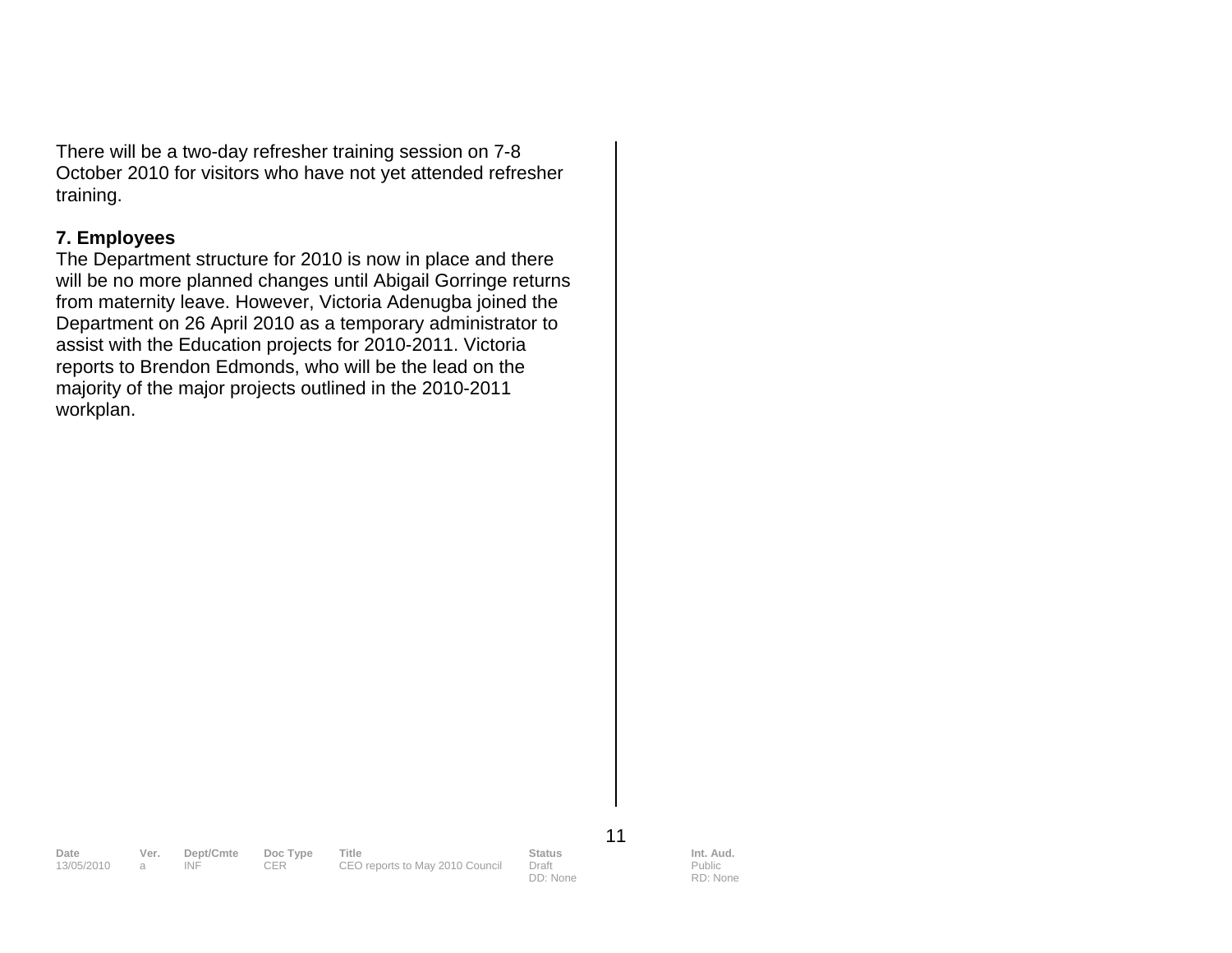#### **1. Employees**

There are six permanent employees including the Facilities Manager. Services provided include reception, building maintenance, postroom, catering, health & safety, insurance and building project management.

#### **2. Access Control**

Access control was started on Friday 9 April and is now in place throughout the building.

#### **3. Copiers**

Replacement copiers have been identified and ordered. These will replace the devices currently located in the Fitness to Practise Department and the Mezzanine. The new models will be copier/scanner/fax devices

12

**Date Ver. Dept/Cmte Doc Type Title Status Status Int. Aud.**<br>13/05/2010 a INF CER CEO reports to May 2010 Council Draft Public Public

CEO reports to May 2010 Council DD: None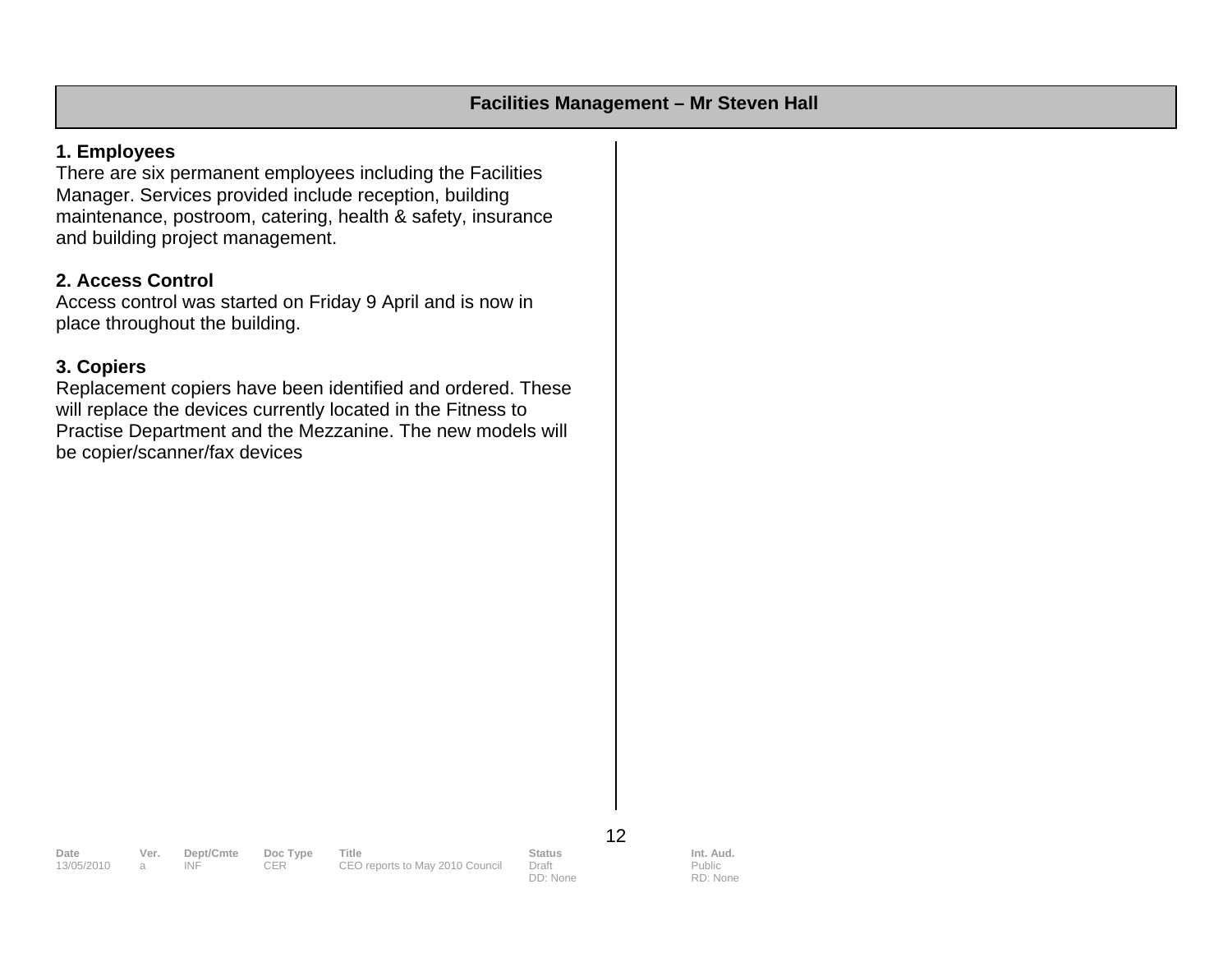### **1. General**

Since the last Council meeting, the Finance Department has produced the draft year end accounts up to March 2010.

# **2. Supplier payments**

At the end of March, 98% by value of the £430K Creditor payments (March Aged Creditor Listing) were in the 30 days or less category.

# **3. Fee adjustments and income receipts handling**

At the end of March, there was no backlog in registrant direct debit cancellations and amendments against a two-day backlog target. We had two days processing backlog on rejected payments/refunds against a two-day backlog target and no backlog on mid-cycle lapsing of registrants. The banking of registrant cheques is up-to-date and there was no backlog on credit-card reconciliations against a two day backlog target.

### **4. Income collection cycle**

Direct debit collections of registrants' fees (cover approximately 80% of registrants) are processed by the Finance Department, with collections made two months in advance. Occupational therapist and physiotherapist collections occurred in March. Art therapist, biomedical scientist, ODP and practitioner psychologist collections took place in April. Most of the income comprises of renewal fees collected.

# **5. Funds under management**

At the end of March 2010, the Business Reserve account balance was £0.3M, earning an interest rate of 0.055% per annum. £3.6M was invested in the Nat West Special Interest-

bearing Account (SIBA) on a rolling monthly basis, earning<br>0.48% per annum. The following were invested for 3 months<br>(maturing July 2010) at fixed rates: £0.5M invested in Barclays<br>money market account earning 0.53% and £2

### **6. Pensions**

In March, there were 60 active members in the Friends Provident Scheme. There has not been any additional information relating to the Capita Flexiplan scheme since the last report.

**7. Employee training and staffing levels** Department with one additional permanent post to be filled.<br>Temporary employees are periodically hired to cover for<br>employees on annual or sick-leave and to help achieve Finance<br>Department service level targets.

# **8. Sage system support and development**

In the budget for 2010/11 there are a few Sage accounting<br>system enhancements which have been identified to be<br>implemented in 2010/11 financial year. This is expected to<br>begin after the financial year end work has been com

| Date         | Ver. |      | Dept/Cmte Doc Type | Title                           | <b>Status</b> | Int. Aud. |
|--------------|------|------|--------------------|---------------------------------|---------------|-----------|
| 13/05/2010 a |      | INE. | CER.               | CEO reports to May 2010 Council | Draft         | Public    |
|              |      |      |                    |                                 | DD: None      | RD: None  |

Public RD: None

13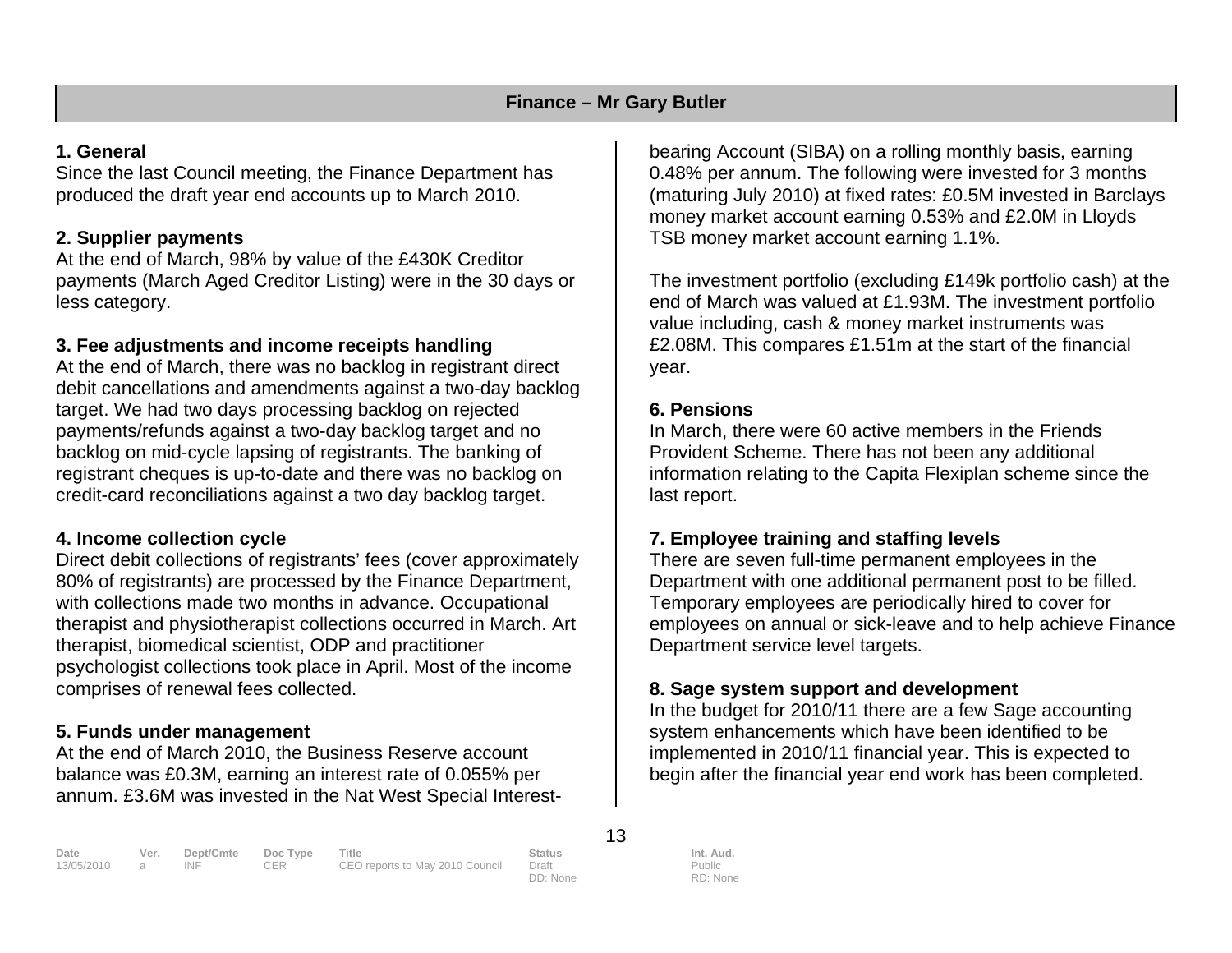### **9. Significant Financial Projects/Issues (next few months)**

- The Five-Year plan is currently undergoing a re-draft and will be submitted for review at the next Finance & Resources Committee and the next Council meeting.
- 2011 Fees Project is in review and is dependant on registrant volume assumptions.
- NAO audit of the annual financial accounts commenced on 28 April through to 13 May.
- The insurance broker for HPC and the investment management broker are expected to be reviewed during the year.

14

**Date Ver. Dept/Cmte Doc Type Title Status Status Int. Aud.**<br>13/05/2010 a INF CER CEO reports to May 2010 Council Draft Public Public

DD: None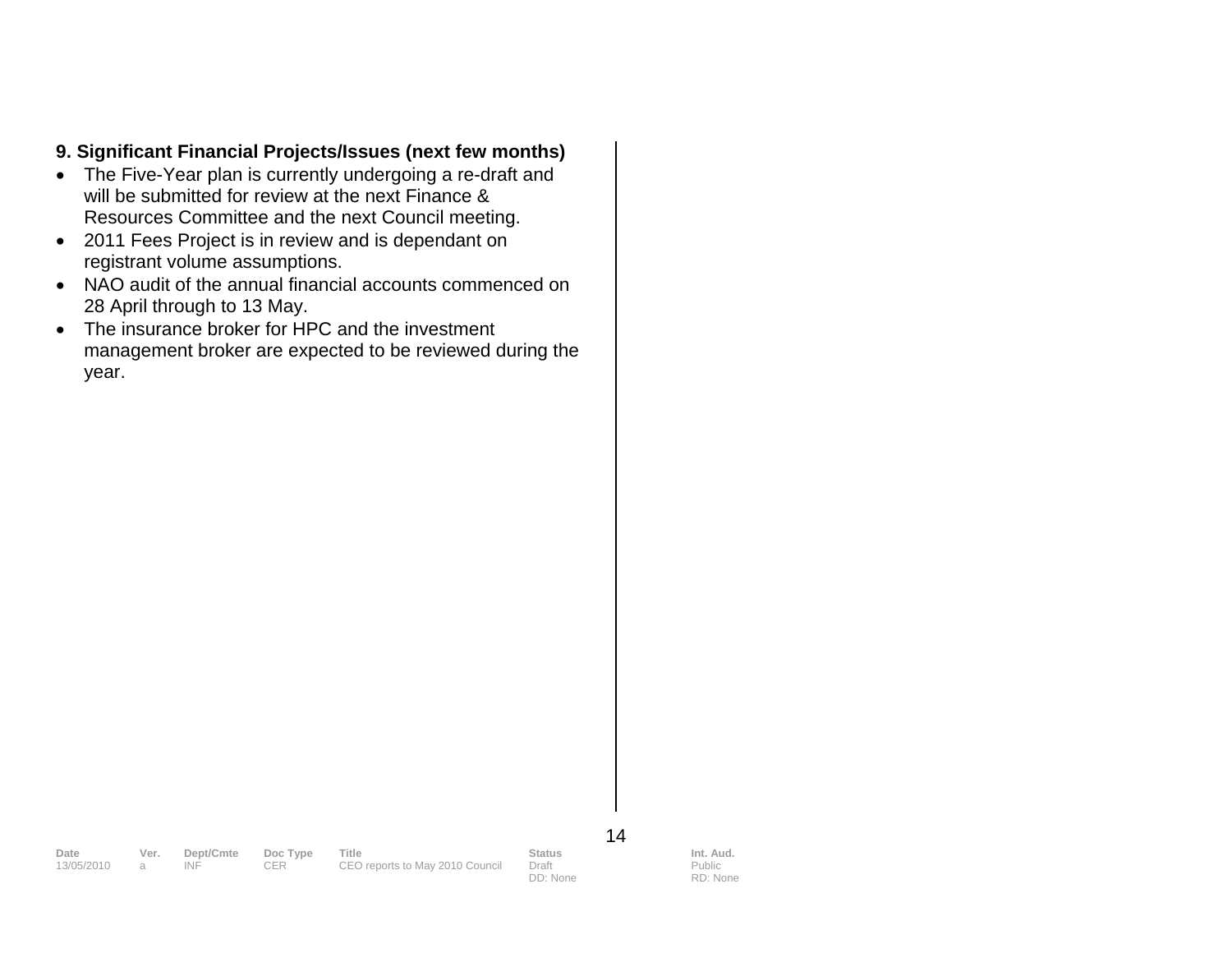### **1. Final Hearings**

In 2009-2010, 255 cases were concluded at final hearings. This is an increase of 31 percent from 2008-2009 where 175 cases were concluded. At the end of March, there were 241 ongoing substantive cases with 113 cases listed for hearing. There was also 46 cases which were ready to be listed for hearing by the scheduling team.

In 2009-2010, the mean and median length of time from receipt of case for it be concluded at final hearing was 18 and 16 months respectively. This is the same as the position in 2008- 2009. This figure does however include cases which were listed for hearing previously and which were either part heard or adjourned. The next iteration of the case management system will allow us to take this into account in reporting.

### **2. Review Hearings**

In 2009-2010, 95 review hearings took place. Approximately two thirds of those cases were presented by HPC case managers in their capacity of presenting officers. At the end of March 2010, 102 registrants were subject to a suspension or conditions of practice order. This is an increase of 12 from the same period in 2009. Over the course of the year, 31 registrants were struck off the register following a period of suspension or conditions of practice and 13 registrants were restored to the register in unrestricted practice.

### **3. Interim Orders**

In 2009-2010, 43 interim orders were granted and at the end of March 2010, there were 42 registrants subject to an interim

order. A further 86 orders were reviewed during the same period with six orders revoked.

Applications for interim orders and for reviews of such orders are presented by Case Managers in their capacity as presenting officers.

# **4. Investigating Committee**

772 new allegations or enquiries were received in 2009-2010 which is a 38 percent increase from 2008-2009 when 483 case were received. The number of registrants subject to a complaint in 2009-2010 was 0.38 percent of the Register, an increase from 0.26 percent in 2008-2009. Of those allegations, 149 related to practitioner psychologists (including the numbers that were transferred from the BPS or AEP). If practitioner psychologists were excluded from the percentage of registrants subject to complaint, this number would be 0.32 percent.

At the end of March 2010, there were 391 registrants open allegations or enquiries. 87 of those cases had not yet met the standard of acceptance for allegations.

The case to answer rate for 2009-2010 was 58 percent. The average length of time for a case to be considered by an ICP in 2009-2010 is a mean of six months and a median of four months. This compares favourably to 2008-2009 when the mean and median was seven and five months respectively.

### **5. Health and Character**

698 health and character declarations were received in 2009-2010, an increase of 18% from 2008-2009. At the end of the

**Date Ver. Dept/Cmte Doc Type Title Status Int. Aud.**  13/05/2010 a INF CER CEO reports to May 2010 Council Draft

DD: None

15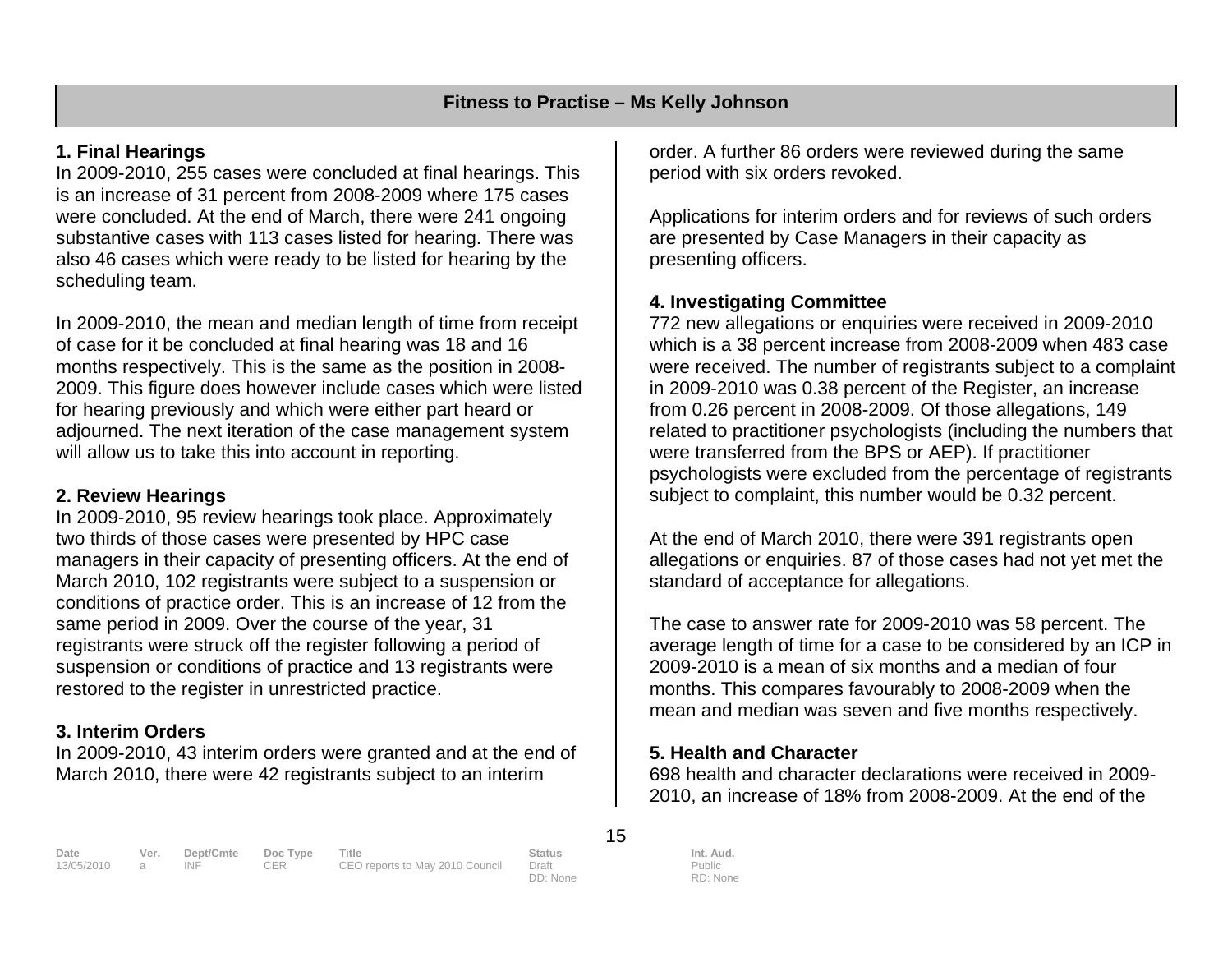year there were 89 open cases, of which circa 70% were selfreferrals from registrants.

#### **6. Protection of title**

316 complaints about misuse of title were received in 2009- 2010 compared to 383 on 2008-2009. At the end of the year there were 51 open cases compared to 103 at the same point in March 2009.

#### **7. Registration Appeals**

26 registration appeals were received in 2009-2010. Three new appeals were received in March. All were from practitioner psychologist applicants and two were against grandparenting decisions. We were expecting such appeals to come through and will monitor whether that become a trend or if the numbers increase.

There were registration appeal hearings in Park House in March. Five appeals were considered and two appellants attended. Of the attendees, one appeal was successful but the other was refused. Four further cases were listed for hearing in Belfast in April and in two cases the appellants were due to attend.

#### **8. High Court Appeals**

There is currently two outstanding High Court Appeals. One application was made to the High Court in March 2010 for an extension to the interim order that was imposed by a HPC panel. The application was granted.

#### **9. Court of Appeal**

We are currently seeking the recovery of our costs in the case of Stanley Muscat which was heard by the Court of Appeal in July 2009.

In one other case a registrant has applied for permission to appeal to the Court of Appeal. We are waiting to see whether permission will be granted.

#### **10. Meetings**

| Listening Event, Shrewsbury               | 1 Mar       |
|-------------------------------------------|-------------|
| Listening Event, Swansea                  | 2 Mar       |
| <b>British Waterways</b>                  | 5 Mar       |
| <b>Kingsley Napley</b>                    | 8 Mar       |
| <b>Independent Safeguarding Authority</b> | 8 Mar       |
| Fitness to Practise Workshop, Wrexham     | 8 Mar       |
| <b>Legal Assessor Interviews</b>          | 9,10,12 Mar |
| <b>Charter and Deltascheme</b>            | 10 Mar      |
| <b>Conference with Counsel</b>            | 18 Mar      |
| <b>OSTEOC Conference</b>                  | 19 Mar      |
| <b>Insurance Brokers</b>                  | 23 Mar      |
| Ministry of Health, Singapore             | 26 Mar      |
| <b>CHRE Good Practice Seminar</b>         | 30 Mar      |
|                                           |             |

# **11. Resources**

#### **Case Management**

Sabrina Adams and Ciara O'Dwyer were appointed to the vacant and newly created lead case manager posts in March 2010. Interviews for Ciara and Sabrina's replacement will took place at the end of April 2010. Two newly created case support

#### 16

**Date Ver. Dept/Cmte Doc Type Title Status Status Int. Aud.**<br>13/05/2010 a INF CER CEO reports to May 2010 Council Draft Public Public

CEO reports to May 2010 Council Draft

DD: None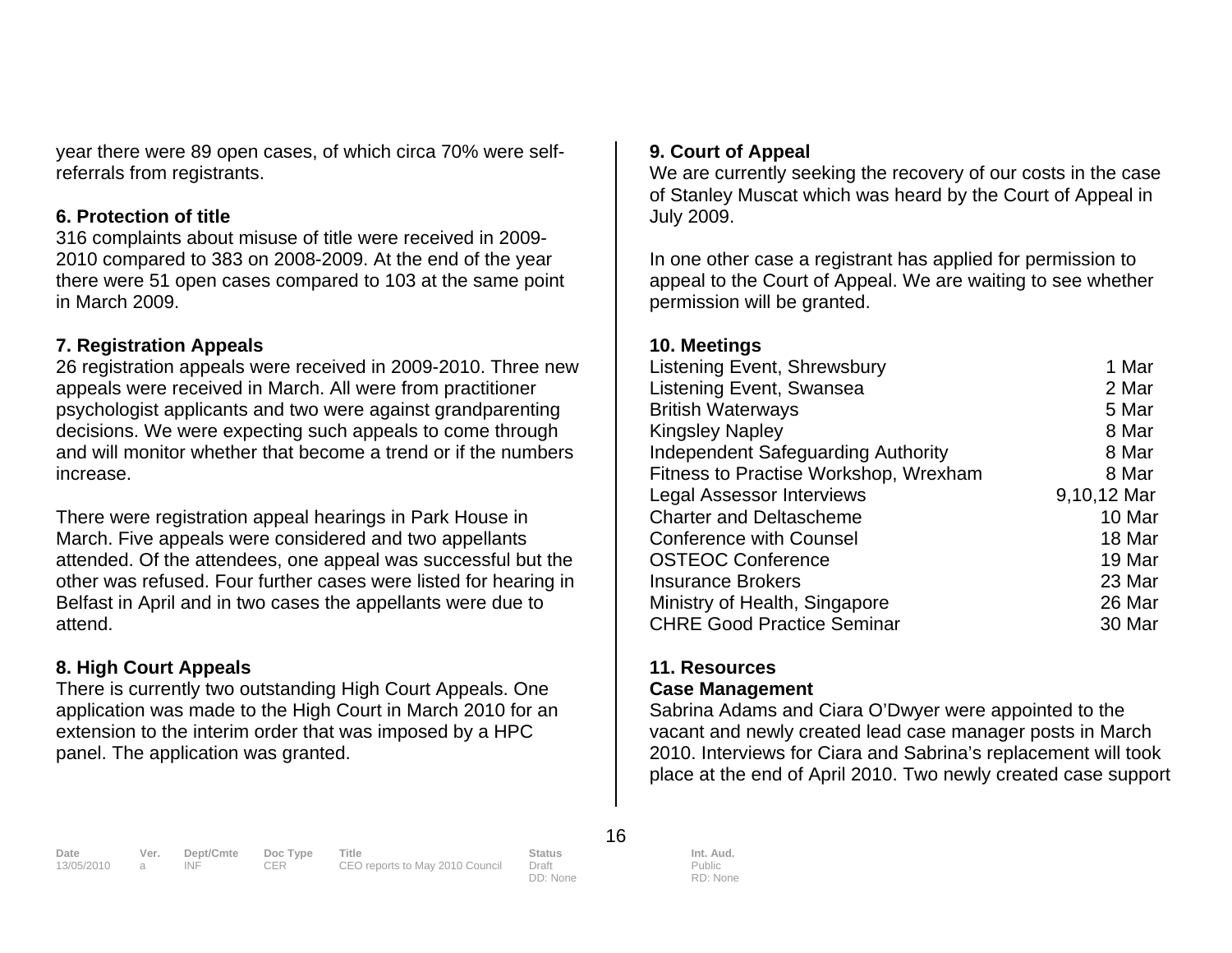officer posts have been advertised with interviews taking place at the end of April.

Interviews for a newly created post – Investigations Manager – are scheduled to take place in the middle of May 2010. This post will manager the lead case managers and report to the Head of Case Management.

#### **Hearings**

Sarah Gourlay joined the Department as new scheduling officer on 1 April 2010. Jonathan Dillon is currently acting up into the position of lead hearings officer whilst recruitment to replace Anaru Smiler takes place.

#### **Partners**

Interviews took place for new legal assessors in March 2010 with training scheduled to take place on 13 May 2010. Refresher training for panel chairs took place on 16 April 2010.

17

DD: None

**Date Ver. Dept/Cmte Doc Type Title Status Status Int. Aud.**<br>13/05/2010 a INF CER CEO reports to May 2010 Council Draft Public Public 13. INF CER CEO reports to May 2010 Council

Public

RD: None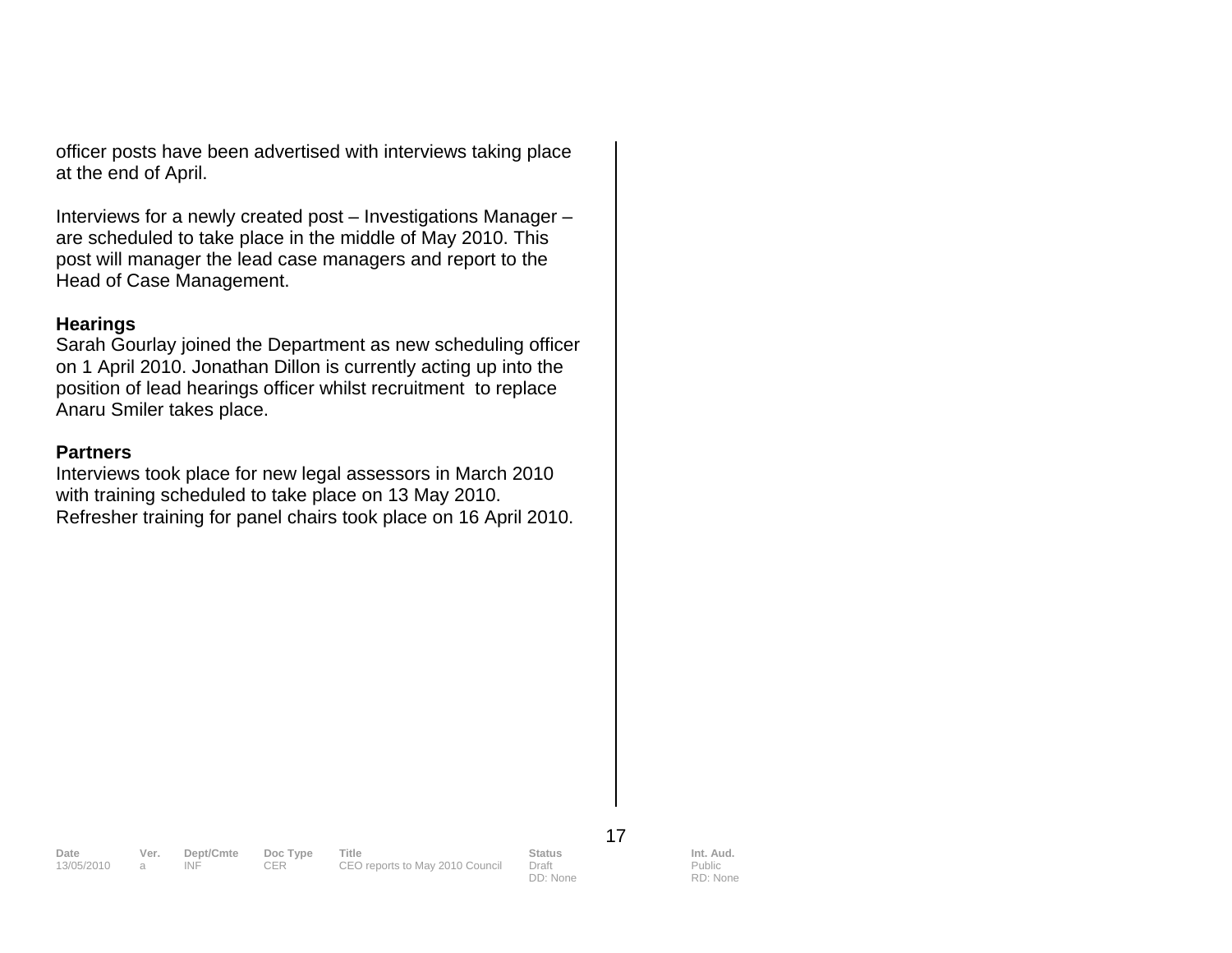#### **1. Employee Resourcing Human Resources**

Eva Nordstrom has been appointed to the fixed term post of Partner Administrator. She started her new role on 6 April.

Recruitment is in progress for a fixed term HR Manager to provide maternity cover for Rachel Watson.

#### **Fitness to Practise**

Recruitment is in progress for two new Case Support Officer posts, and for two Case Manager posts which are needed to replace Sabrina Adams and Ciara O'Dwyer following their promotion to Lead Case manager positions.

#### **Policy**

We are currently advertising the new post of Policy PA/ Team Administrator. This post replaces the Policy Officer post vacated by Sam Mars.

### **Communications**

Recruitment is in progress for the new post of Communications Officer (Stakeholder Communications) created as part of a recent reorganisation of the Communications Department.

# **2. Other HR Activities**

#### **Training**

HR has completed a training needs analysis based on learning requirements specified in APDRs, and has now set up a programme of training events in 2010 covering a range of skill areas including Excel, presentation skills, assertiveness skills, time management and project management.

# **Employee Assistance Programme**

The HR Director gave a short presentation on the services provided by the Employee Assistance Programme at the All Employee Meeting on 15 April.

#### **2010 Annual Pay Review**

Pay letters have been issued to all employees following approval of the 2010-2011 budget by Council on 25 March and the payroll has been updated.

### **Review of Pay Policy and Process**

The Remuneration Committee on 4 March noted the work done to date on reviewing the pay process and approved further work towards designing a new pay model to be implemented form April 2011. A project plan for this work has been produced and employee briefings are being arranged for May. Consultation with employees will take place in June.

18

DD: None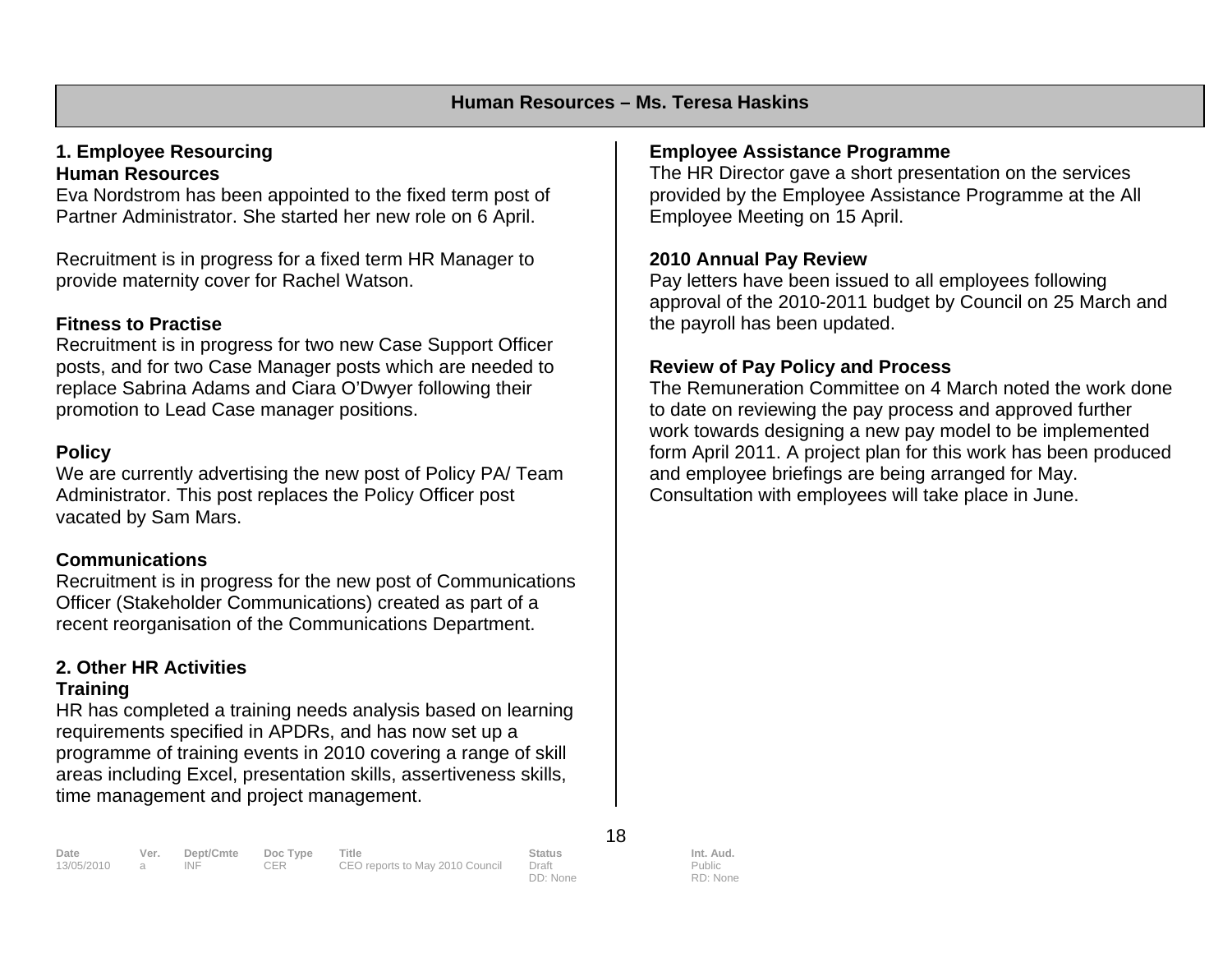**Strategic objective 1:** "*To drive efficiencies within the organisation by the use of Information Technology and Information Systems."*

- **Laptop replacement project:** Due to delays in the delivery of the laptops, their phased distribution will now start in late April 2010.
- $\bullet$ **Starters and Leavers database:** This is now complete.
- • **IT external hosting transfer project:** This is now complete.
- •**IT network and server review:** This is now complete.
- • **IT upgrade to scanning solution:** Implement an upgrade to the Scanning solution of the Registration system to apply software fixes to a number of known errors. Costs and schedule are being agreed with an expectation that it will be completed within May 2010.
- $\bullet$  **IT virtual environment:** Implement a controlled virtual infrastructure to reduce the proliferation of physical servers and reduce the incidents of application conflicts. A shortlist of technology solutions has been drafted and demonstrations are being organised for the shared storage solution (SAN). Virtualisation software has been ordered and server upgrades are being identified to run the software.

**Strategic objective 2:** "*To apply Information Technology within the organisation where it can create business advantage."*

 $\bullet$  **Fitness to Practice (FTP) Case Management system project**: Solution vendors have been identified and the project submitted within the financial planning cycle for agreement. Negotiation of the contracts is almost complete; the project is still on plan. Detailed planning for the implementation phase has started.

- •**Hearing Aid Council project**: This is now complete
- • **Home working policy development**: This was agreed at Council in March and is now complete.
- • **Education, Approvals and Monitoring service:** We have engaged with an external development company to deliver a series of small changes to the Education system. User acceptance testing started on 3 March 2010. Due to entering a peak business period the user acceptance testing has been delayed but is expected to complete by the end of April. No major issues have been identified by the testing to date.
- • **Desktop applications upgrade**: Prepare for the upgrade of the desktop operating system by auditing and replacing applications that are not certified with Windows 7. Information is being gathered to determine the most appropriate Microsoft licensing model to purchase the desktop application licences from.

**Strategic objective 3**:"*To protect the data and services of HPC from malicious damage and unexpected events."*

- •**Network segmentation project** :This is now complete.
- • **Network encryption project**: The new encryption product has been purchased and installed. The tool allows very granular control by user and by personal computer, called Port Control. It can be used to determine who is able to write data to removable media and whether it is required to be encrypted.

| Date         | Ver. | Dept/Cmte | Doc Type | Title                           | <b>Status</b> | Int. Aud. |
|--------------|------|-----------|----------|---------------------------------|---------------|-----------|
| 13/05/2010 a |      | INF       | CER      | CEO reports to May 2010 Council | Draft         | Public    |
|              |      |           |          |                                 | DD: None      | RD: None  |

19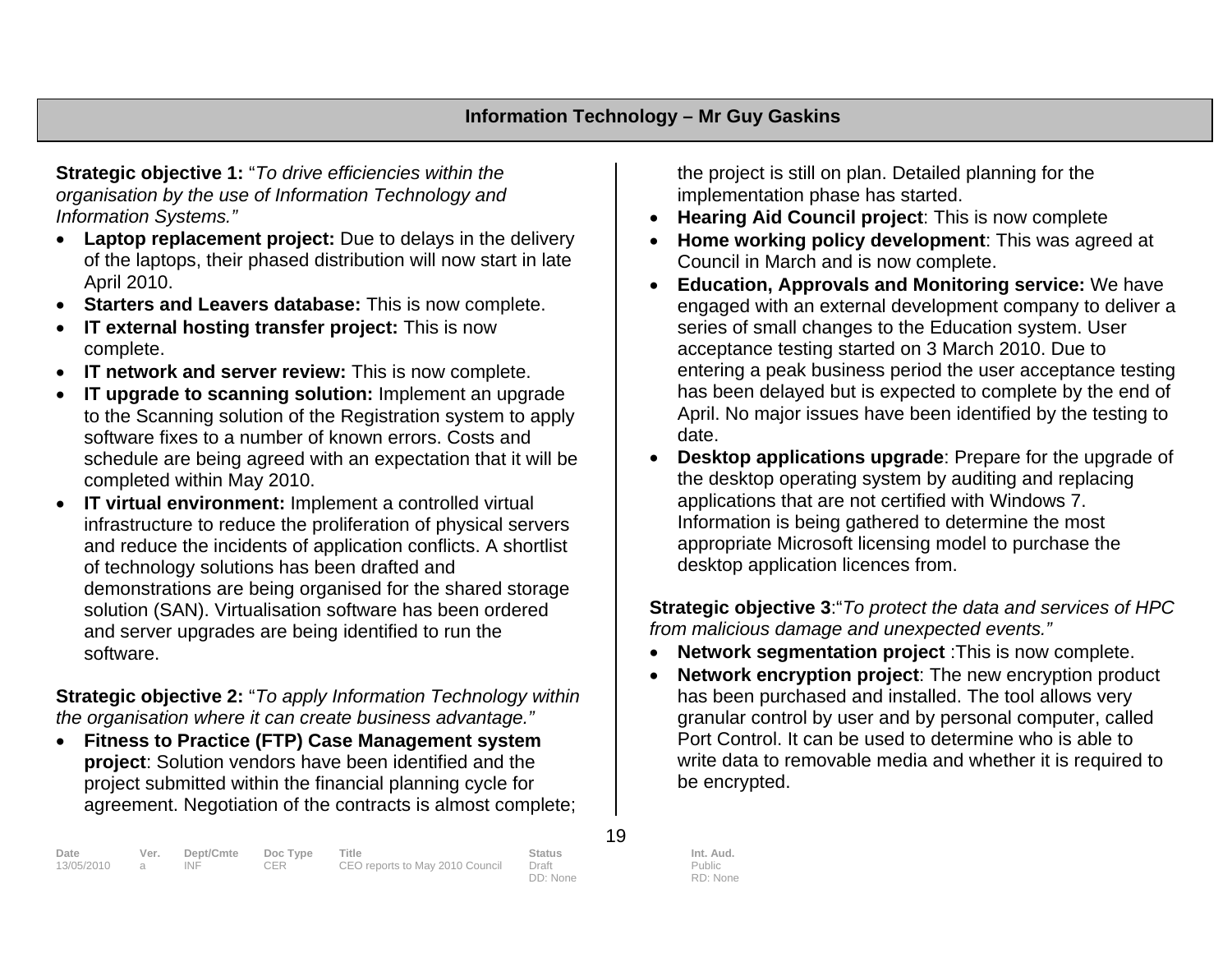Laptop full disk encryption and port control will be deployed this year with the network product being evaluated in a subsequent year.

<sup>o</sup> Initial configuration is being made and will be rolled out to the IT team before being used in a larger pilot group. It is expected that the IT team rollout will have completed by 19 March 2010.

The distribution has been delayed due to a dependency with the laptop replacement project. It is expected to be delivered with the laptops.

- **Credit card handling:** Support the project to outsource credit card handling to reduce organisation risk of fraud. PCI DSS (Payment Card Industry Data Security Standards) expert advice has been sort to identify potential solutions and industry best practice for handling credit card payments by telephone. Demonstrations and site visits are being organised for prospective solution providers.
- •**Penetration testing: Conduct quarterly independent** penetration tests of our environment to assure adequate security controls. We are waiting until after the next website application release before executing the next round of tests, expected in early May.

#### • **Service Availability Online Register and Online Renewal**

There has been a service outage for the online Register and the online renewal service on 24 March between 18:14 and 20:29. The 2 hour 15 minute outage was caused by the promotion of the Hearing Aid Dispenser application changes. The cause of the incident is understood and a new procedure has been put in place to prevent a similar event happening again.

### **Online Register and Online Renewal**

There has been a service outage for the online Register and the online renewal service on:

- <sup>1</sup> 12 April between 05:06 and 08:37 (3 hours 31 minutes);
- <sup>1</sup> 15 April between 00:52 and 08:05 (7 hours 13 minutes); and
- $\blacksquare$  15 April between 17:27 and 18:55 (1 hour 28 minutes),

The outage was due to a critical failure of shared infrastructure at Rackspace, our managed hosting facility. Multiple Rackspace clients were affected when the shared storage resource failed. Root cause analysis has identified an update to the software for the infrastructure which was applied by Rackspace on 15 April at 22:00. No further outages have occurred.

**Strategic objective 4:** "*To meet internal organisation expectations for the capability of the IT function."* 

• **Service desk tool project**: The new software has been installed and we have applied patches to faults identified during testing. There is one outstanding fault that is preventing release. However, the software has been distributed to a number of users in a pilot; favourable comments have been received. We are still awaiting the resolution of the final fault that will enable the service to be promoted to the production environment.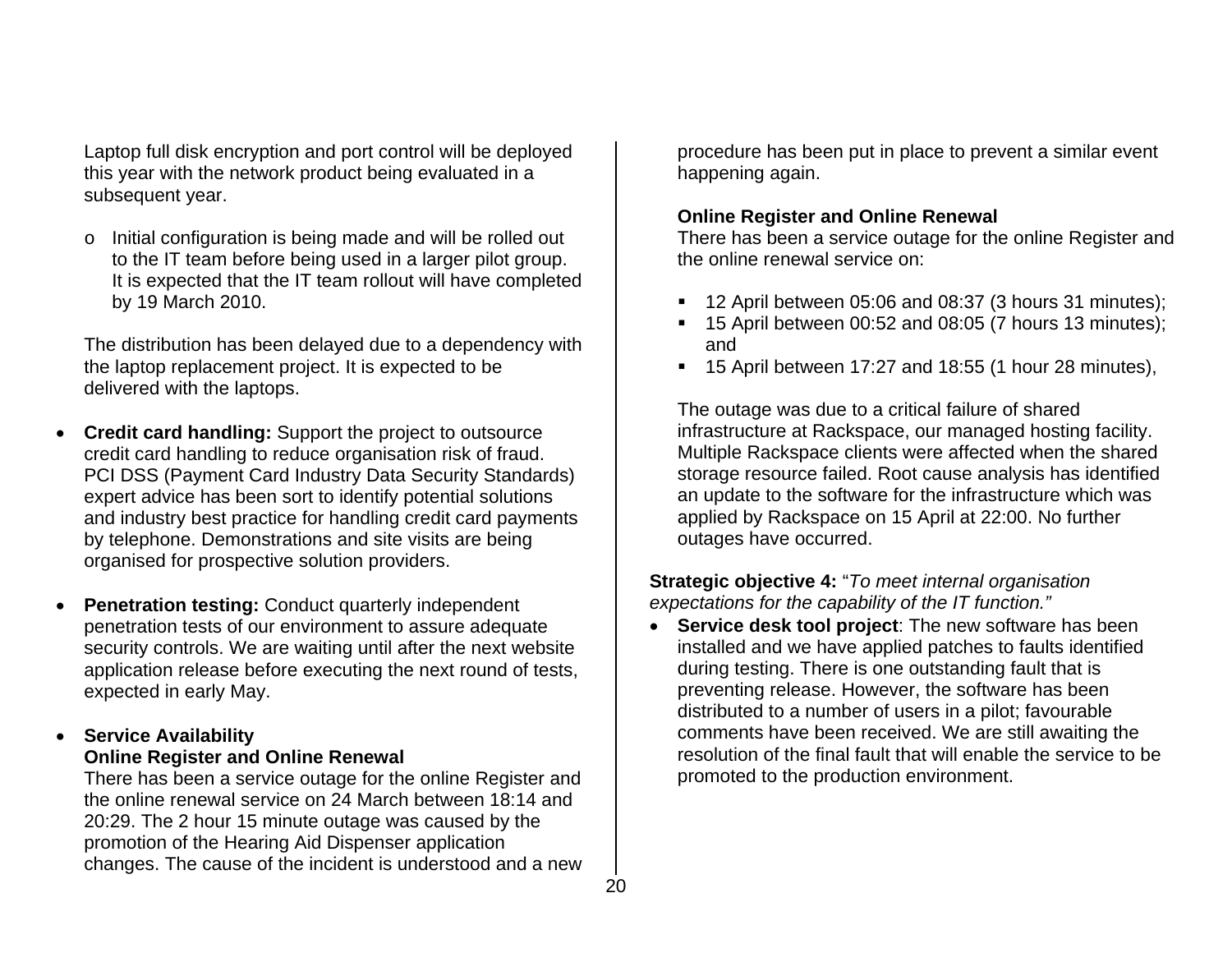### **1. Recruitment**

Eleven legal assessors were recruited from the recent recruitment campaign.

Two clinical scientists – clinical physiology registration assessors were made offers from the recent round of interviews.

Recruitment is currently being undertaken to recruit partners in the dietitian and podiatry professions. There are vacancies for panel member, visitor and registration assessor in dietetics and vacancies for panel member and visitor for podiatry.

# **2. Training**

Fifteen panel chairs attended refresher training on 16 April. We are currently scheduling refresher training for all panel members across 2010-2011.

### **3. Partner Assessment**

There was a good response to the panel member and panel chair self assessment profile submission. Eight partners failed to submit a profile, three opposed completing a selfassessment profile and five partners confirmed their resignation in line with the agreement expiry.

# **4. Partner Agreement**

The Partners Department is currently working with the HPC's solicitor to draft a revised suite of contractual agreements to accommodate the requirements for different partner roles and improve the existing agreement.

# **5. Partner Resignations**

Seven panel members and one registration assessor resigned during March.

# **6. Partner Department**

Eva Nordstrom-Amy has commenced in the role as Partner Administrator to assist with the partner assessment/appraisal processes.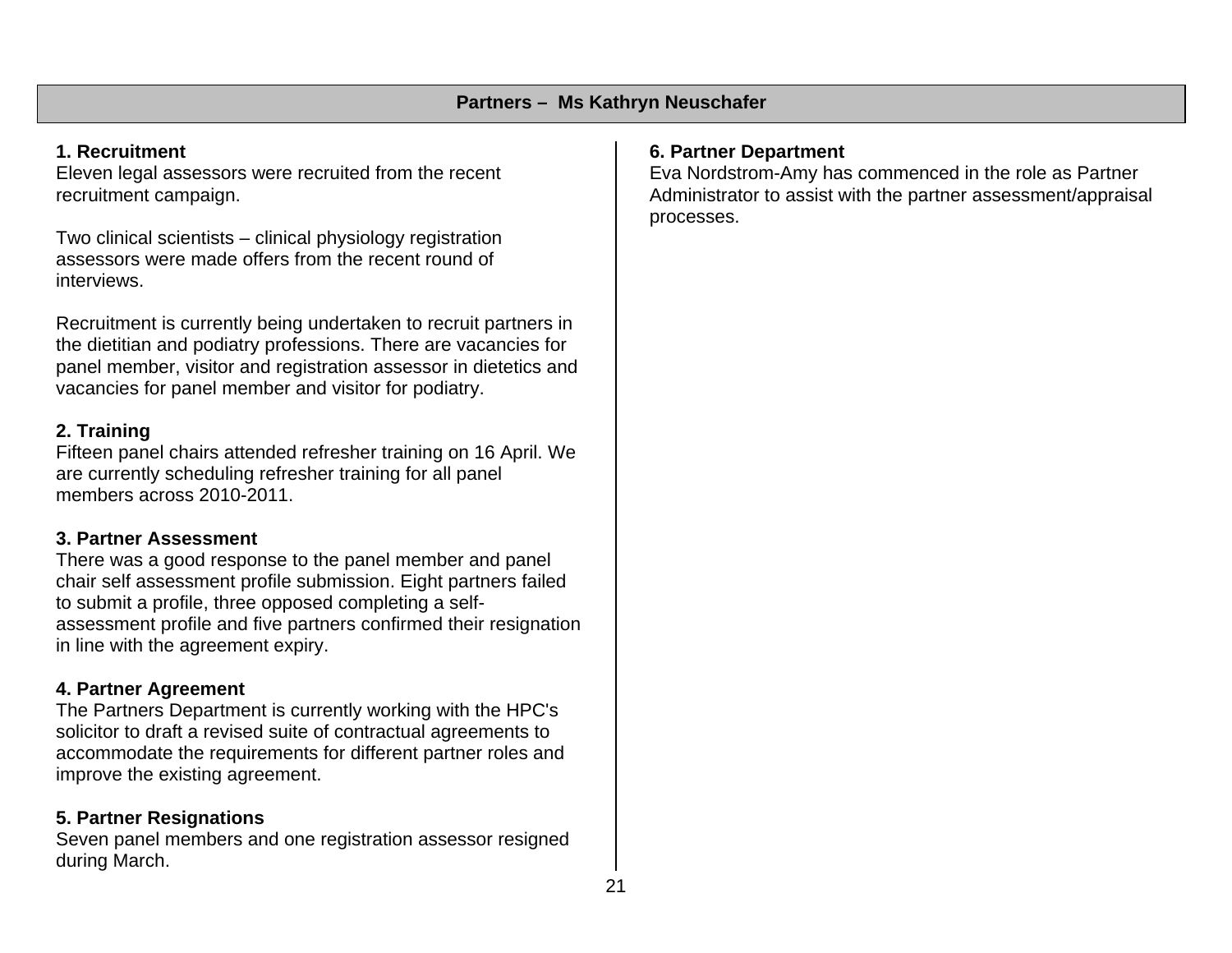#### **1. Meetings undertaken**

| Price Waterhouse Coopers re professional         | 17 March    |
|--------------------------------------------------|-------------|
| indemnity insurance                              |             |
| LASER group (biomedical scientist managers),     | 19 March    |
| <b>Haywards Heath</b>                            |             |
| <b>Lactation consultants of Great Britain</b>    | 29 March    |
| Francesca Holloway, Queensland Medical           | 8 April     |
| <b>Radiation Technologists Board</b>             |             |
| Alliance of UK Regulators in Europe (AURE)       | 9 April     |
| Scottish Government Health Directorate (by       | 12 April    |
| teleconference)                                  |             |
| <b>Project Board AHP prescribing</b>             | 13 April    |
| Unite the union psychotherapists and counsellors | 14 April    |
| meeting                                          |             |
| Remote health practitioners                      | 14 April    |
| Royal College of Surgeons                        | 15 April    |
| Association of Educational Psychologists Local   | 16 April    |
| Reps conference, Leeds                           |             |
| Paul Long, NHS Institute for Innovation and      | 19 April    |
| Improvement                                      |             |
| Unison conference, Brighton                      | 19-21 April |
| Naidex, Birmingham                               | 20-22 April |
| EMT awayday                                      | 23 April    |
| <b>British Psychological Society, Leicester</b>  | 26 April    |
| Society of Chiropodists and Podiatrists          | 27 April    |
| <b>Psychological Professions Alliance Group</b>  | 28 April    |
| (PPAG) meeting                                   |             |
| Play Therapy UK and British Association of Play  | 29 April    |
| <b>Therapists</b>                                |             |
| Student talk, Bournemouth                        | 30 April    |

#### **2. Consultations**

#### **Standards of proficiency for health psychologists**

A consultation is being held until 12 July 2010 on proposals to make a minor amendment to the standards of proficiency for health psychologists.

#### **3. Closed consultations**

#### **Removing the health reference as a requirement for entry to the Register**

Responses to the recent consultation are being analysed; we received 74 responses. The consultation analysis is due to be considered by the Education and Training Committee at its meeting in June 2010, and by the Council at its meeting in July 2010.

#### **4. Professional Liaison Groups Psychotherapists and Counsellors**

A meeting of the PLG is due to take place on 12 May 2010.

The Director of Policy and Standards and Chair of the Council recently attended a meeting of the 'Psychological Professions Alliance Group', a group comprising of the major professional bodies in the field.

### **5. Post-registration qualifications**

The Executive is currently preparing a consultation document on this subject. The consultation will seek the views of stakeholders on 'criteria' for the use of the Education and Training Committee in determining whether it is appropriate to annotate the Register; and proposals around the feasibility of annotating the Register for podiatric surgeons and neuropsychologists.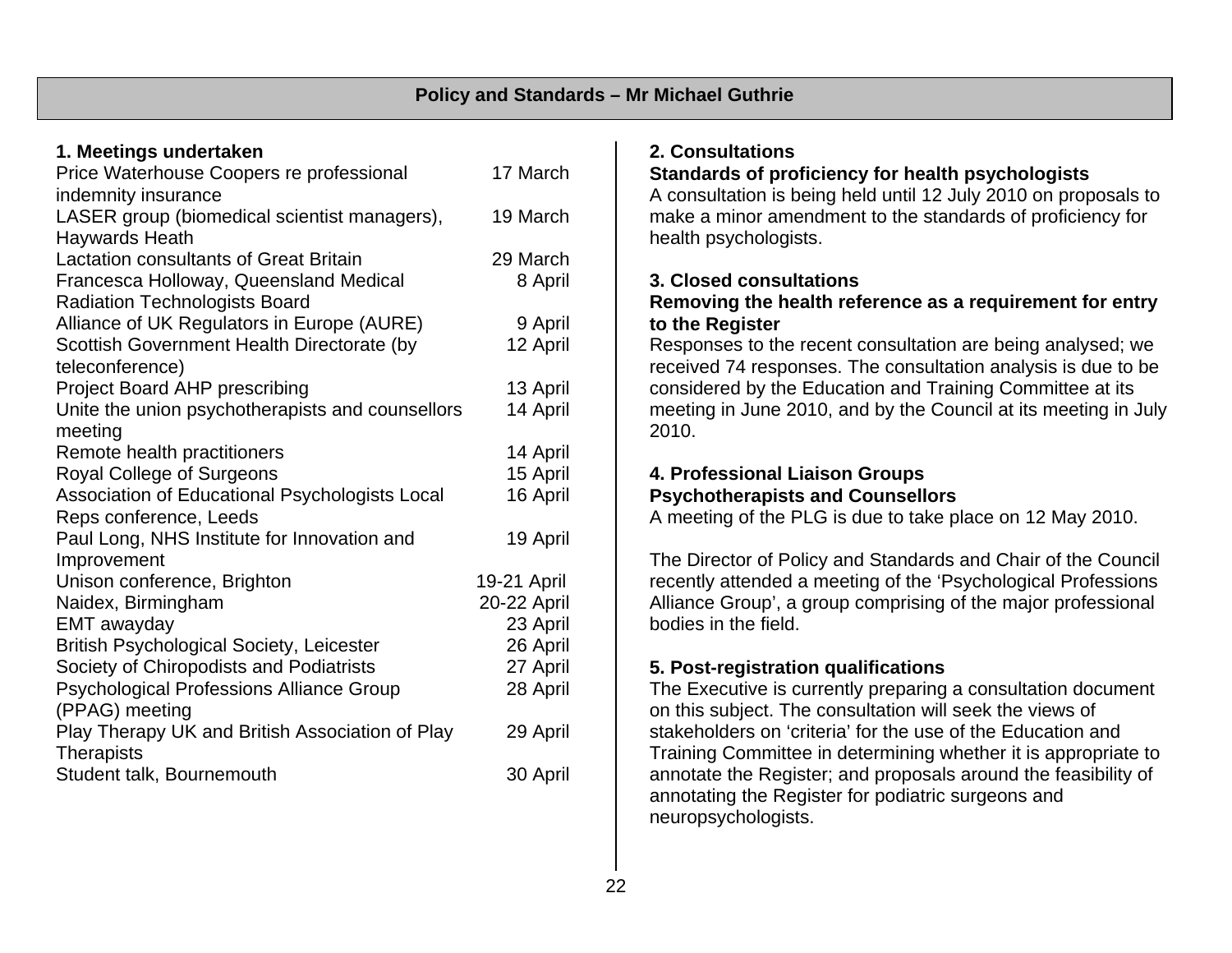The consultation paper is due to be considered by the Education and Training Committee at its meeting in June 2010 and by the Council in July 2010.

As part of this process the Executive has met a number of stakeholders including the British Psychological Society, Society of Chiropodists and Podiatrists and the Royal College of Surgeons.

#### **8. Review of the threshold level of qualification for entry to the Register**

At its meeting in March 2010, the Education and Training Committee considered a paper looking at the first standard of the standards of education and training which sets out the level of qualification normally expected for entry to each of the parts of the Register.

The Committee did not make a decision about the best way to proceed with the review and requested further information and analysis from the Executive. The Committee is due to meet again to discuss this topic at its meeting in June 2010. Dependent on the decision of the Committee, further papers may be brought to the Council at a future date.

### **9. CPD profiles**

The Department is continuing to review profiles and liaise with the relevant professional bodies. A number of draft profiles have recently been received and are at various stages of the drafting and approval process, including:

- Practitioner psychologists
- **Dietitians**
- Clinical scientists (geneticists)
- Hearing aid dispensers
- Art therapists

# **10. CHRE performance review 2009/10**

The annual performance review of the regulators for 2009/2010 is nearing its conclusion. We now await the final CHRE report which we anticipate will be published in June 2010.

The Executive anticipates bringing a paper to the July 2010 Council meeting following publication of the final performance review report. (This date is subject to change dependent on publication timescales.)

# **11. Generic standards of proficiency**

Following the Council's decision at its meeting in March 2010, a consultation paper is being put together for consideration by the Education and Training Committee and the Council in June and July 2010.

Subject to the above, we then anticipate a consultation on proposed new generic standards taking place between July and October 2010.

# **12. Revalidation**

An update about progress in this area is included in a separate report elsewhere in the papers for this meeting.

# **13. More information**

In a separate report, by the Head of Policy and Standards, elsewhere in the papers for this meeting is a copy of the reporting provided monthly at meetings of the Executive Management Team on the Department's work. He will be providing this more regularly to the Council to give a more detailed update about the Department's projects.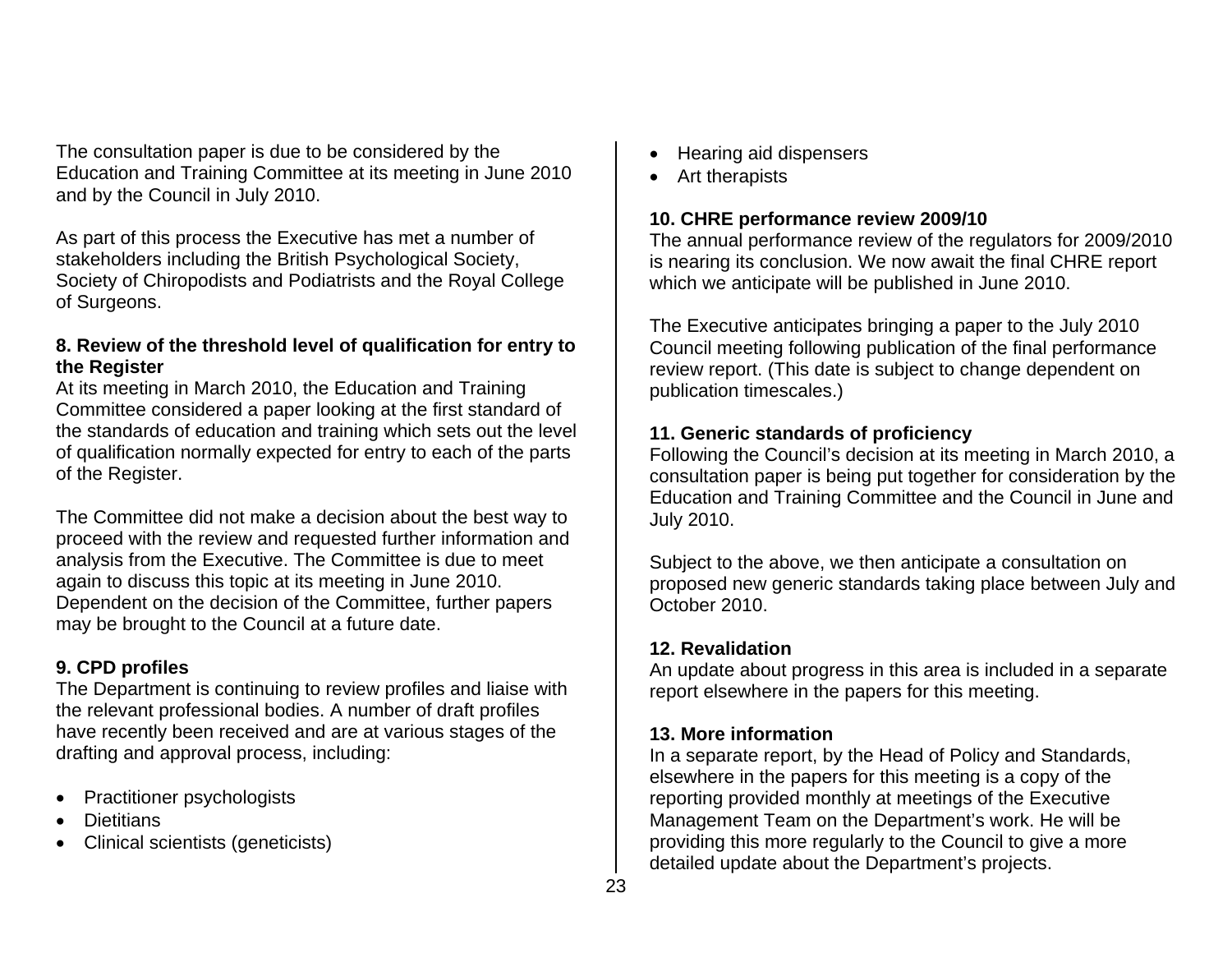# **1. Operational Performance**

# **a) Telephone Calls**

**i) UK Telephone Calls**: During the period from 1 March to 31 March 2010 the team answered a total of 10,797 telephone calls which is 3,621 more than the same period two years ago and represents a 50.5% increase in the number of calls the Department handled.

**ii) International Telephone Calls**: During the period from 1 March to 31 March 2010 the team answered a total of 1,883 telephone calls which is 734 more than the same period last year and represents a 63.9% increase in the number of calls the Department handled.

# **b) Application Processing**

**i) UK Applications:** A total of 779 new applications were received during this period and 694 individuals were registered, which is 141 more than the same period last year. Applications took on average ten working days to process which meets our service standard of processing applications within ten working days of receipt.

Applications for readmission took on average nine working days to process which is within our service standard of processing applications within ten working days of receipt.

**ii) International Applications:** A total of 233 new international applications were received in this period and 129 individuals were registered which is 70 less than the same period last year. Applications were on average being processed within twelve weeks of receipt which meets our service standard of processing applications within three months of receipt of all documents**.** 

**iii) Grandparenting Applications**: One new grandparenting application was received in this period and 15 individuals were registered.

# **c) Emails**

**i) UK Emails:** The team received approximately 100 emails per day and responded to these on average within one day of receipt which is well within our service standard of five working days.

**ii) International Emails:** The team received approximately 20 emails per day and managed to respond to these on average within two days of receipt which compares favourably with our service standard of five working days response time.

# **d) Continuing Professional Development (CPD) Audit**

We requested CPD profiles from 2.5 per cent of arts therapists during this period and assessment days continued to be held.

# **e) Registration Renewals**

At the start of February 2010, 44,714 renewal forms were sent to physiotherapists. As at 26 April 2010, 38,896 renewal forms had been returned to and processed by the Registration Department.

At the start of March 2010, 2,780 renewal forms were sent to arts therapists. As at 26 April 2010 1,588 renewal forms had been returned to and processed by the registration department.

At the start of April 2010, 7,153 dietitians were invited to renew their registration and registrants have until 30 June 2010 to renew their registration. As at 26 April 2010, 520 renewal forms had been returned to and processed by the Registration Department. As part of the roll-out of the online renewals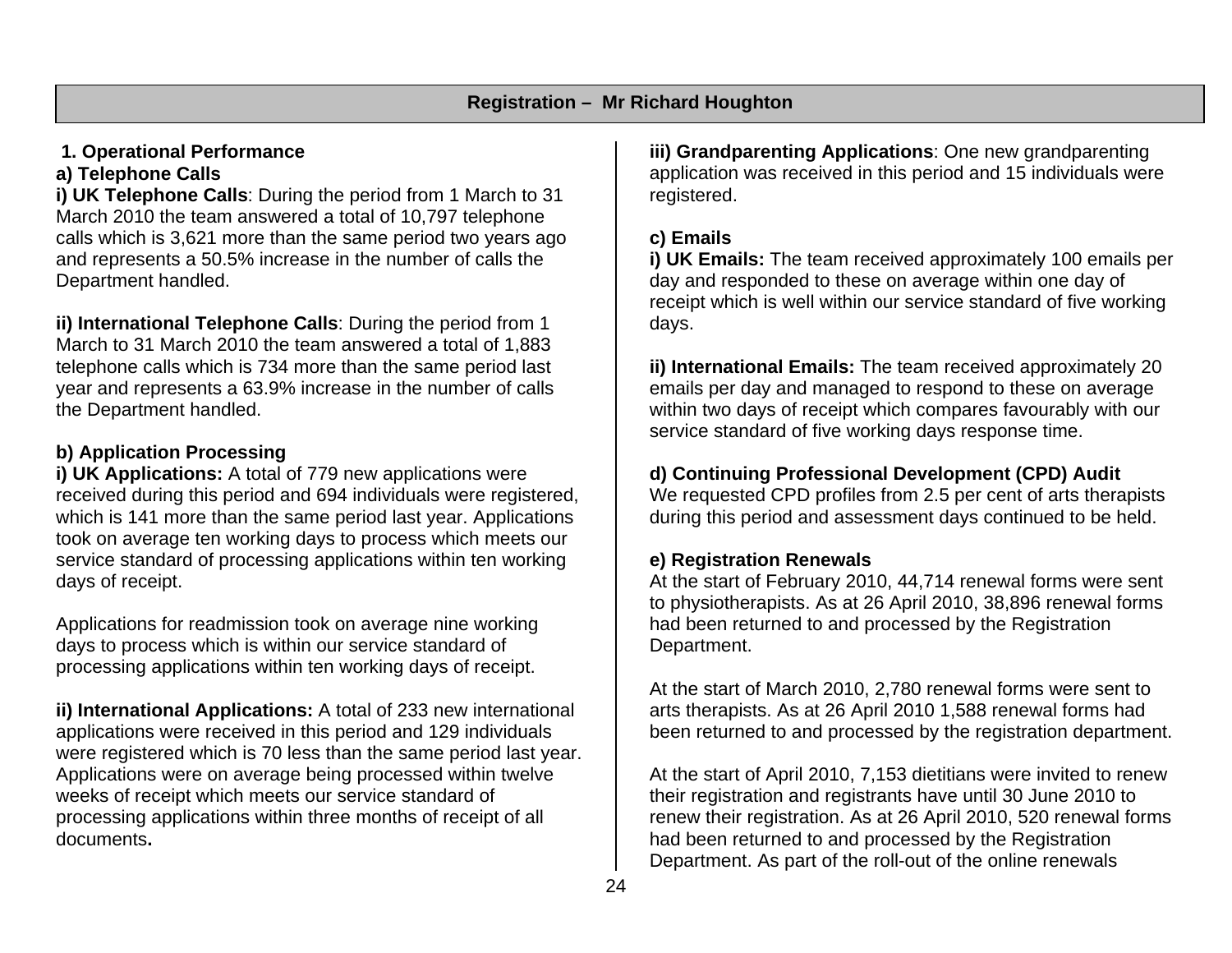service all arts therapists and dietitians together with 11,253 physiotherapists receiving a final renewal notice at the beginning of April were invited to renew their registration online. As at 26 April 2010, 2,381 physiotherapists, 442 arts therapists and 1,332 dietitians had renewed their registration online.

#### **2. Resource**

#### **a) Employees**

The Department is operating within the budgeted headcount.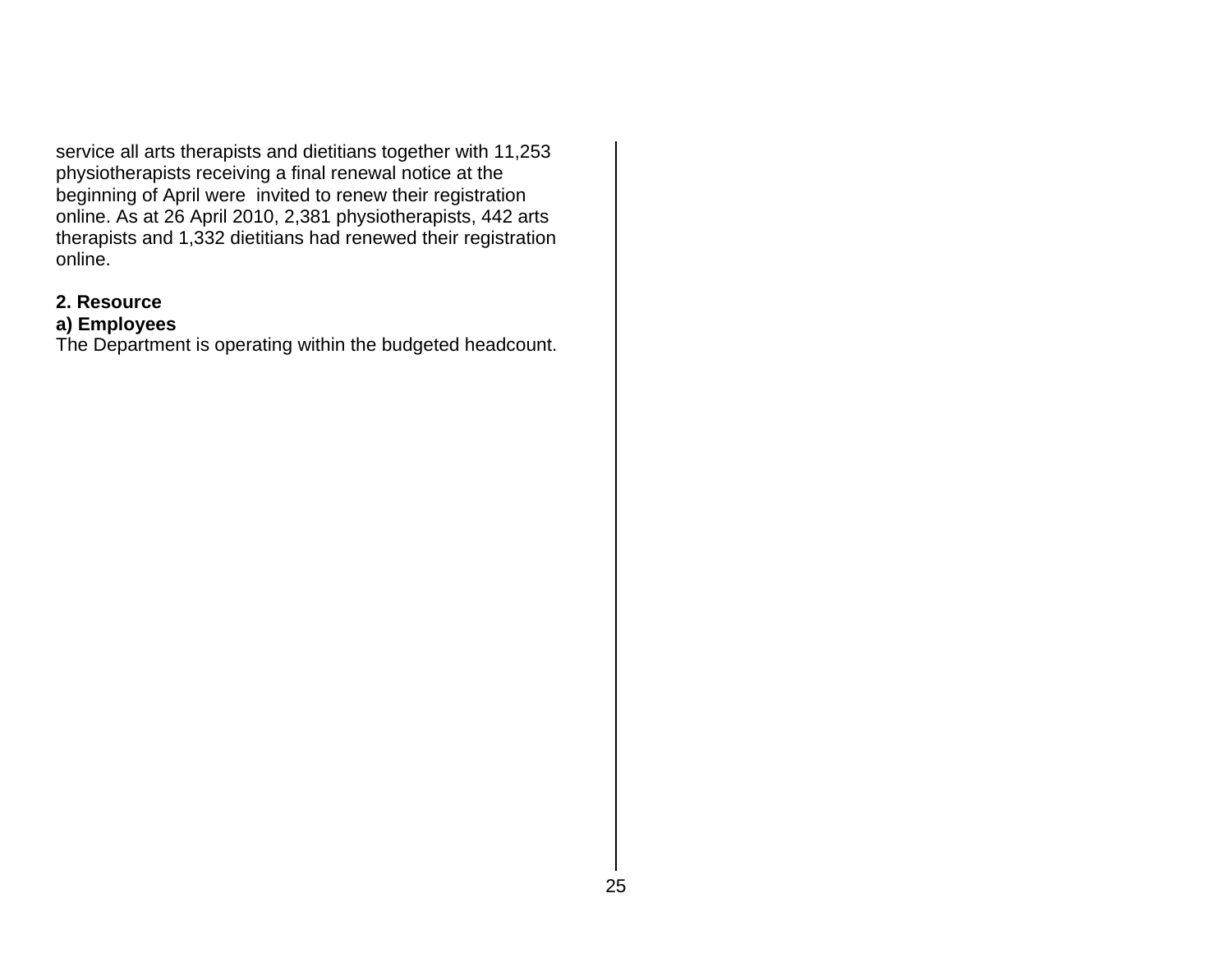# **1. Education and Training Committee**

On 1 April 2010, the Health Professions Register was opened up to hearing aid dispensers, the first time that regulation of a professional group had been taken over from another statutory regulator.

The Health Professions Council (Education and Training Committee) (Constitution) Rules 2010 provides that the Education and Training Committee has at least one member from each of HPC's regulated professions, together with five lay members. It was therefore necessary to recruit a hearing aid dispenser to the Education and Training Committee to fulfil the registrant requirement. An advertisement for the vacancy was placed into the BSHAA publication in March and on the Hearing Aid Council website. Interviews took place on 28 April with the recommendation of the panel to be submitted to the 20 May meeting of Council for approval.

### **2. Expenses Policies**

At the last meeting of Council, approval was given to the revised expenses policies for Council and Committee members, employees, witnesses and partners. These policies were effective from 1 April 2010 and all members were sent a copy together with updated claim forms which can also be found on the members' extranet.

Should members have any questions relating to the revised policy, do not hesitate to contact Louise Hart.

### **3. Training**

On 9 March, the non-Council Committee members of the Education and Training Committee were invited to Park House to attend induction training. The training included presentations on the fitness to practise process, the decision making role of the Education and Training Committee, the approvals and monitoring process, the new professions process and the work of the Registration Department, including a tour.

#### **4. Dates for the Diary**

Following discussion at the last meeting of Council, the February strategy day will be held on Wednesday 9 February 2011, followed by Council on Thursday 10 February.

Following the success of last year's Council dinner held in July of last year, it has been agreed that a dinner should be held in July of this year. The dinner will be held on 6 July and further details will be forwarded in due course.

### **5. Employees**

Natasha Williams, Secretariat team administrator left the HPC on Friday 16 April 2010. In the interim, the role will not be filled. However, any queries relating to invoices or expenses and travel claims should be directed to Secretariat in the usual way.

#### **6. External Meetings**

Public policy forum on the Equality Act 24 March Discussion on the role of Audit Committees 10 March with other regulators, held at Architects Registration Board.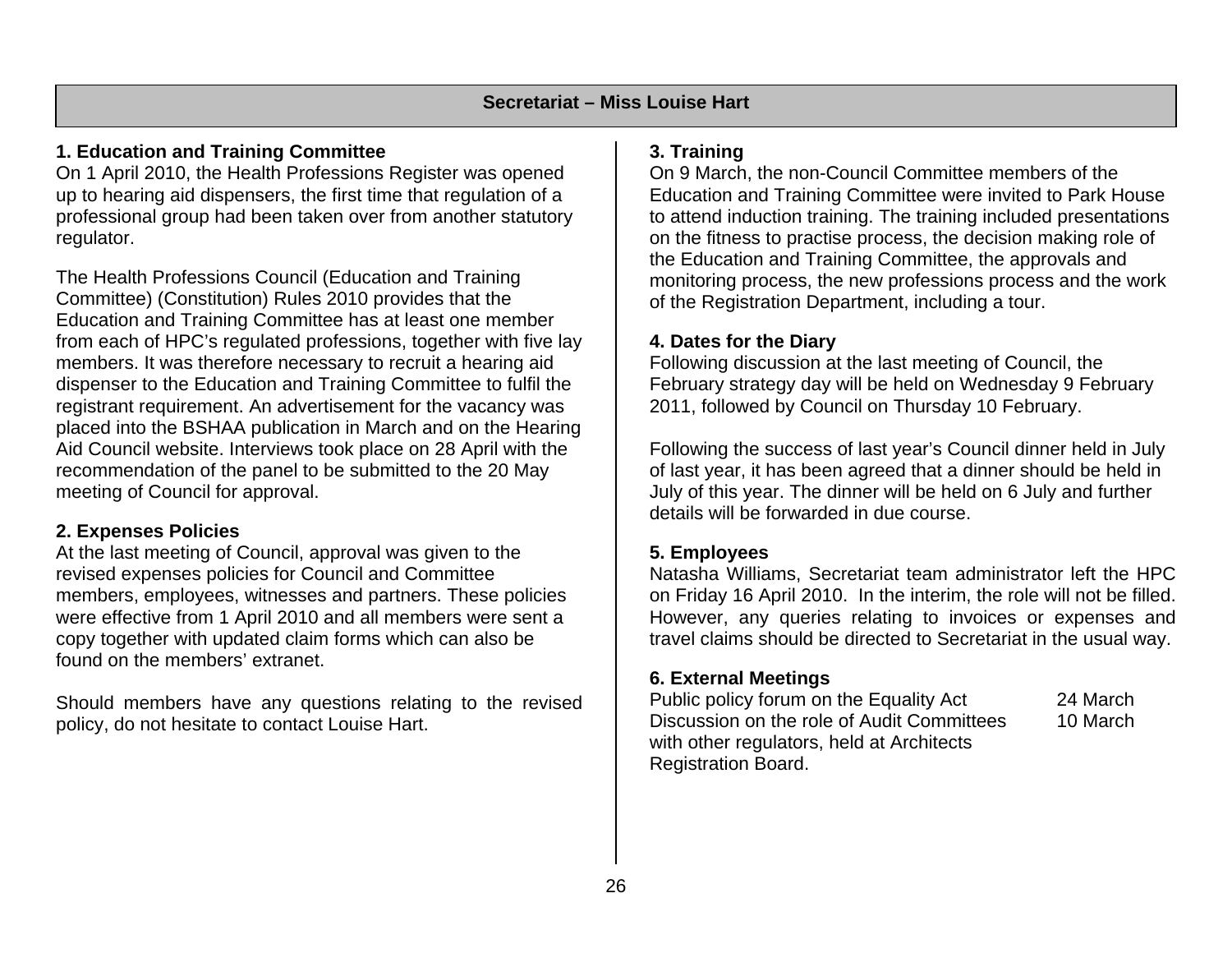# **Management Information Pack**

Marc Seale, Chief Executive & Registrar Report of figures for April 2009 to March 2010 to Council 20 May 2010

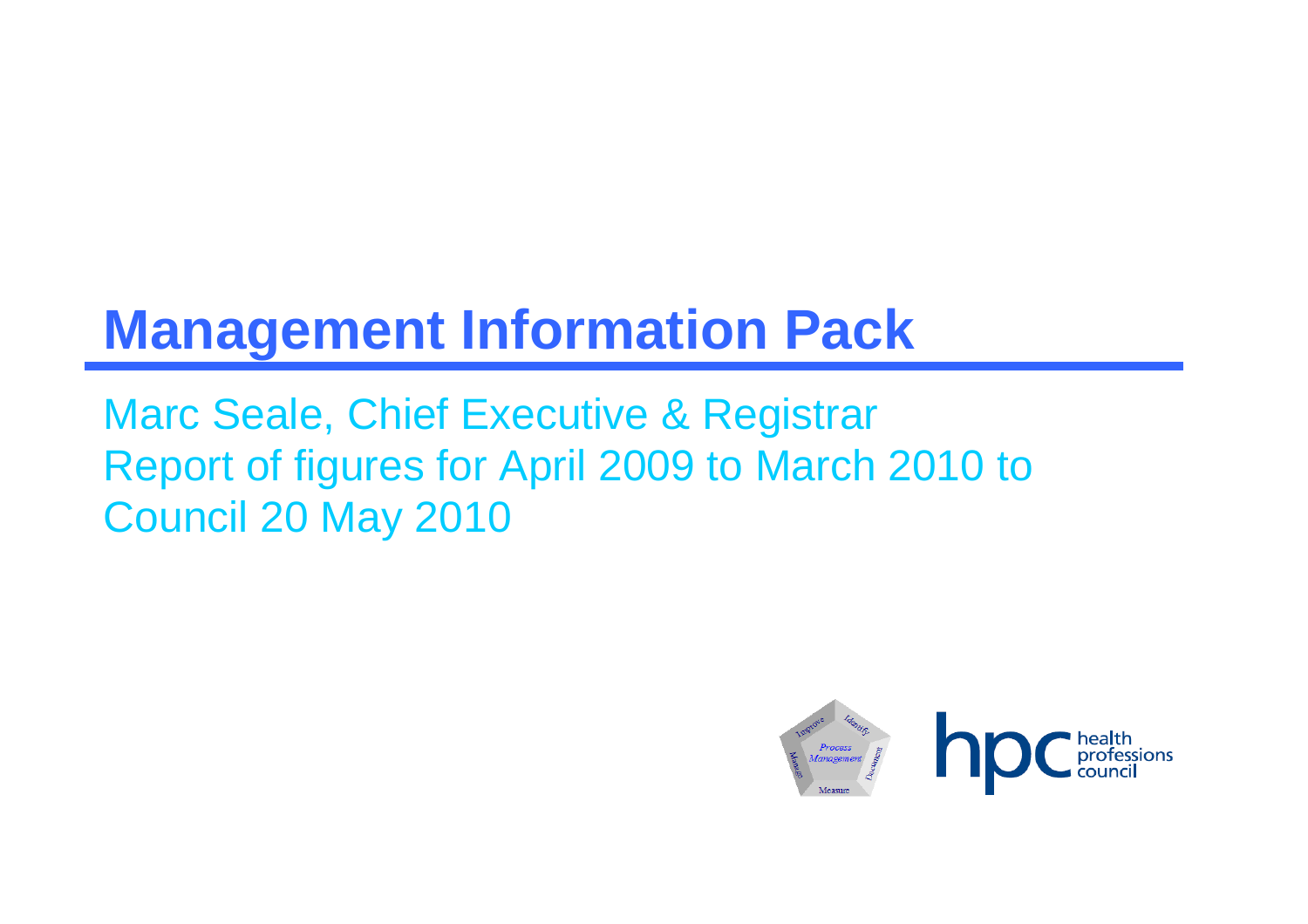#### **Figures for March 2010 Management Reporting Information to Council Health Professions Council**

| Education                                                | Programme approvals and visits                                 | 2a              |
|----------------------------------------------------------|----------------------------------------------------------------|-----------------|
|                                                          | Programme monitoring                                           | $2\mathsf{b}$   |
|                                                          | Major change submissions                                       | 2c              |
| Feedback                                                 | Feedback                                                       | $\mathbf{3}$    |
| <b>Finance</b>                                           | Consolidated Income and Expenditure                            | 4a              |
|                                                          | Consolidated Income budgeted & actual                          | 4b              |
|                                                          | Consolidated expenditure budgeted & actual                     | $4\mathrm{c}$   |
|                                                          | <b>Consolidated Department Monthly Variances</b>               | ${\bf 5}$       |
|                                                          | <b>Consolidated Balance Sheet</b>                              | 6               |
|                                                          | <b>Consolidated Cash Flow Actual and Forecast</b>              | $\overline{7}$  |
| <b>Fitness to Practise</b>                               | <b>Total Cases Considered</b>                                  | 8a              |
|                                                          | Enquiries and allegations: source                              | 8b              |
|                                                          | Panel Hearings, Decisions                                      | 9               |
|                                                          | Cases Pending: Investigating Committee                         | 10a             |
|                                                          | Cases Pending: Conduct and Competence, Health & Review Hearing | 10 <sub>b</sub> |
| <b>Registration Appeals</b>                              | <b>Registration Appeals</b>                                    | 11              |
| <b>Protection of Title</b>                               | Protection of Title                                            | 12              |
| <b>Health and Character</b>                              | <b>Health and Character Declarations</b>                       | 13              |
| <b>Human Resources</b>                                   | <b>HR</b> Information                                          | 14              |
| Information & IT                                         | IT Infrastructure                                              | 15              |
| <b>Office Services</b>                                   | Mail Volume                                                    | 16              |
| <b>Registration</b>                                      | HPC Number of Registrants by Profession                        | 17              |
| <b>Grandparenting Registrations</b>                      | Status of grandparent applications at end of each month        | 18              |
|                                                          | New Grandparent Applications Received                          | 19              |
|                                                          | <b>Grandparent Registrations</b>                               | 20              |
| <b>International Registrations</b>                       | Status of international applications at end of each month      | 21              |
|                                                          | New International Applications Received                        | 22              |
|                                                          | International Registrations                                    | 23              |
| <b>UK Registrations</b>                                  | Status of UK applications at end of each month                 | 24              |
|                                                          | New UK Applications Received                                   | 25              |
|                                                          | Renewal Information                                            | 26              |
| <b>Grandparent, International &amp; UK Registrations</b> | <b>Application Types Received</b>                              | 27              |
|                                                          | New Registrants                                                | 28              |
|                                                          | Registration Telephone Information                             | 29              |
|                                                          | Number of registrants with supplementary prescribing rights    | 30              |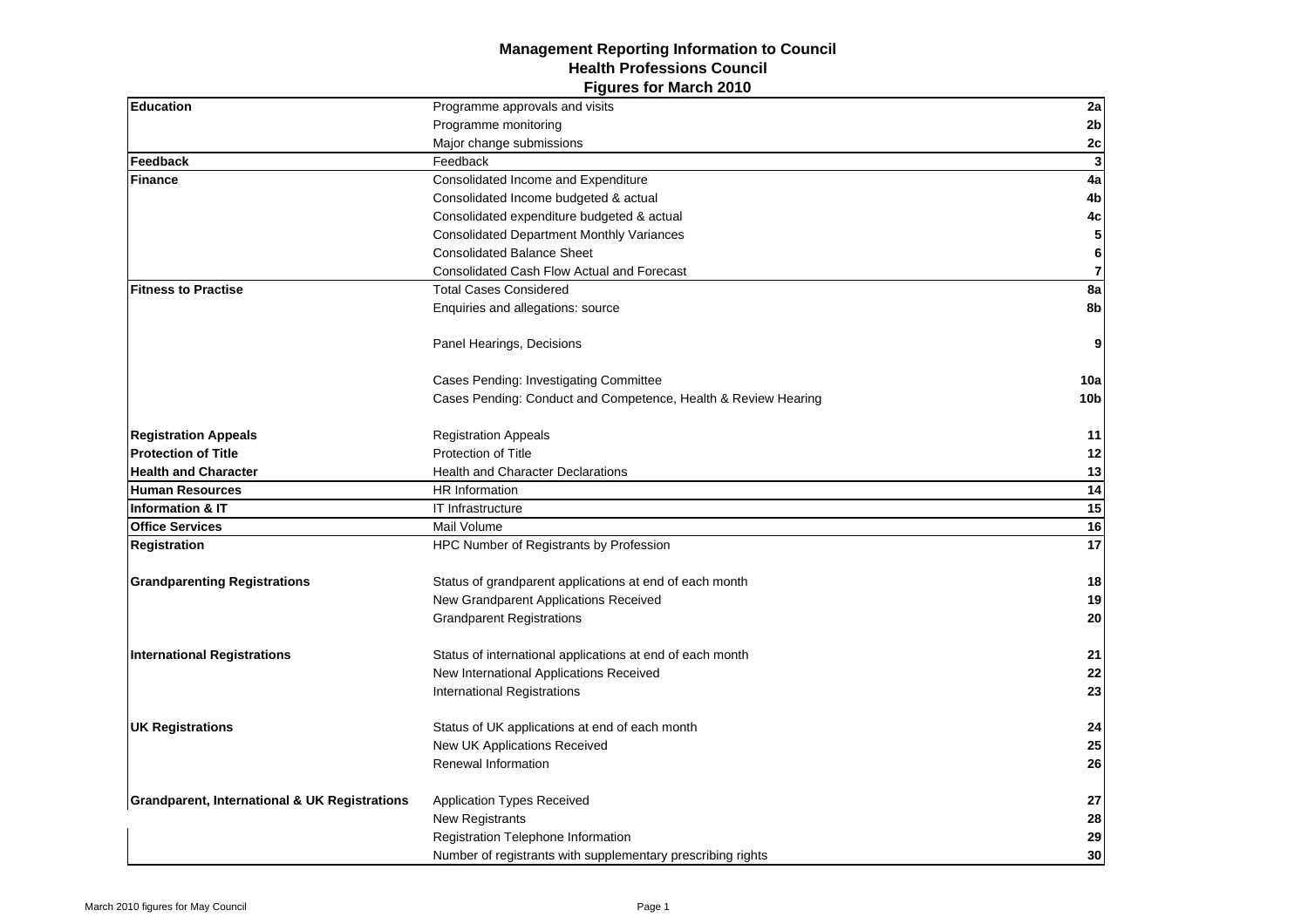#### **Health Professions Council Programme approval and visits April 2008 - March 2010 Education Department**





|                              | 12008 |  |             |  |  |  |  | 2009 |  |  |  |      |  |  |  |  |  |  |  |  |  |  | 2010 |                                                                                     |            | 2005/6 2006/7 |            | 2007/8 2008/9 | 09/10      |
|------------------------------|-------|--|-------------|--|--|--|--|------|--|--|--|------|--|--|--|--|--|--|--|--|--|--|------|-------------------------------------------------------------------------------------|------------|---------------|------------|---------------|------------|
|                              |       |  | Apr May Jun |  |  |  |  |      |  |  |  |      |  |  |  |  |  |  |  |  |  |  |      | Jul Aug Sep Oct Nov Dec Jan Feb Mar Apr May Jun Jul Aug Sep Oct Nov Dec Jan Feb Mar | <b>FYE</b> | <b>FYE</b>    | <b>FYE</b> | <b>FYE</b>    | <b>YTD</b> |
| Overview of approval visits  |       |  |             |  |  |  |  |      |  |  |  |      |  |  |  |  |  |  |  |  |  |  |      |                                                                                     |            |               |            |               |            |
| Number of visits             |       |  |             |  |  |  |  |      |  |  |  |      |  |  |  |  |  |  |  |  |  |  |      |                                                                                     |            |               | 101<br>63  | 42            | 38         |
| Number of programmes visited | 20    |  |             |  |  |  |  |      |  |  |  | 15 I |  |  |  |  |  |  |  |  |  |  |      | 16 <sub>1</sub>                                                                     |            | 27            | 86<br>117  | 84            | 80         |



|                      | -Result of a major change      |                      |                             |            |              |  |  |  |  |  |  |  |  |  |  |
|----------------------|--------------------------------|----------------------|-----------------------------|------------|--------------|--|--|--|--|--|--|--|--|--|--|
|                      | Result of annual<br>monitoring |                      |                             |            |              |  |  |  |  |  |  |  |  |  |  |
|                      | Other                          |                      |                             |            |              |  |  |  |  |  |  |  |  |  |  |
|                      |                                |                      |                             |            |              |  |  |  |  |  |  |  |  |  |  |
| 2005/6<br><b>FYE</b> |                                | 2006/7<br><b>FYE</b> | 2007/8 2008/9<br><b>FYE</b> | <b>FYE</b> | 09/10<br>FYE |  |  |  |  |  |  |  |  |  |  |
|                      |                                |                      |                             |            |              |  |  |  |  |  |  |  |  |  |  |
|                      |                                | 18                   | 32                          | 21         |              |  |  |  |  |  |  |  |  |  |  |

|                                    | 2008 |    |  |  |  |  |  |  | 2009 |  | 2010 |    |  |  |  |  |                                                                                                 |  |  | 2005/6 2006/7 2007/8 2008/9 |            |                 | 09/10      |            |            |
|------------------------------------|------|----|--|--|--|--|--|--|------|--|------|----|--|--|--|--|-------------------------------------------------------------------------------------------------|--|--|-----------------------------|------------|-----------------|------------|------------|------------|
|                                    |      |    |  |  |  |  |  |  |      |  |      |    |  |  |  |  | Apr May Jun Jul Aug Sep Oct Nov Dec Jan Feb Mar Apr May Jun Jul Aug Sep Oct Nov Dec Jan Feb Mar |  |  |                             | <b>FYE</b> | <b>FYE</b>      | <b>FYE</b> | <b>FYE</b> | <b>FYE</b> |
| Reason for programme visited       |      |    |  |  |  |  |  |  |      |  |      |    |  |  |  |  |                                                                                                 |  |  |                             |            |                 |            |            |            |
| New programme (pre-registration)   |      |    |  |  |  |  |  |  |      |  |      |    |  |  |  |  |                                                                                                 |  |  |                             |            | 18              | 32         |            | 25         |
| New programme (post-registration)  |      |    |  |  |  |  |  |  |      |  |      |    |  |  |  |  |                                                                                                 |  |  |                             |            | 29              |            |            |            |
| <b>New profession</b>              |      |    |  |  |  |  |  |  |      |  |      |    |  |  |  |  |                                                                                                 |  |  |                             |            | 16 <sup>1</sup> |            |            |            |
| Result of a major change           | 19   |    |  |  |  |  |  |  |      |  |      | 19 |  |  |  |  |                                                                                                 |  |  |                             |            | 32              | 26         | 53         | 42         |
| <b>Result of annual monitoring</b> |      |    |  |  |  |  |  |  |      |  |      |    |  |  |  |  |                                                                                                 |  |  |                             |            |                 |            |            |            |
| <b>Other</b>                       |      |    |  |  |  |  |  |  |      |  |      |    |  |  |  |  |                                                                                                 |  |  |                             |            | 21              |            |            |            |
| Total                              | -20  | 10 |  |  |  |  |  |  |      |  |      |    |  |  |  |  |                                                                                                 |  |  | 16 I                        | 25         | 117             | 61         |            | 80         |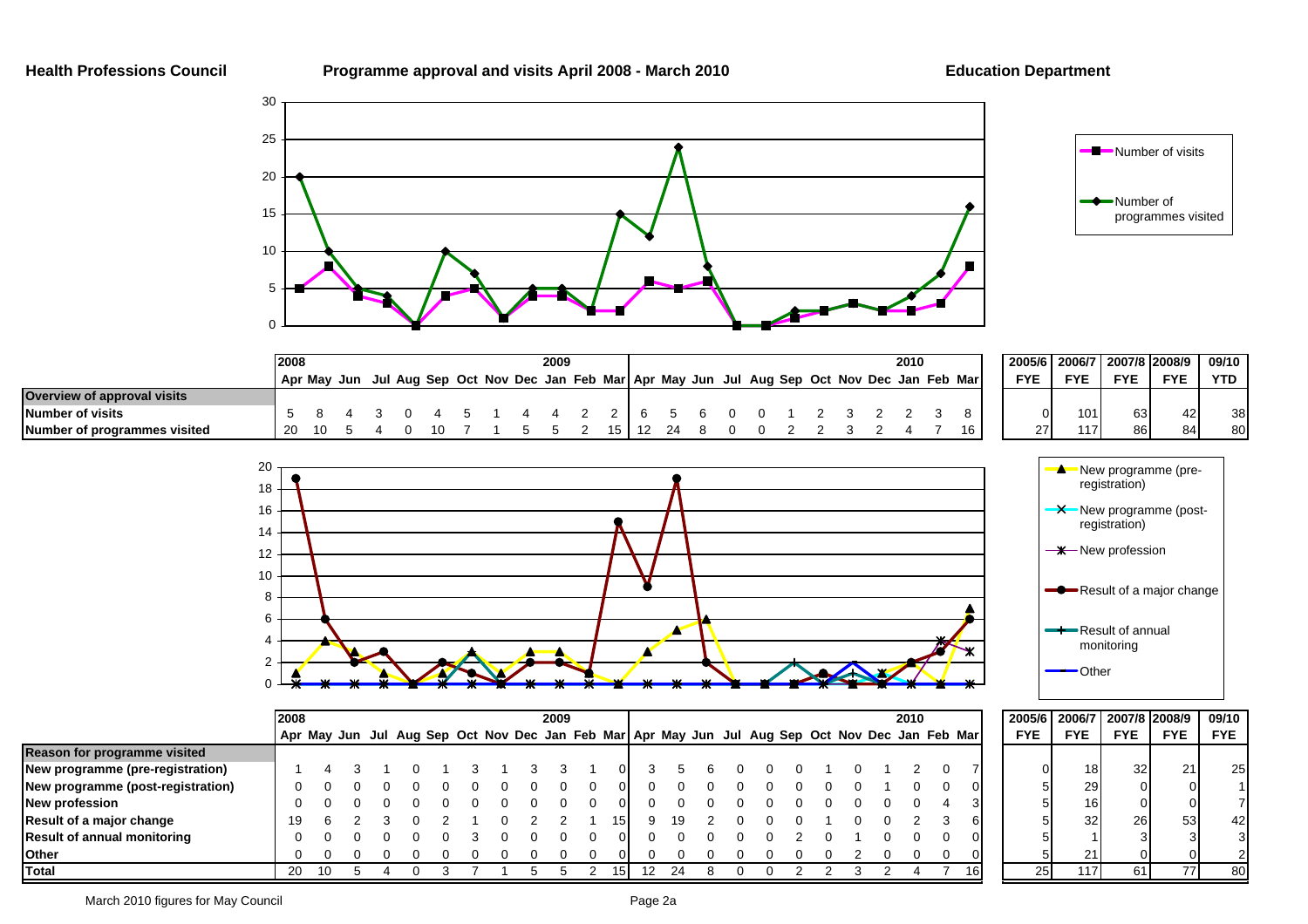**Health Professions Council Programme Monitoring April 2008 - March 2010 Education Department**



|                               | 2008        |  |  |  |     | 2009 |       |      |                                                                                     |  |  |  |  | 2010 |     |      | 2005/6           | 2006/7   2007/8   2008/9 |                  |                  | 09/10      |
|-------------------------------|-------------|--|--|--|-----|------|-------|------|-------------------------------------------------------------------------------------|--|--|--|--|------|-----|------|------------------|--------------------------|------------------|------------------|------------|
|                               | Apr Mav Jun |  |  |  |     |      |       |      | Jul Aug Sep Oct Nov Dec Jan Feb Mar Apr May Jun Jul Aug Sep Oct Nov Dec Jan Feb Mar |  |  |  |  |      |     |      | <b>FYE</b>       | <b>FYE</b>               | <b>FYE</b>       | <b>FYE</b>       | <b>FYE</b> |
| Annual monitoring submissions |             |  |  |  |     |      |       |      |                                                                                     |  |  |  |  |      |     |      |                  |                          |                  |                  |            |
| <b>Declarations</b>           |             |  |  |  | -49 |      | 35 43 | -28I |                                                                                     |  |  |  |  |      |     | 201  | 113 <sub>1</sub> | 94                       | 143              | 167              | 105        |
| <b>Audit</b>                  |             |  |  |  |     |      |       |      |                                                                                     |  |  |  |  |      | 38  | -531 | 51               | 184                      | 135 <sup>1</sup> | 136              | 123        |
| <b>Total</b>                  |             |  |  |  |     |      |       |      |                                                                                     |  |  |  |  | 19   | -83 | 82   | 164              | 278                      | 278              | 303 <sub>1</sub> | 228        |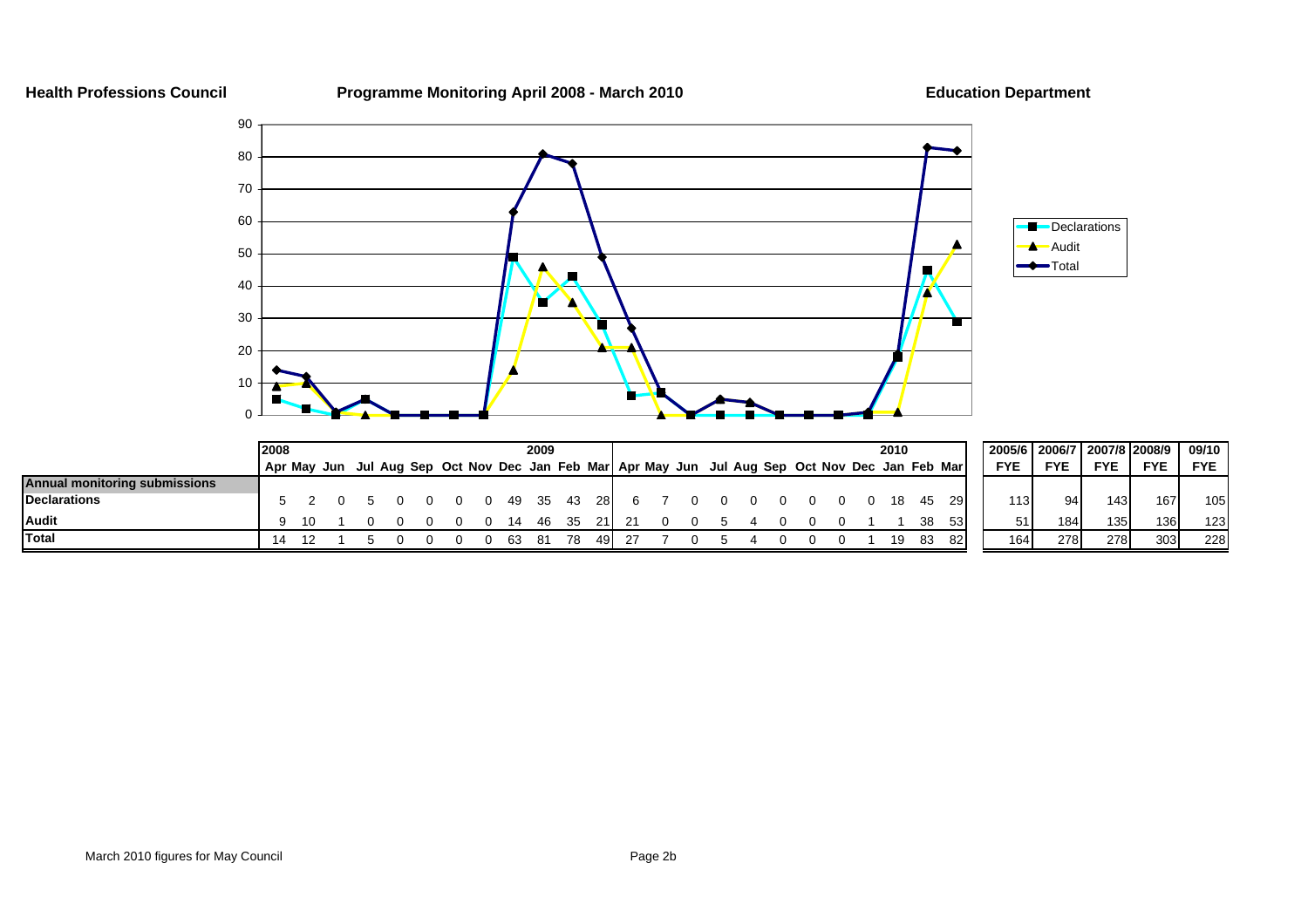**Health Professions Council Major change submissions April 2008 - March 2010 Education Department**



|                                 | 2008 |  |  |  |  | 2009 |                                                                                                 |  |  |  |  |  | 2010 |  |            | 2005/6 2006/7 2007/8 2008/9 |            |            | 09/10      |
|---------------------------------|------|--|--|--|--|------|-------------------------------------------------------------------------------------------------|--|--|--|--|--|------|--|------------|-----------------------------|------------|------------|------------|
|                                 |      |  |  |  |  |      | Apr May Jun Jul Aug Sep Oct Nov Dec Jan Feb Mar Apr May Jun Jul Aug Sep Oct Nov Dec Jan Feb Mar |  |  |  |  |  |      |  | <b>FYE</b> | <b>FYE</b>                  | <b>FYE</b> | <b>FYE</b> | <b>FYE</b> |
| <b>Major change submissions</b> |      |  |  |  |  |      |                                                                                                 |  |  |  |  |  |      |  |            |                             |            |            |            |
| Number of submissions           |      |  |  |  |  |      |                                                                                                 |  |  |  |  |  |      |  | 16         |                             | 621        | 661        | 115        |
| Number of programmes considered |      |  |  |  |  |      |                                                                                                 |  |  |  |  |  |      |  | 25         |                             | 109        |            | 179        |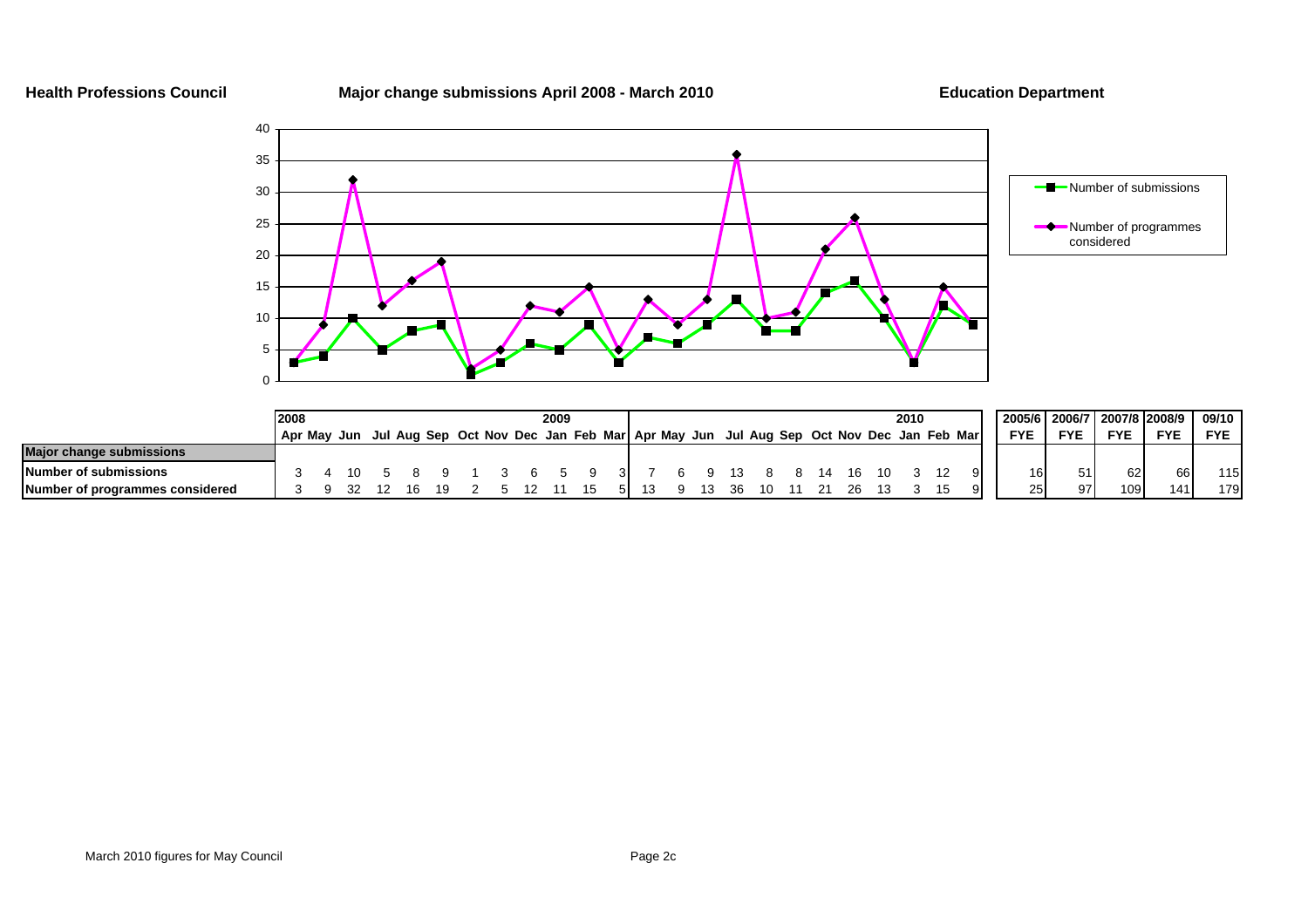

|                                  | 2008 |     |          |     |     |     |     |          |     | 2009 |     |     |          |     |     |     |     |     |     |     |     | 2010 |          |     | 2005/6          | 2006/7     | 2007/8 2008/9   |            | 09/10      |
|----------------------------------|------|-----|----------|-----|-----|-----|-----|----------|-----|------|-----|-----|----------|-----|-----|-----|-----|-----|-----|-----|-----|------|----------|-----|-----------------|------------|-----------------|------------|------------|
|                                  | Apr  | May | Jun      | Jul | Aug | Sep | Oct | Nov      | Dec | Jan  | Feb | Mar | Apr      | May | Jun | Jul | Aug | Sep | Oct | Nov | Dec | Jan  | Feb      | Mar | <b>FYE</b>      | <b>FYE</b> | <b>FYE</b>      | <b>FYE</b> | <b>FYE</b> |
| <b>Application</b><br>process    | 5    |     |          |     | 3   |     |     | $\Omega$ |     |      | 2   |     | $\Omega$ |     |     |     |     |     |     | 0   |     |      |          |     | 39 <sub>l</sub> | 23         | 28              | 29         |            |
| Registration<br>process          | 44   | 47  | 130      | 34  | 34  | 20  | 13  |          |     |      | 5   |     | 9        | 6   |     |     |     | 25  |     | 13  |     | 24   | 15       | 17  | 169             | 88         | 122             | 361        | 163        |
| <b>External comms</b>            | 0    |     | $\Omega$ |     |     |     |     | 0        |     | O    | 0   |     | 0        |     |     |     |     |     |     |     |     | 0    | $\Omega$ |     | 24              |            | 6               |            |            |
| <b>Responsiveness</b><br>Partner | 0    |     | $\Omega$ |     |     |     |     | $\Omega$ |     |      | 0   |     | $\Omega$ |     |     |     |     |     |     |     |     | 0    | 0        |     | 6               |            | $\overline{0}$  |            |            |
| management                       |      |     |          |     |     |     |     | $\Omega$ |     |      | 0   |     | 2        |     |     |     |     |     |     |     |     |      |          |     |                 |            |                 |            |            |
| <b>Rules/legislation</b>         | 0    |     | $\Omega$ |     |     |     |     | $\Omega$ | 0   | 0    | 0   |     | 0        |     |     |     |     |     |     | 0   |     |      | 0        |     | 17              | 11         | 10 <sup>1</sup> |            | 51         |
| Other                            | 4    | 3   | 10       | 6   | 3   |     |     |          |     |      | 0   |     | 0        |     |     |     |     |     |     |     | 10  |      | 8        |     | ⇁               | 16         | 18              | 44         | 45         |
| <b>Total complaints</b>          | 54   | 60  | 141      | 45  | 41  | 27  | 19  | 15       | 15  | 12   |     | 91  | 11       |     | 6   | 9   | 23  | 28  | 15  | 17  | 27  | 28   | 24       | 25  | 262             | 262        | 186             | 445        | 224        |
|                                  |      |     |          |     |     |     |     |          |     |      |     |     |          |     |     |     |     |     |     |     |     |      |          |     |                 |            |                 |            |            |
| <b>Positive feedback</b>         | 8    |     |          |     | 6   | 11  |     | 2        |     |      |     |     |          |     |     | 9   | 6   | 9   | 11  | 10  | 13  |      |          |     | 187             | 19         | 27              | 37         | 81         |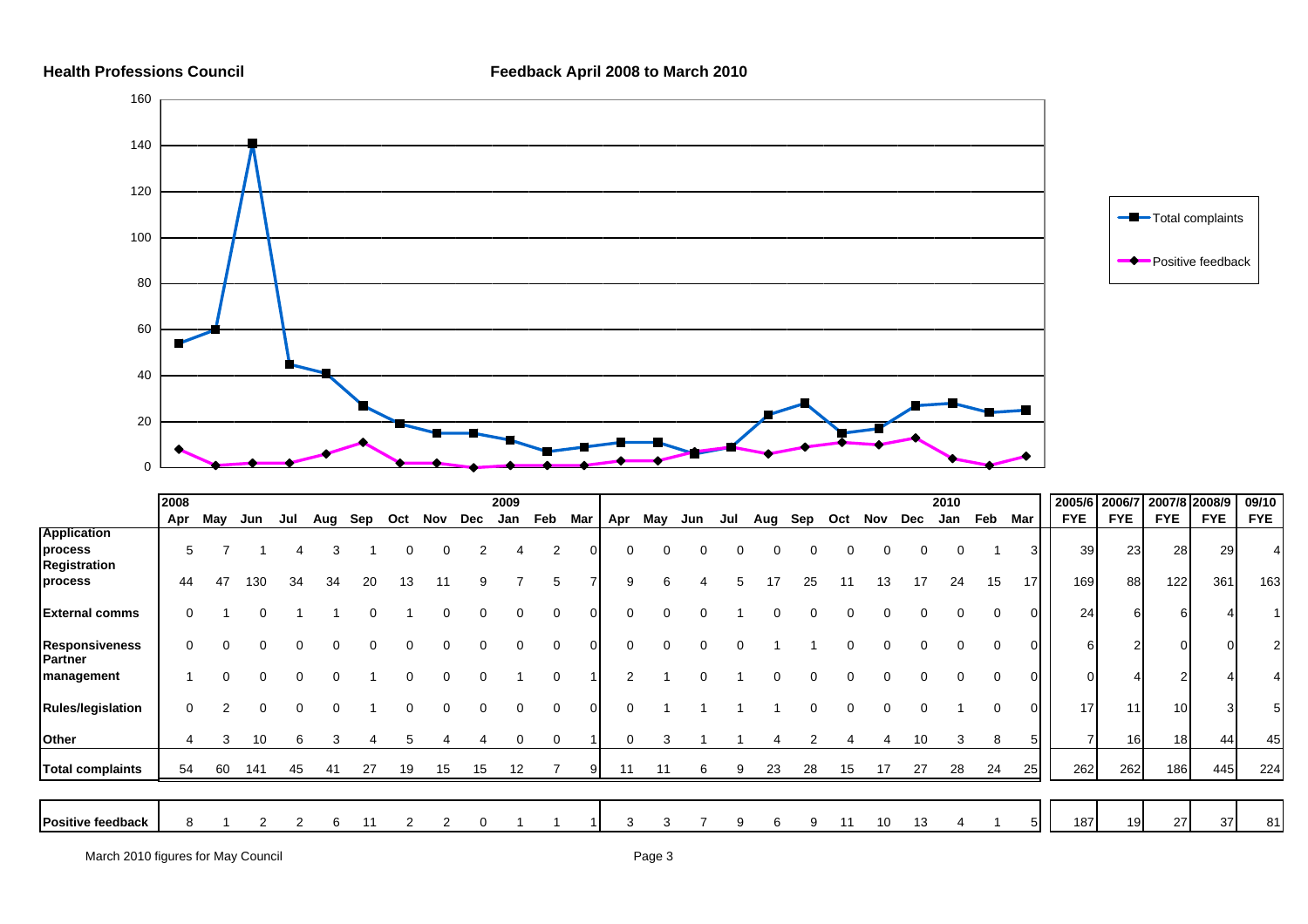|                                    | 2009  |       |       |                |       |       |       |       |            | 2010  |       |       | <b>Total to</b> | <b>Budget</b> |          | <b>Annual</b> |
|------------------------------------|-------|-------|-------|----------------|-------|-------|-------|-------|------------|-------|-------|-------|-----------------|---------------|----------|---------------|
|                                    | April | May   | Jun   | Jul            | Aug   | Sep   | Oct   | Nov   | <b>Dec</b> | Jan   | Feb   | Mar   | <b>YTD</b>      | <b>YTD</b>    | Variance | <b>Budget</b> |
|                                    | £000  | £000  | £000  | £000           | £000  | £000  | £000  | £000  | £000       | £000  | £000  | £000  | £000            | £000          | £000     | £000          |
| <b>INCOME</b>                      |       |       |       |                |       |       |       |       |            |       |       |       |                 |               |          |               |
|                                    |       |       |       |                |       |       |       |       |            |       |       |       |                 |               |          |               |
| <b>Registration Income</b>         | 1.142 | 1.138 | 1,176 | 1,227          | 1,180 | 1,173 | 1,351 | 1,218 | 1,350      | 1,293 | 1,299 | 1,321 | 14,869          | 15,560        | (691)    | 15,559        |
| Cheque/credit card write off       | 0     | 0     | (3)   | 0              | 0     | 0     |       | 0     | 0          | (0)   | (0)   | 7     | 5               | 0             | 5        | 0             |
| <b>TOTAL INCOME*</b>               | 1,142 | 1,138 | 1,173 | 1,227          | 1,180 | 1,173 | 1,351 | 1,218 | 1,350      | 1,293 | 1,299 | 1,328 | 14,873          | 15,560        | (686)    | 15,559        |
| <b>EXPENDITURE</b>                 |       |       |       |                |       |       |       |       |            |       |       |       |                 |               |          |               |
| <b>Chief Executive</b>             | 20    | 21    | 27    | 28             | 21    | 31    | 26    | 24    | 23         | 47    | 41    | 45    | 353             | 322           | (31)     | 322           |
| <b>Council &amp; Committees</b>    | (34)  | 96    | 8     | 37             | 3     | 24    | 45    | 92    | 32         | -1    | 23    | (211) | 116             | 448           | 332      | 448           |
| Communications                     | 28    | 108   | 101   | 101            | 139   | 84    | 150   | 93    | 131        | 28    | 56    | 95    | 1,114           | 1,076         | (38)     | 1,076         |
| Depreciation                       | 38    | 26    | 36    | 34             | 38    | (11)  | 28    | 29    | 33         | 30    | 47    | 47    | 376             | 453           | 76       | 453           |
| Education                          | 59    | 77    | 56    | 40             | 41    | 47    | 60    | 51    | 45         | 64    | 55    | 78    | 674             | 766           | 93       | 766           |
| <b>Facilities Manangement</b>      | 53    | 70    | 55    | 65             | 75    | 108   | 65    | 61    | 62         | 73    | 75    | 73    | 836             | 912           | 76       | 912           |
| Finance                            | (25)  | 114   | 95    | 47             | 38    | 61    | 57    | 51    | 59         | 40    | 49    | 55    | 640             | 635           | (5)      | 636           |
| <b>Fitness to Practise</b>         | 140   | 717   | 440   | 453            | 509   | 595   | 502   | 437   | 602        | 560   | 562   | 676   | 6,193           | 5,582         | (611)    | 5,582         |
| Human Resources & Partners         | 48    | 83    | 39    | 96             | 32    | 48    | 71    | 33    | 79         | 84    | 83    | 59    | 755             | 743           | (12)     | 743           |
| <b>IT Department</b>               | (50)  | 174   | 110   | 3              | 68    | 57    | 83    | 61    | 87         | 78    | 87    | 14    | 772             | 944           | 173      | 944           |
| <b>Operations Office</b>           | 29    | 38    | 33    | 33             | 45    | 43    | 33    | 30    | 46         | 22    | 44    | 56    | 452             | 451           | (1)      | 451           |
| Policy & Standards                 | 25    | 13    | 15    | 17             | 23    | 28    | 37    | 23    | 6          | 18    | 14    | 29    | 248             | 417           | 169      | 417           |
| President                          | 2     | 5     | 5     | $\overline{7}$ | 0     | 6     | 6     | 5     | 5          | 5     | 6     | 8     | 60              | 49            | (10)     | 49            |
| <b>Major Projects</b>              | (54)  | 42    | 59    | 15             | 6     | (8)   | 92    | 4     | 33         | 30    | 51    | 26    | 298             | 420           | 122      | 420           |
| Registration                       | 49    | 119   | 140   | 134            | 198   | 128   | 268   | 146   | 152        | 143   | 152   | 230   | 1,859           | 2,024         | 165      | 2,024         |
| Secretariat                        | 16    | 23    | 28    | 30             | 16    | 28    | 22    | 13    | 23         | 15    | 20    | 31    | 265             | 304           | 40       | 304           |
| <b>TOTAL EXPENDITURE</b>           | 345   | 1,727 | 1,247 | 1,141          | 1,252 | 1,267 | 1,544 | 1,154 | 1,418      | 1,237 | 1,366 | 1,311 | 15,011          | 15,547        | 537      | 15,547        |
| <b>OPERATING SURPLUS/(DEFICIT)</b> | 797   | (589) | (74)  | 86             | (72)  | (94)  | (193) | 64    | (68)       | 56    | (67)  | 17    | (137)           | 13            | (150)    | 12            |

\* Total Income is excluding investment income

Note: No accurals have been posted for April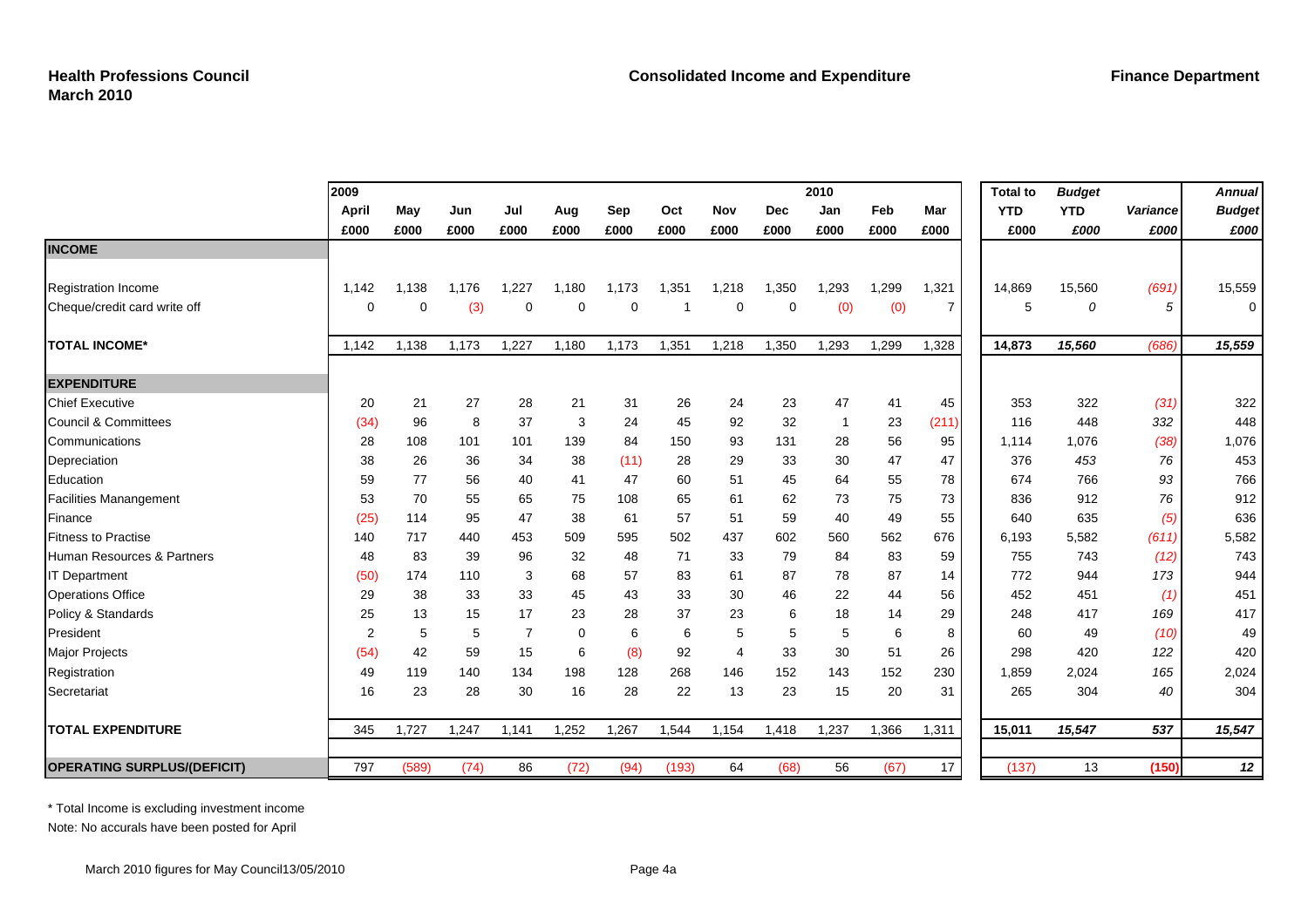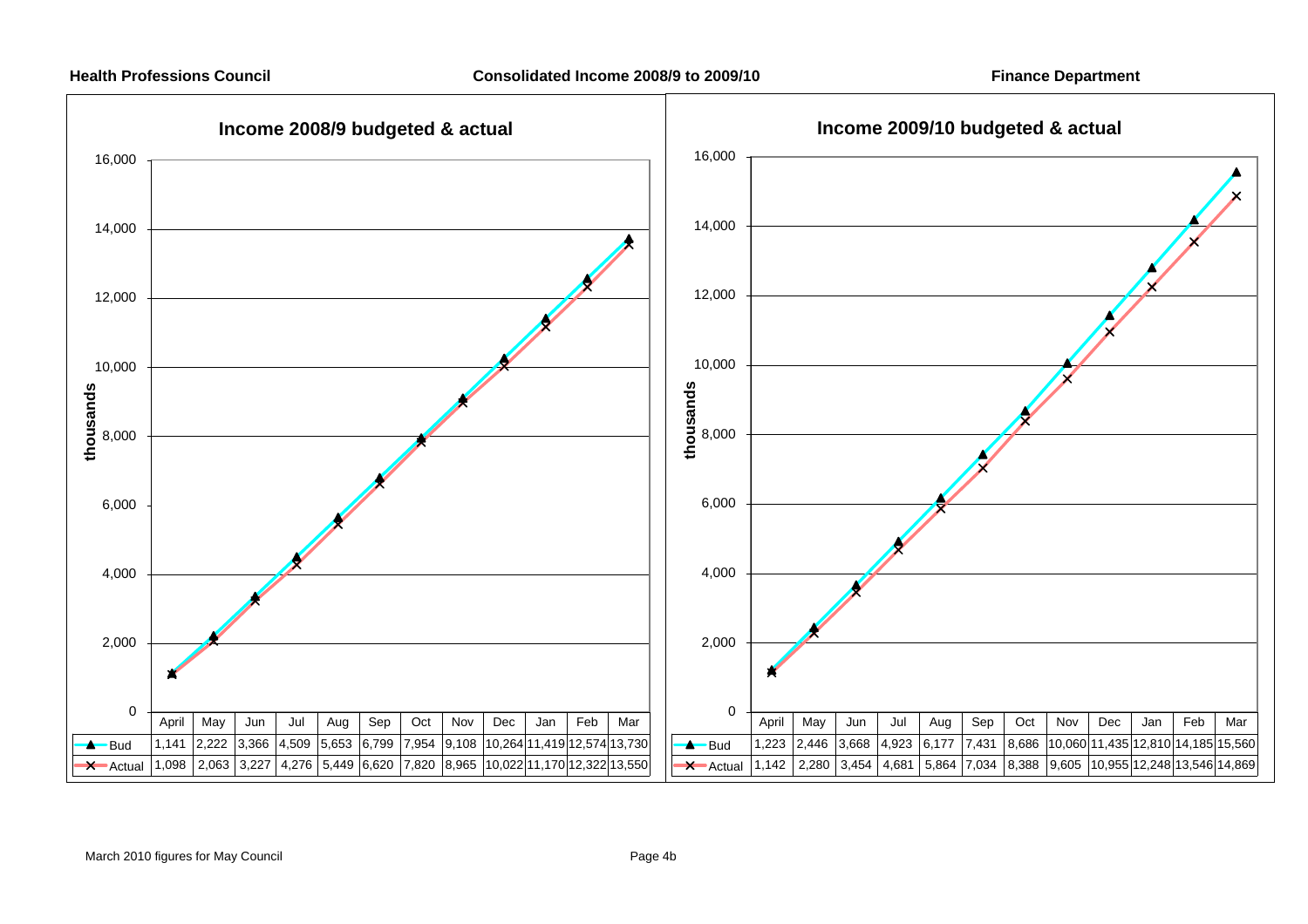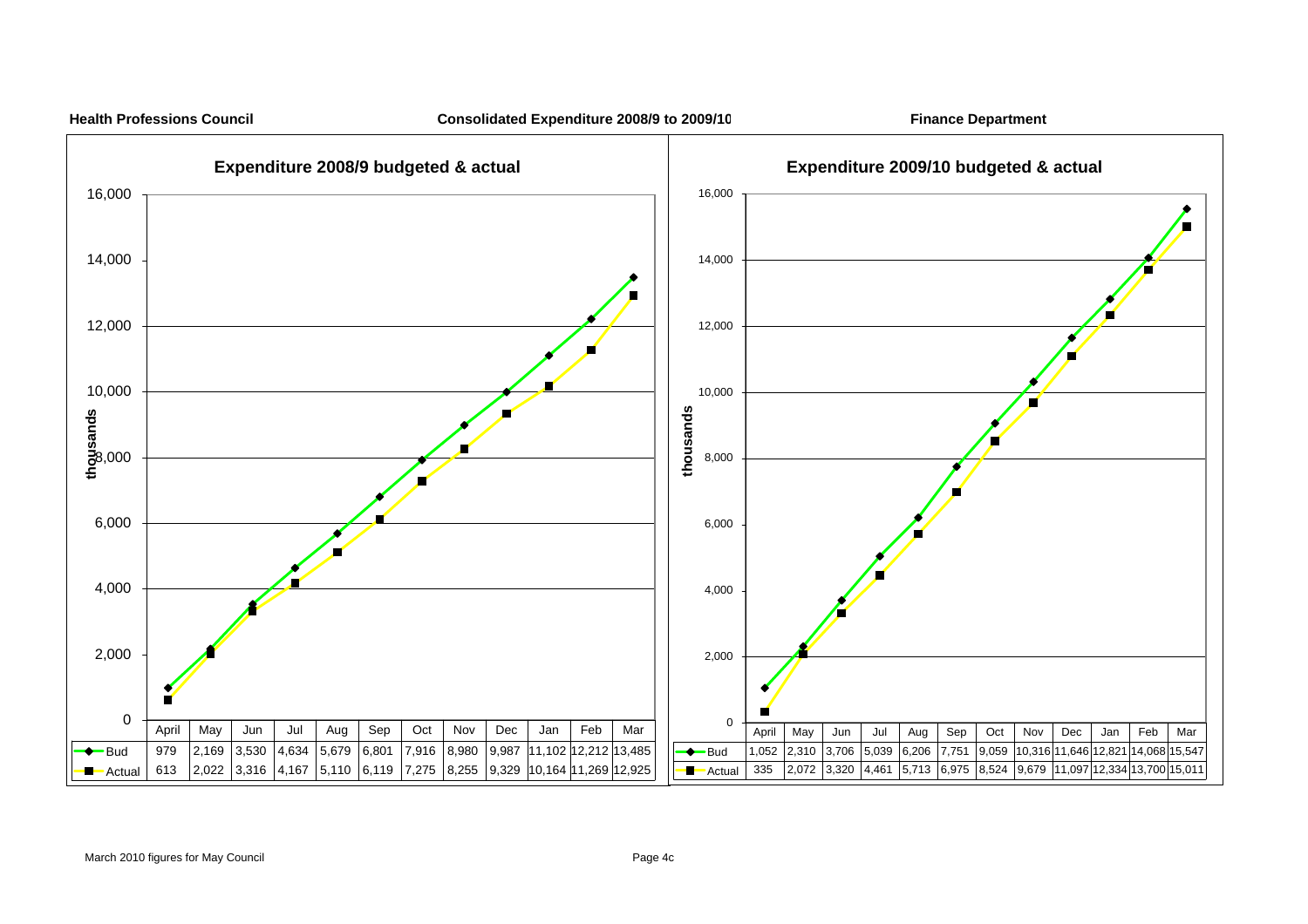|                                 | 2009           |                |                |       |                |       |                |       |                | 2010           |       |       | <b>Total to</b> | <b>Budget</b> | <b>Total</b>       |
|---------------------------------|----------------|----------------|----------------|-------|----------------|-------|----------------|-------|----------------|----------------|-------|-------|-----------------|---------------|--------------------|
|                                 | April          | May            | Jun            | Jul   | Aug            | Sep   | Oct            | Nov   | <b>Dec</b>     | Jan            | Feb   | Mar   | Mar             | Mar           | <b>Expenditure</b> |
|                                 | £000           | £000           | £000           | £000  | £000           | £000  | £000           | £000  | £000           | £000           | £000  | £000  | £000            | £000          | £000               |
| <b>EXPENDITURE</b>              |                |                |                |       |                |       |                |       |                |                |       |       |                 |               |                    |
| <b>Chief Executive</b>          | 7              | 6              | (1)            | (1)   | 6              | (4)   | -1             | 3     | $\overline{4}$ | (20)           | (14)  | (18)  | (31)            | 322           | 353                |
| <b>Council &amp; Committees</b> | 59             | (65)           | 17             | 46    | 2              | 24    | 27             | (54)  | (12)           | 14             | 16    | 258   | 332             | 448           | 116                |
| Communications                  | $\overline{4}$ | (52)           |                | (8)   | (98)           | 89    | (82)           | (4)   | 36             | $\overline{4}$ | (18)  | 89    | (38)            | 1,076         | 1,114              |
| Depreciation                    | (38)           | 49             |                | 4     | (0)            | 49    | 10             | 9     | $\overline{4}$ |                | (10)  | (9)   | 76              | 453           | 376                |
| Education                       | 6              | (10)           | 21             | 13    | 6              | 5     | (1)            | 9     | 17             | 4              | 21    | (0)   | 93              | 766           | 674                |
| <b>Facilities Manangement</b>   | 67             | (3)            | 15             | 18    | (0)            | (23)  | $\overline{7}$ | 10    | 8              | (3)            | (14)  | (7)   | 76              | 912           | 836                |
| Finance                         | 74             | (63)           | (44)           | 4     | 13             | (7)   | (5)            | 17    | (6)            | 13             | 3     | (4)   | (5)             | 635           | 640                |
| <b>Fitness to Practise</b>      | 293            | (287)          | 43             | (8)   | (50)           | (67)  | (52)           | 14    | (107)          | (109)          | (110) | (169) | (611)           | 5,582         | 6,193              |
| Human Resources & Partners      | (1)            | 39             | 95             | (38)  | 0              | 23    | $\mathbf 0$    | 4     | (42)           | (40)           | (46)  | (7)   | (12)            | 743           | 755                |
| <b>IT Department</b>            | 110            | (113)          | (41)           | 76    | 7              | 36    | (9)            | 30    | (3)            | 12             | (12)  | 80    | 173             | 944           | 772                |
| <b>Operations Office</b>        | 3              | (3)            | $\overline{4}$ | 9     | (9)            | 8     | 3              | 4     | (13)           | 9              | (8)   | (7)   | (1)             | 451           | 452                |
| Policy & Standards              | (1)            | 17             | 13             | 9     | 9              | 36    | (4)            | 1     | 19             | 9              | 52    | 9     | 169             | 417           | 248                |
| Chair                           | $\overline{c}$ | (1)            | (0)            | (3)   | 4              | (2)   | (2)            | (1)   | (1)            | (1)            | (2)   | (4)   | (10)            | 49            | 60                 |
| Major Projects                  | 62             | (27)           | 22             | 31    | 51             | 50    | (54)           | 24    | (17)           |                | (18)  | (2)   | 122             | 420           | 298                |
| Registration                    | 65             | 28             | 5              | 33    | (20)           | 63    | (84)           | 24    | 21             | 31             | 32    | (35)  | 165             | 2,024         | 1,859              |
| Secretariat                     | 6              | $\overline{4}$ | (4)            | (5)   | $\overline{7}$ | (2)   | 8              | 12    | 3              | 6              | 9     | (5)   | 40              | 304           | 265                |
| <b>TOTAL BUDGET VARIANCE</b>    | 717            | (480)          | 148            | 180   | (72)           | 278   | (237)          | 103   | (88)           | (62)           | (119) | 168   | 537             | 15,547        | 15,011             |
|                                 |                |                |                |       |                |       |                |       |                |                |       |       |                 |               |                    |
| <b>TOTAL MONTHLY BUDGET</b>     | 1,052          | 1,258          | 1,396          | 1,320 | 1,180          | 1,545 | 1,307          | 1,257 | 1,330          | 1,175          | 1,247 | 1,479 |                 |               | 15,547             |
| <b>TOTAL EXPENDITURE</b>        | 345            | 1,727          | 1,247          | 1,141 | 1,252          | 1,267 | 1,544          | 1,154 | 1,418          | 1,237          | 1,366 | 1,311 |                 |               | 15,011             |

\* Total Income is excluding investment income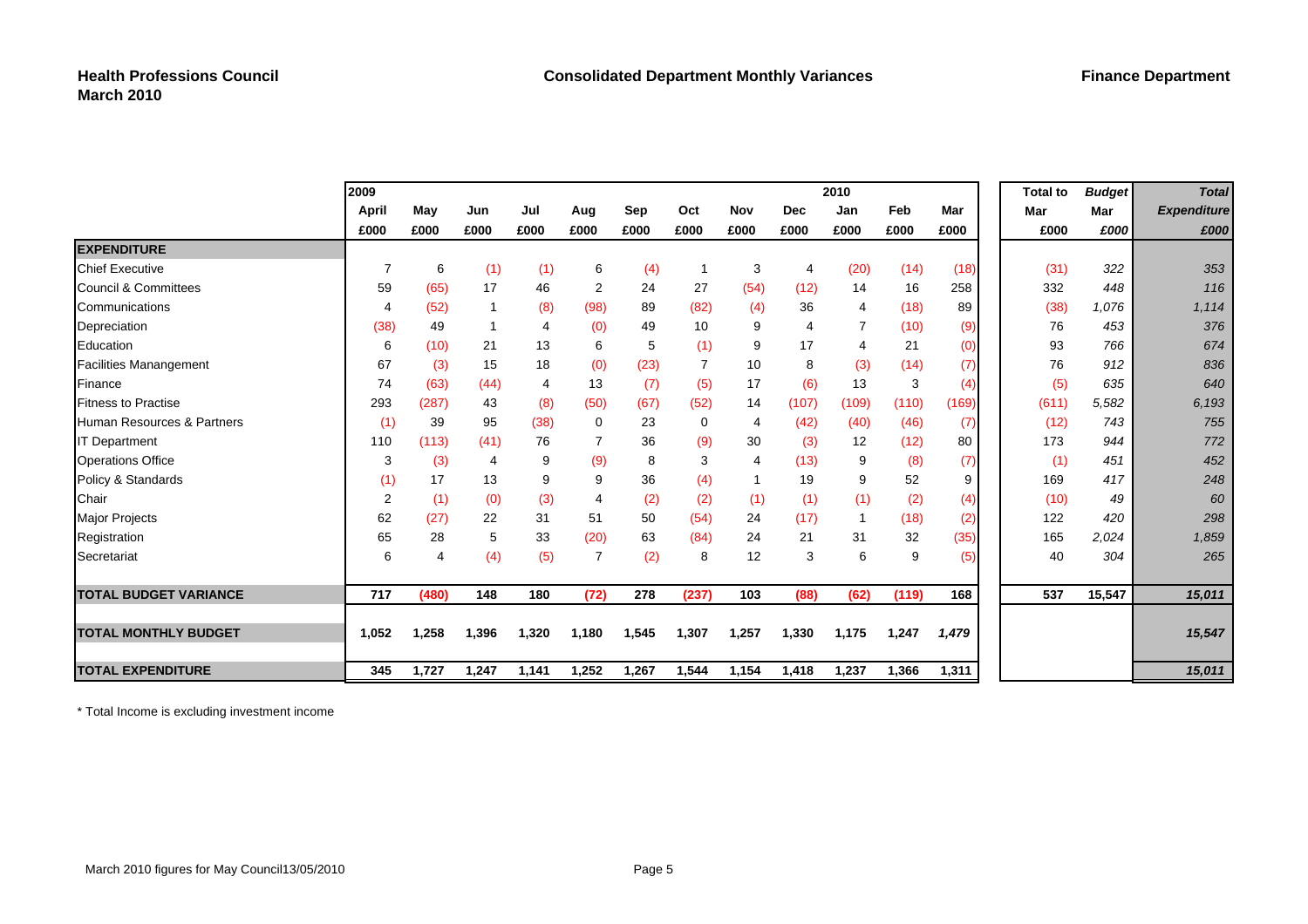|                                     | <b>Actual</b> | 2009     |          |          |          |          |          |          |         |            | 2010     |          |           | <b>Budget</b> |
|-------------------------------------|---------------|----------|----------|----------|----------|----------|----------|----------|---------|------------|----------|----------|-----------|---------------|
|                                     | <b>Mar 09</b> | April    | May      | Jun      | Jul      | Aug      | Sep      | Oct      | Nov     | <b>Dec</b> | Jan      | Feb      | Mar       | <b>Mar 10</b> |
|                                     | £000          | £000     | £000     | £000     | £000     | £000     | £000     | £000     | £000    | £000       | £000     | £000     | £000      | £000          |
| <b>Non-current Assets</b>           |               |          |          |          |          |          |          |          |         |            |          |          |           |               |
| Property, Plant and Machinery       | 2,810         | 2.770    | 2.797    | 2.894    | 2.899    | 3,077    | 3,218    | 3,214    | 3,207   | 3,270      | 3,263    | 3,256    | 2,567     | 6,179         |
| Intangible assets                   | 784           | 727      | 808      | 817      | 871      | 877      | 951      | 899      | 948     | 912        | 939      | 932      | 964       | 1,329         |
| <b>TOTAL FIXED ASSETS</b>           | 3,594         | 3,497    | 3.605    | 3,711    | 3,770    | 3,954    | 4,169    | 4,113    | 4,155   | 4,182      | 4,202    | 4,188    | 3,531     | 7,508         |
| <b>CURRENT ASSETS</b>               |               |          |          |          |          |          |          |          |         |            |          |          |           |               |
| Other current assets                | 354           | 432      | 387      | 370      | 365      | 323      | 298      | 270      | 210     | 174        | 187      | 187      | 207       | 182           |
| <b>Financial assets</b>             | 1,347         | 1,450    | 1,502    | 1,533    | 1,616    | 1,735    | 1,807    | 1,783    | 1,804   | 1,807      | 1.681    | 1,833    | 1,926     | 1,329         |
| Bank & Cash                         | 5,342         | 4,559    | 3.951    | 2,993    | 3,237    | 3.075    | 4,846    | 5,414    | 5,130   | 4,316      | 4,630    | 4,264    | 5,649     | 5,052         |
|                                     | 7,043         | 6,441    | 5,840    | 4,896    | 5,218    | 5,133    | 6,951    | 7,467    | 7,144   | 6,297      | 6,498    | 6,284    | 7,782     | 6,563         |
| <b>CURRENT LIABILITIES</b>          |               |          |          |          |          |          |          |          |         |            |          |          |           |               |
| Trade and other payables            | (945)         | (403)    | (671)    | (513)    | (477)    | (534)    | (506)    | (608)    | (309)   | (135)      | (185)    | (270)    | (429)     | (936)         |
| <b>Other Liabilites</b>             | (1,670)       | (677)    | (1, 282) | (1, 317) | (1, 184) | (1, 212) | (1, 342) | (1,261)  | (1,280) | (1, 462)   | (1, 276) | (1,252)  | (1, 123)  | (1,787)       |
| Deferred income                     | (7, 106)      | (7.058)  | (6, 229) | (5,599)  | (5,976)  | (5,943)  | (7.519)  | (8, 176) | (8,083) | (7, 315)   | (7, 720) | (7, 329) | (8, 814)  | (8, 759)      |
|                                     | (9, 721)      | (8, 138) | (8, 182) | (7, 429) | (7,637)  | (7,689)  | (9, 367) | (10,045) | (9,672) | (8,912)    | (9, 181) | (8,851)  | (10, 366) | (11, 482)     |
| <b>Total assets less liabilites</b> | 916           | 1,800    | 1,263    | 1,178    | 1,351    | 1,398    | 1,753    | 1,535    | 1,627   | 1,567      | 1,519    | 1,621    | 947       | 2,589         |
| Represented by:                     |               |          |          |          |          |          |          |          |         |            |          |          |           |               |
| <b>Revaluation Reserve</b>          | 214           | 214      | 214      | 214      | 214      | 214      | 214      | 214      | 214     | 214        | 214      | 214      | 214       | 652           |
| Income and expenditure account      | 702           | 662      | 1,049    | 964      | 1,137    | 1,184    | 1,539    | 1,321    | 1,413   | 1,353      | 1,305    | 1,407    | 733       | 1,937         |
|                                     | 916           | 876      | 1,263    | 1,178    | 1,351    | 1,398    | 1,753    | 1,535    | 1,627   | 1,567      | 1,519    | 1,621    | 947       | 2,589         |

\* Balance sheet includes investment income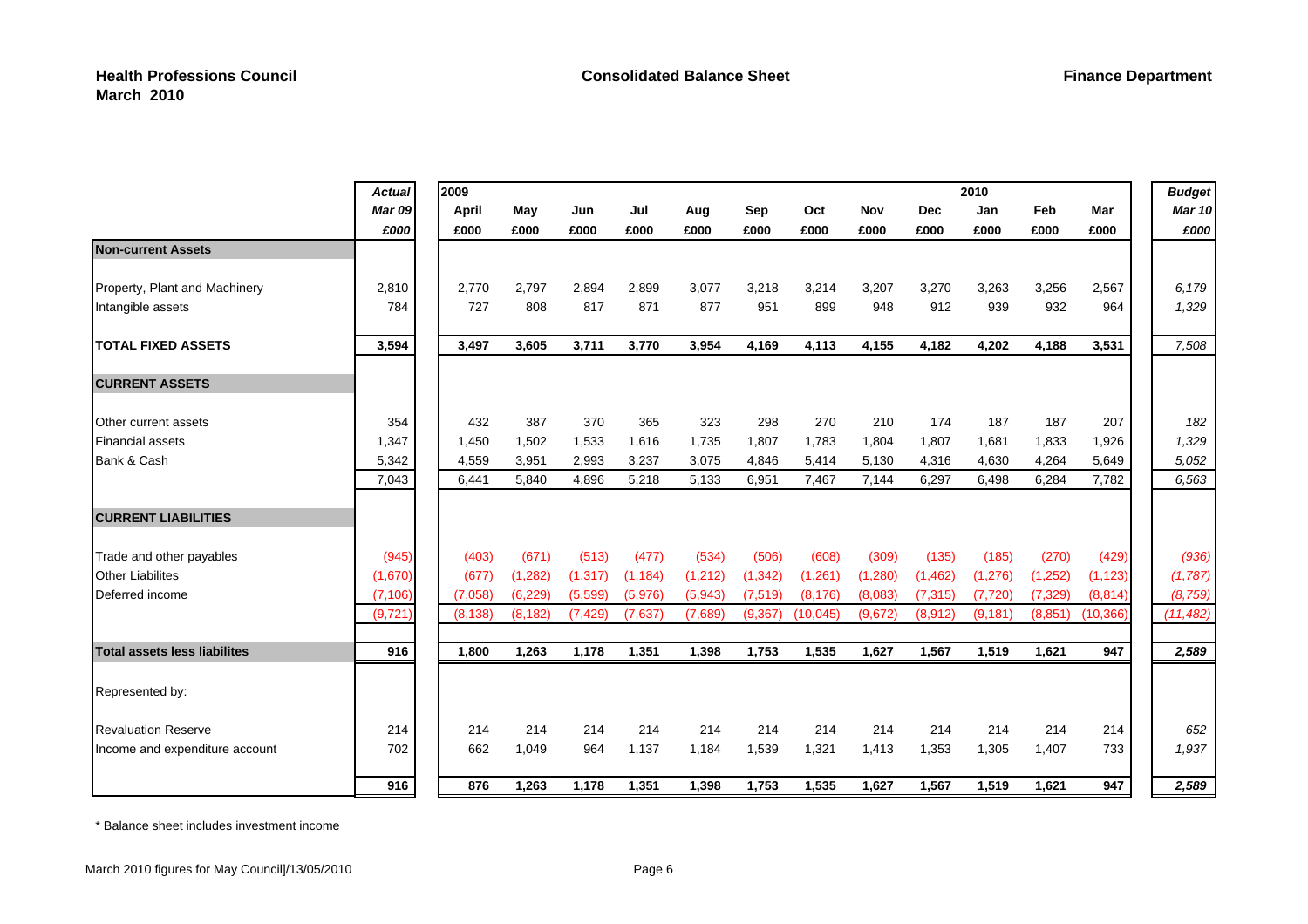|                               | <b>Actual</b> | 2009        |                |             |             |             |       |             |             |                | 2010           |             |                | <b>Total</b>   |
|-------------------------------|---------------|-------------|----------------|-------------|-------------|-------------|-------|-------------|-------------|----------------|----------------|-------------|----------------|----------------|
|                               | <b>Mar 09</b> | April       | May            | Jun         | Jul         | Aug         | Sep   | Oct         | <b>Nov</b>  | <b>Dec</b>     | Jan            | Feb         | Mar            |                |
|                               | £000          | £000        | £000           | £000        | £000        | £000        | £000  | £000        | £000        | £000           | £000           | £000        | £000           | £000           |
| <b>Opening Balance</b>        | 4,434         | 5,341       | 4,556          | 3,951       | 2,993       | 3,241       | 3,074 | 4,846       | 5,415       | 5,130          | 4,316          | 4,642       | 4,264          |                |
| <b>Registration Income</b>    | 1183          | 1,142       | 1,136          | 1,176       | 1,227       | 1,181       | 1,173 | 1,351       | 1,218       | 1,350          | 1,293          | 1,299       | 1,321          | 14,867         |
| Investment Income             | 17            | 0           | $\overline{7}$ | 9           | 3           | 18          | 12    | 3           | 10          | 8              | $\overline{2}$ | 3           | 11             | 86             |
| <b>Investment Sales</b>       | 5             | 23          | 24             | 29          | 5           | $\mathbf 0$ | 34    | 8           | 11          | $\mathbf 0$    | 33             | $\mathbf 0$ | 40             | 207            |
| Deferred Income Movements     | 942           | 48          | (924)          | (630)       | 378         | (34)        | 1,576 | 657         | (94)        | (767)          | 849            | (834)       | 1,484          | 1,709          |
| Department of Health funding  | 0             | $\mathbf 0$ | $\mathbf 0$    | $\mathbf 0$ | $\mathbf 0$ | $\mathbf 0$ | 360   | $\mathbf 0$ | $\mathbf 0$ | $\mathbf 0$    | $\mathbf 0$    | 0           | 0              | 360            |
| Miscellaneous Income          | 0             | $\mathbf 0$ | $\mathbf 0$    | $\mathbf 0$ | $\mathbf 0$ | $\mathbf 0$ | 0     | $\mathbf 0$ | $\mathbf 0$ | $\mathbf 0$    | $\mathbf 0$    | $\mathbf 0$ | $\overline{7}$ | $\overline{7}$ |
| <b>Total Cash Receipts</b>    | 2,147         | 1,213       | 243            | 584         | 1,613       | 1,165       | 3,155 | 2,019       | 1,145       | 591            | 2,177          | 468         | 2,863          | 17,236         |
| Expenditure                   | 1621          | 353         | 1,718          | 1,235       | 1,156       | 1,252       | 1,267 | 1,544       | 1,154       | 1,418          | 1,237          | 1,330       | 1,347          | 15,011         |
| Depreciation                  | $-33$         | (33)        | (32)           | (36)        | (35)        | (38)        | 11    | (28)        | (27)        | (33)           | (30)           | (47)        | (47)           | (375)          |
| Asset disposal / writeoff     | 0             | $\mathbf 0$ | $\mathbf 0$    | $\mathbf 0$ | $\mathbf 0$ | 0           | 0     | $\mathbf 0$ | $\mathbf 0$ | $\mathbf 0$    | $\mathbf 0$    | $\mathbf 0$ | $\mathbf 0$    | $\mathcal{O}$  |
| Aged Cred / Accrual Movements | (907)         | 1,535       | (873)          | 135         | 157         | (84)        | (103) | (20)        | 279         | (8)            | 136            | (25)        | (67)           | 1,062          |
| <b>Debtor Movements</b>       | 89            | 75          | (42)           | (16)        | (5)         | (43)        | (24)  | (29)        | (60)        | (36)           | 458            | (444)       | 20             | (146)          |
| <b>Payments to Creditors</b>  | 770           | 1,930       | 771            | 1,318       | 1,273       | 1,087       | 1,151 | 1,467       | 1,346       | 1,341          | 1,801          | 814         | 1,253          | 15,552         |
| Capital Expenditure           | 472           | 46          | 30             | 141         | 92          | 223         | 203   | (28)        | 72          | 60             | 50             | 27          | 247            | 1,163          |
| Capital write-off             | 0             | $\mathbf 0$ | $\mathbf 0$    | $\mathbf 0$ | $\mathbf 0$ | $\mathbf 0$ | 0     | $\mathbf 0$ | $\mathbf 0$ | $\mathbf 0$    | $\mathbf 0$    | $\mathbf 0$ | $\mathbf 0$    | $\mathcal{O}$  |
| <b>Investment Purchases</b>   | (2)           | 22          | 47             | 83          | $\mathbf 0$ | 22          | 29    | 11          | 12          | $\overline{4}$ | $\mathbf 0$    | 5           | (22)           | 213            |
|                               | 0             |             |                |             |             |             |       |             |             |                |                |             |                | $\overline{O}$ |
| <b>Other Payments</b>         | 470           | 68          | 77             | 224         | 92          | 245         | 232   | (17)        | 84          | 64             | 50             | 32          | 225            | 1,376          |
| <b>Closing Balance</b>        | 5,341         | 4,556       | 3,951          | 2,993       | 3,241       | 3,074       | 4,846 | 5,415       | 5,130       | 4,316          | 4,642          | 4,264       | 5,649          |                |

\* Cash flow includes investment income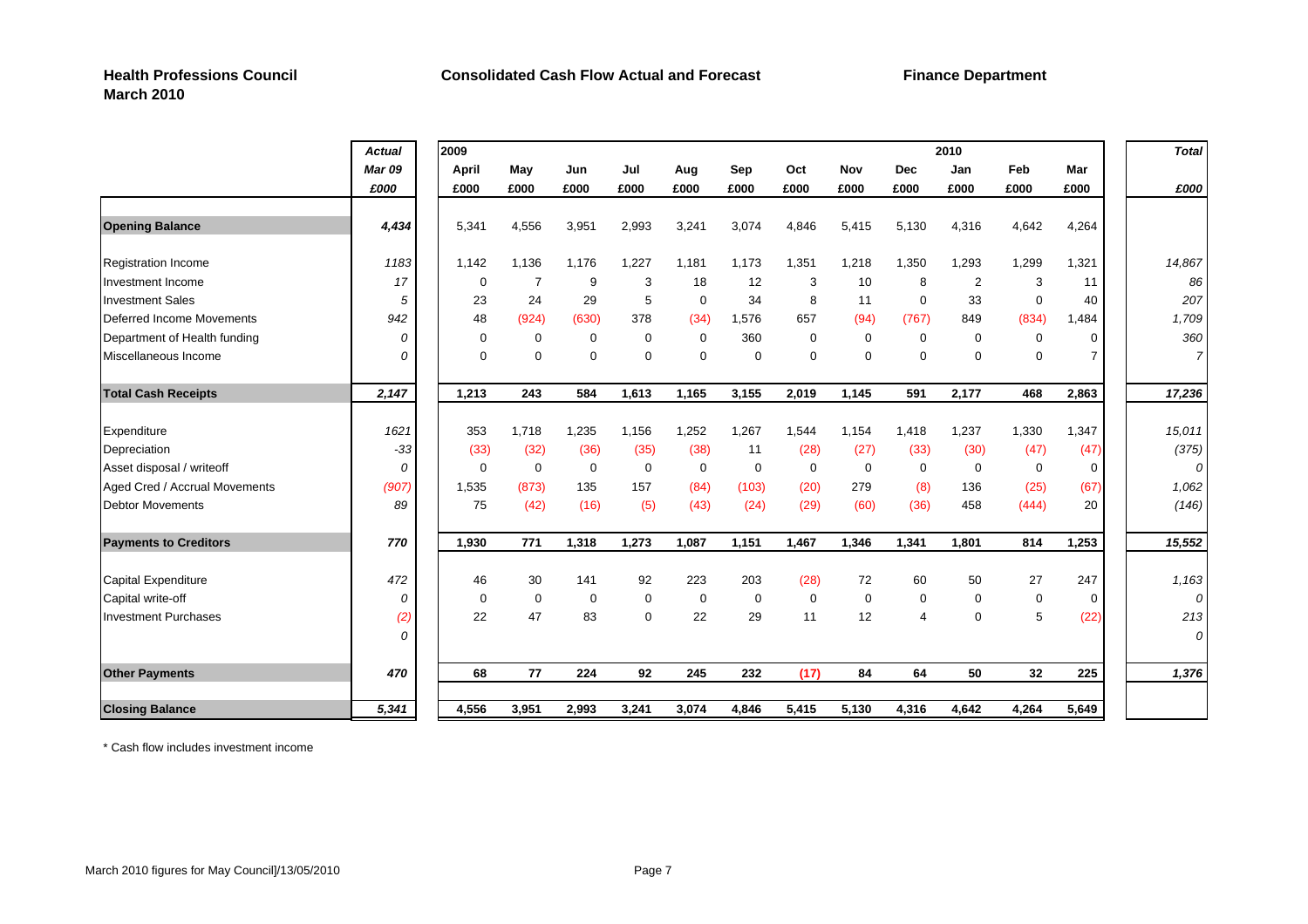

|             |                                                 | 2008     |     |     |     |     |     |     |     |          | 2009 |                |     |     |     |     |     |     |     |     |     |     | 2010 |     |                 |            | 2007/8 2008/9 | 09/10      |
|-------------|-------------------------------------------------|----------|-----|-----|-----|-----|-----|-----|-----|----------|------|----------------|-----|-----|-----|-----|-----|-----|-----|-----|-----|-----|------|-----|-----------------|------------|---------------|------------|
|             |                                                 | Apr      | May | Jun | Jul | Aug | Sep | Oct | Nov | Dec      | Jan  | Feb            | Mar | Apr | May | Jun | Jul | Aug | Sep | Oct | Nov | Dec | Jan  | Feb | Mar             | <b>FYE</b> | <b>FYE</b>    | <b>FYE</b> |
|             | <b>Investigating (case</b><br>to answer panels) | 30       | 24  | 23  | 21  | 43  |     |     | 34  | 19       | 38   | 23             | 26  | 30  | 31  | 38  | 38  | 38  | 30  | 38  | 62  | 37  | 57   | 53  | 49              | 297        | 363           | 501        |
|             | Investigating<br>(incorrect entry)              |          |     |     |     |     |     |     |     | 0        |      |                |     |     |     |     |     |     |     |     |     | 0   |      |     |                 | 19         |               |            |
|             | Conduct &<br>Competence                         | 17       | 15  | 13  |     |     |     |     | 16. | 24       | 25   | 20             | 23  | 20  | 19  | 27  | 26  | 24  | 37  | 36  | 28  | 31  | 34   | 33  | 35 <sub>l</sub> | 176        | 203           | 350        |
|             | <b>Health</b>                                   | $\Omega$ |     |     |     |     |     |     |     | $\Omega$ |      | $\overline{2}$ |     |     |     |     |     |     |     |     |     | U   |      |     |                 |            |               | 6          |
|             | <b>Review cases</b>                             |          | 9   |     |     |     | 6   | 12  |     |          |      | 6              | 10  | 3   | 9   |     |     | 9   | 9   | 10  | 14  | 8   | 9    | 10  |                 | 67         | 93            | 96         |
| anels<br>o. | Interim order<br>(application)                  |          |     | 2   |     |     |     |     |     |          |      |                |     |     |     |     |     | 3   |     |     |     |     |      |     |                 | 20         | 30            | 44         |
| blic<br>ᇎ   | Interim order<br>(review)                       | 3        |     | 3   |     | 11  | 3   | з   |     |          |      |                |     |     | 8   |     |     | b   |     |     |     |     |      | 18  |                 | 52         | 54            | 97         |
|             | <b>Total public panels</b>                      | 29       | 31  | 29  |     | 27  | 25  | 35  | 42  | 28       | 34   | 43             | 37  | 37  | 39  | 46  | 37  |     | 59  | 60  | 50  | 53  | 54   | 68  | 53              | 343        | 384           | 597        |
|             | <b>Total panels</b>                             | 59       | 55  | 52  | 38  | 77  | 59  | 83  | 76  | 47       | 72   | 66             | 63  | 67  | 70  | 84  | 75  | 79  | 89  | 98  | 112 | 90  | 111  | 121 | 102             | 640        | 747           | 1098       |

**This table displays how many cases were considered by each type of panel**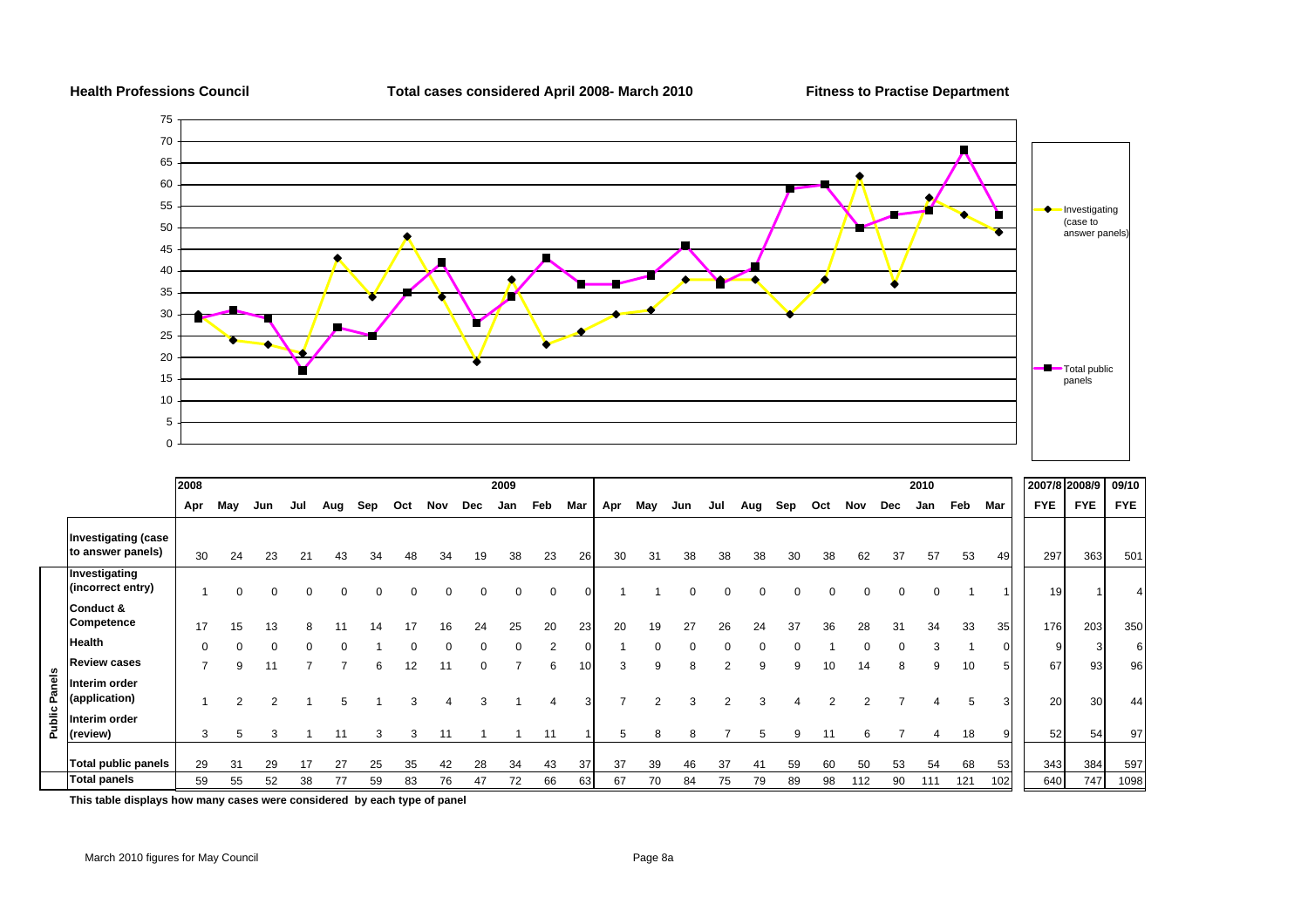

|                 |                                         | 2008 |     |     |     |         |    |    |             |    | 2009 |    |    |                     |    |         |     |     |     |         |    |          | 2010           |          |    | 2005/6 2006/7 |            | 2007/8 2008/9 |            | 09/10      |
|-----------------|-----------------------------------------|------|-----|-----|-----|---------|----|----|-------------|----|------|----|----|---------------------|----|---------|-----|-----|-----|---------|----|----------|----------------|----------|----|---------------|------------|---------------|------------|------------|
|                 |                                         | Apr  | May | Jun | Jul | Aug Sep |    |    | Oct Nov Dec |    |      |    |    | Jan Feb Mar Apr May |    | Jun Jul |     | Aug | Sep | Oct Nov |    | Dec      | Jan Feb Mar    |          |    | <b>FYE</b>    | <b>FYE</b> | <b>FYE</b>    | <b>FYE</b> | <b>FYE</b> |
|                 | <b>Total enquiries</b>                  | 6    | 13  |     | 12  |         | 16 | 11 | 9           | 9  | 14   | 18 | 20 | 5                   | 19 | 17      | 45  | 19  | 22  | 24      | 19 | 15       | 15             | 14       | 29 |               |            | 109           | 142        | 243        |
|                 | <b>Employer</b>                         | 3    |     |     |     |         |    |    |             |    | 3    | 9  | 10 | 3                   |    |         | 10  |     | 10  | 15      |    |          | $\overline{2}$ | 3        |    |               |            | 44            | 50         | 78         |
|                 | <b>Public</b>                           |      |     |     |     |         |    |    |             |    |      |    |    |                     |    |         |     |     |     |         |    |          |                |          | 21 |               |            | 32            |            | 114        |
| enquiry         | <b>Police</b>                           |      |     |     |     |         |    |    |             |    |      |    |    |                     |    |         |     |     |     |         |    |          |                | 0        |    |               |            |               |            |            |
|                 | <b>Professional body</b>                |      |     |     |     |         |    |    |             |    |      |    |    |                     |    |         |     |     |     |         |    |          |                | $\Omega$ |    | Not recorded  |            |               |            |            |
| Source of       | <b>Registrant</b>                       |      |     |     |     |         |    |    |             |    |      |    |    |                     |    |         |     |     |     |         |    |          |                |          |    |               |            | 13            |            | 18         |
|                 | Other                                   |      |     |     |     |         |    |    |             |    |      |    |    |                     |    |         |     |     |     |         |    |          |                |          |    |               |            |               |            | 14         |
|                 | Article 22(6)/Anon                      | n    |     |     |     |         |    |    |             |    |      |    |    |                     |    |         |     |     |     |         |    |          |                |          |    |               |            | 14            | 15         | 15         |
|                 | <b>Total allegations</b>                | 18   | 22  | 27  | 49  | 29      | 19 | 41 | 33          | 12 | 29   | 24 | 38 | 26                  | 27 | 28      | 82  | 47  | 35  | 51      | 49 | 41       | 34             | 62       | 48 | 316           | 322        | 315           | 341        | 530        |
|                 | <b>Employer</b>                         | 8    |     | 18  |     |         |    |    |             |    | 12   | 12 |    | 12                  | 21 | 12      | 26  | 13  |     |         |    |          | 15             | 20       | 13 | 113           | 164        | 127           | 149        | 182        |
|                 | <b>Public</b>                           |      |     |     |     |         |    |    |             |    |      |    |    |                     |    |         |     |     |     |         |    |          |                | 18       | 15 | 61            | 77         | 76            | 67         | 153        |
| of allegation   | <b>Police</b>                           |      |     |     |     |         |    |    |             |    |      |    |    |                     |    |         |     |     |     |         |    |          |                | з        |    | 27            | 31         | 32            | 32         | 36         |
|                 | <b>Professional body</b>                |      |     |     |     |         |    |    |             |    |      |    |    |                     |    |         |     |     |     |         |    |          |                |          |    |               |            | 6             |            |            |
| Source          | Registrant                              |      |     |     |     |         |    |    |             |    |      |    |    |                     |    |         |     |     |     |         |    |          |                |          |    | 30            | 16         | 22            | 30         | 45         |
|                 | Other                                   |      |     |     |     |         |    |    |             |    |      |    |    |                     |    |         |     |     |     |         |    |          |                |          |    | 13            |            |               |            | 21         |
|                 | Article 22(6)/Anon                      |      |     |     | 16  |         |    |    |             |    |      | 2  |    | 3                   |    |         | 10  |     |     |         |    |          |                | 15       |    | 57            | 23         | 49            | 48         | 92         |
|                 | <b>Misconduct</b>                       | 12   |     | 21  | 34  |         |    |    | 20          |    | 25   | 16 | 22 | 14                  | 16 | 13      | 53  | 32  | 23  |         | 33 | 28       | 23             | 43       | 36 | 205           | 228        | 177           | 223        | 355        |
|                 | Lack of competence                      |      |     |     |     |         |    |    |             |    |      |    |    |                     |    |         |     |     |     |         |    |          |                | 10       |    | 33            | 44         | 29            | 50         | 91         |
|                 | <b>Conviction/caution</b>               |      |     |     |     |         |    |    |             |    |      |    |    |                     |    |         |     |     |     |         |    |          |                |          |    | 41            | 41         | 49            | 51         | 68         |
|                 | Health                                  |      |     |     |     |         |    |    |             |    |      |    |    |                     |    |         |     |     |     |         |    |          |                |          |    |               |            |               |            | 5          |
| Allegation type | Other regulator                         |      |     |     |     |         |    |    |             |    |      |    |    |                     |    |         |     |     |     |         |    |          |                |          |    |               |            |               |            |            |
|                 | <b>Incorrect or fraudulent</b><br>entry |      |     |     |     |         |    |    |             |    |      |    |    | 0                   |    |         |     |     |     |         |    |          | $\Omega$       | 2        |    | 33            |            |               |            | 10         |
|                 | <b>Not classified</b>                   | 0    |     | 0   | 3   |         |    |    |             |    | 0    | 0  |    | 0                   |    |         |     |     |     |         |    | $\Omega$ | $\Omega$       | $\Omega$ |    |               |            | 24            |            | $\Omega$   |
|                 | <b>Total allegations</b>                |      |     |     |     |         |    |    |             |    |      |    |    |                     |    |         |     |     |     |         |    |          |                |          |    |               |            |               |            |            |
|                 | /enquiries received                     | 24   | 35  | 34  | 61  | 36      | 35 | 52 | 42          | 21 | 43   | 42 | 58 | 31                  | 46 | 45      | 127 | 66  | 57  | 75      | 68 | 56       | 49             | 76       | 77 | 314           | 318        | 424           | 483        | 773        |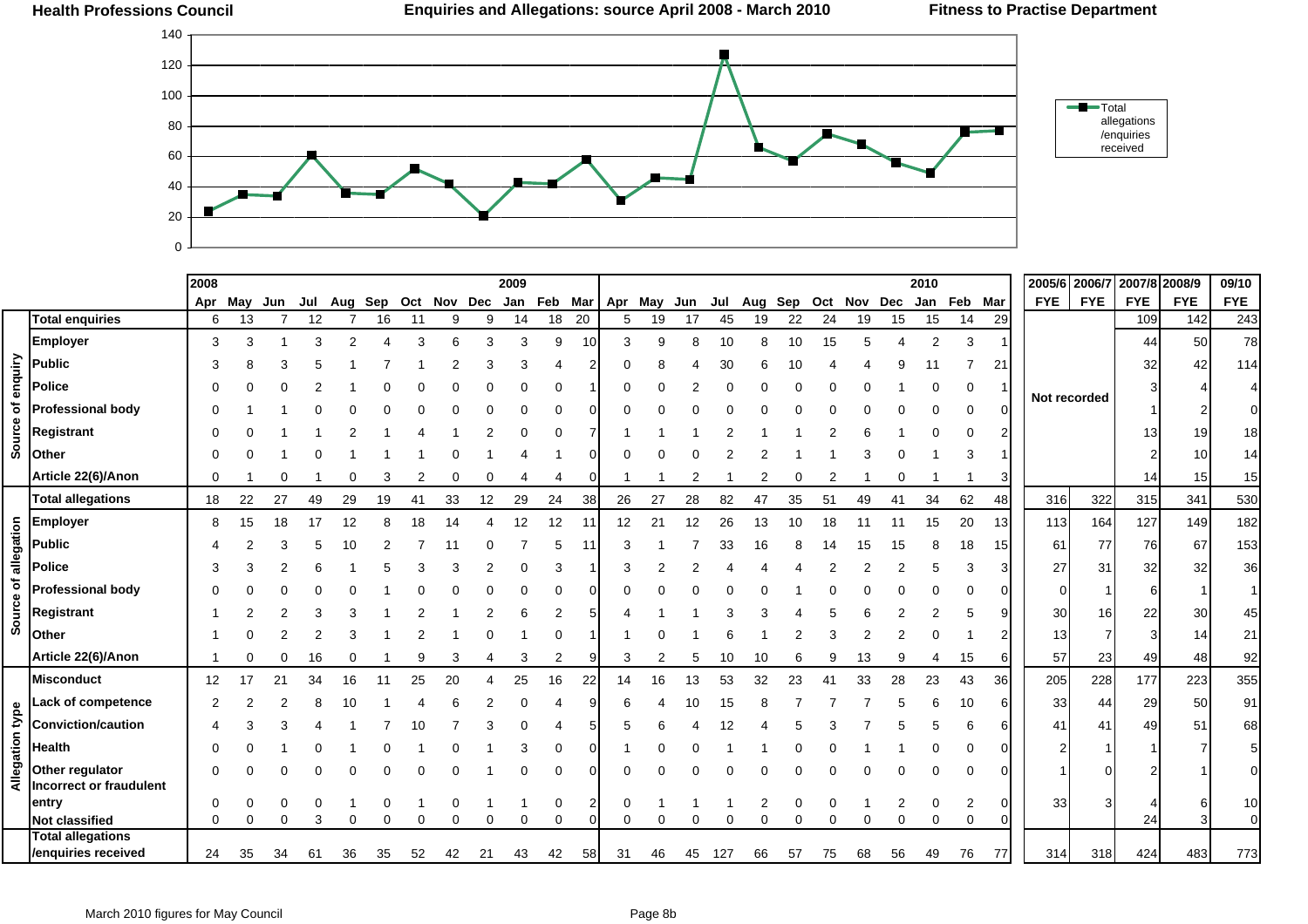

**Page 9 part 1 Panel Hearings Decisions: Conduct and Competence Cases**

|         |                                          | 2008     |     |     |              |     |               |     |         |     | 2009 |          |     |                 |     |     |     |     |     |             |     |     | 2010 |         |     | 2005/61    | 2006/7         | 2007/812008/9   |            | 09/10      |
|---------|------------------------------------------|----------|-----|-----|--------------|-----|---------------|-----|---------|-----|------|----------|-----|-----------------|-----|-----|-----|-----|-----|-------------|-----|-----|------|---------|-----|------------|----------------|-----------------|------------|------------|
|         |                                          | Apr      | May | Jun | Jul          | Aug | Sep           |     | Oct Nov | Dec |      |          |     | Jan Feb Mar Apr | May | Jun | Jul | Aug |     | Sep Oct Nov |     | Dec | Jan  | Feb Mar |     | <b>FYE</b> | <b>FYE</b>     | <b>FYE</b>      | <b>FYE</b> | <b>FYE</b> |
|         | <b>C&amp;C cases listed</b>              | 19       | 16  | 15  | 9            | 11  | 16            | 21  | 25      | 19  | 33   | 22       | 25  | 19              | 19  | 27  | 26  | 23  | 37  | 36          | 28  | 31  | 34   | 33      | 35  | 73         | 119            | 176             | 231        | 348        |
|         | <b>Struck off</b>                        |          |     |     |              |     |               |     |         |     |      |          |     |                 |     |     |     |     |     |             |     |     |      |         |     | 11         | 26             | 37              | 64         | 64         |
|         | <b>Suspended</b><br><b>Conditions of</b> |          |     |     |              |     |               |     |         |     |      |          |     |                 | C   |     |     |     |     |             |     |     |      |         |     | 19         | 19             | 30 <sub>l</sub> | 23         | 38         |
| Commi   | practice                                 | O        |     |     |              |     |               |     |         |     |      |          |     |                 |     |     |     |     |     |             |     |     |      |         |     |            | 5 <sub>l</sub> |                 | 10         | 14         |
| ဗီ      | <b>Caution</b>                           |          |     |     | <sup>0</sup> |     |               |     |         |     |      |          |     | 6               |     |     |     |     |     |             |     |     |      |         | 61  |            | 32<br>8        | 28              | 24         | 46         |
| ete     | No further action                        | 0        |     |     |              |     |               |     |         |     |      |          |     |                 |     |     |     |     |     |             |     |     |      |         |     |            |                |                 |            |            |
| ō<br>ŕ١ | Not well founded<br>Adjourned/part       |          |     |     |              |     |               |     |         |     |      |          |     |                 |     |     |     |     |     |             |     | 10  |      | 10      |     |            |                | 19              | 36         | 74         |
| uct &   | heard                                    |          |     |     |              |     |               |     |         |     |      |          |     | 3               |     |     |     |     |     |             |     |     |      | 12      | 10  | 22         | 22             | 32              | 35         | 89         |
| Cond    | <b>Cancelled</b>                         | 2        |     |     |              |     |               |     |         |     |      |          |     |                 |     |     |     |     |     |             |     |     |      |         |     |            |                | 24              | 21         | 12         |
|         | <b>Referred to Health</b>                | $\Omega$ | 0   | 0   | 0            | 0   | 0             | 0   |         |     |      | $\Omega$ |     |                 |     |     |     |     |     |             |     |     |      |         |     |            |                |                 |            |            |
|         | <b>Removed - consent</b>                 |          |     |     |              |     | Not available |     |         |     |      |          |     |                 | 0   |     |     |     |     |             |     |     |      |         |     |            |                |                 |            |            |
|         | <b>CC</b> cases to be<br>heard           | 171      | 174 | 176 | 189          | 213 | 193           | 191 | 206     | 193 | 200  | 180      | 182 | 184             | 192 | 198 | 190 | 208 | 194 | 205         | 214 | 216 | 224  | 232     | 233 | 59         | 59             | 172             | 117        | 233        |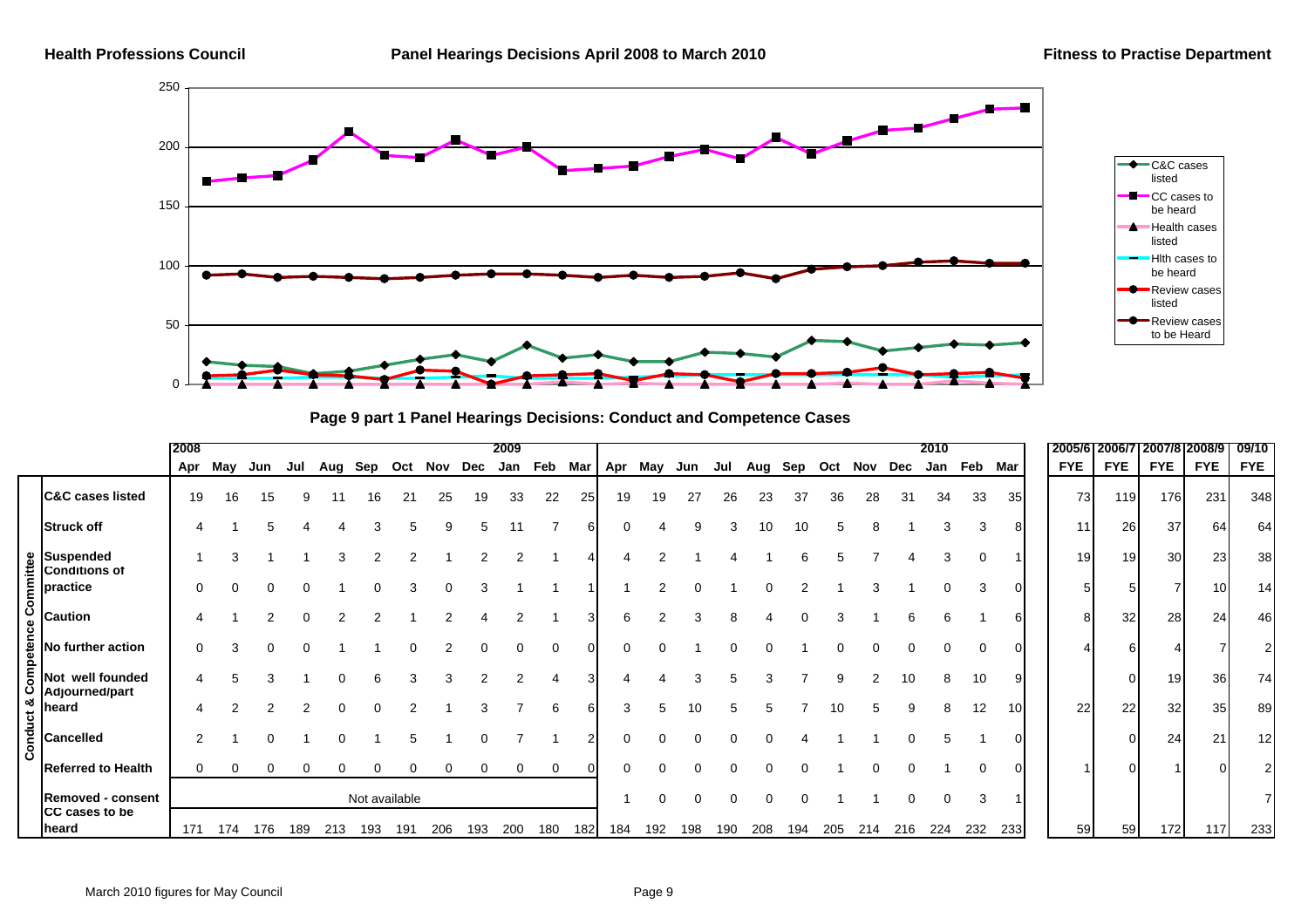#### **Page 9 cont part 2 Panel Hearings Decisions: Health and Investigating Hearings <b>Filmess to Practise Department**

|           |                                                                                                                             | 2008 |              |              |     |     |          |                 |          |   | 2009         |                |          |          |          |          |          |          |   |                     |   |   | 2010     |             |                | 2005/6 2006/7 2007/8 2008/9 |                |            |            | 09/10      |
|-----------|-----------------------------------------------------------------------------------------------------------------------------|------|--------------|--------------|-----|-----|----------|-----------------|----------|---|--------------|----------------|----------|----------|----------|----------|----------|----------|---|---------------------|---|---|----------|-------------|----------------|-----------------------------|----------------|------------|------------|------------|
|           |                                                                                                                             | Apr  | May          | Jun          | Jul | Aug |          | Sep Oct Nov Dec |          |   | Jan Feb Mar  |                |          |          | Apr May  | Jun      | Jul      |          |   | Aug Sep Oct Nov Dec |   |   | Jan      | Feb Mar     |                | <b>FYE</b>                  | <b>FYE</b>     | <b>FYE</b> | <b>FYE</b> | <b>FYE</b> |
|           | <b>Health cases listed</b>                                                                                                  | 0    | $\Omega$     | <sup>0</sup> | ∩   | U   | $\Omega$ | $\Omega$        | $\Omega$ | 0 | $\Omega$     | $\overline{2}$ | $\Omega$ |          | $\Omega$ | $\Omega$ | $\Omega$ | $\Omega$ | 0 |                     | U | ი | 3        |             |                |                             | 7              |            |            |            |
|           | <b>Suspended</b><br><b>Conditions of</b>                                                                                    | O    | <sup>0</sup> |              |     |     |          |                 |          |   | <sup>0</sup> |                | U        |          | U        | ∩        |          |          |   |                     |   |   |          | $\Omega$    | $\Omega$       |                             | 2              |            |            |            |
|           | practice                                                                                                                    |      |              |              |     |     |          |                 |          |   |              |                |          |          | O        |          |          |          |   |                     |   |   |          |             | 0              |                             |                |            |            |            |
|           | <b>Caution</b>                                                                                                              | O    |              |              |     |     |          |                 |          |   |              | 0              |          | 0        | 0        |          |          |          |   |                     |   |   | 0        | 0           | 0              | ∩                           | $\overline{0}$ |            |            |            |
| Committee | No further action                                                                                                           | U    | <sup>0</sup> |              |     |     |          |                 |          |   | 0            | 0              | 0        | $\Omega$ | 0        | ∩        |          |          |   |                     |   |   | 0        | 0           | 0              |                             |                |            |            |            |
| Health    | Not well founded<br>Adjourned/part                                                                                          | 0    | $\Omega$     | $\Omega$     |     |     |          |                 |          |   | 0            | 0              | $\Omega$ | 0        | $\Omega$ | ∩        |          |          |   |                     |   |   |          |             | $\overline{0}$ |                             |                |            |            |            |
|           | heard                                                                                                                       | O    | $\Omega$     | $\Omega$     | n   |     | ∩        |                 |          |   | $\Omega$     | $\mathbf 0$    | $\Omega$ | $\Omega$ | $\Omega$ | ∩        |          |          | O | U                   |   | ∩ | 0        | 0           | $\overline{0}$ | Not recorded                |                |            |            |            |
|           | <b>Cancelled</b>                                                                                                            |      |              |              |     |     |          |                 |          |   | <sup>0</sup> | $\Omega$       | ∩        | $\Omega$ | O        |          |          |          |   |                     |   |   | U        | $\Omega$    | $\Omega$       |                             |                |            |            |            |
|           | <b>Referred to C&amp;C</b><br><b>Hith cases to be</b>                                                                       |      |              |              |     |     |          |                 |          |   |              | $\Omega$       |          |          |          |          |          |          |   |                     |   |   |          | $\Omega$    | 0              |                             |                |            |            |            |
|           | heard                                                                                                                       | 5    | 5            | 5            | 6   | 6   | 5        | 5               | 6        |   | 5            | 5              |          | 6        |          | 8        | 8        | 8        | 8 | 8                   | 8 | 8 | 6        |             | 8              |                             |                |            |            |            |
|           | Removed                                                                                                                     |      |              |              |     |     |          |                 |          |   |              |                |          |          |          | $\Omega$ | 0        | 0        | 0 | 0                   | 0 | ი | 0        | $\mathbf 0$ |                |                             |                |            |            |            |
|           | Amended                                                                                                                     |      |              |              |     |     |          |                 |          |   |              |                |          | $\Omega$ | 0        | ∩        |          |          |   |                     |   | n | 0        |             | $\overline{0}$ |                             |                |            |            |            |
|           | Not well found                                                                                                              |      |              |              |     |     |          |                 |          |   |              |                |          | $\Omega$ | $\Omega$ |          |          |          |   |                     |   |   | $\Omega$ | 0           | 0              |                             |                |            |            |            |
|           | No further action                                                                                                           |      |              |              |     |     |          |                 |          |   |              |                |          |          | U        |          |          |          |   |                     |   |   | 0        | $\Omega$    | $\Omega$       |                             |                |            |            |            |
|           | Provember action<br>adjourned/part<br>adjourned/part<br>se Investigating<br>⊆ Committee cases to<br>Adjourned/part<br>heard |      |              |              |     |     |          |                 |          |   |              |                |          | 0        | 0        | 0        | 0        |          | 0 | 0                   | 0 | 0 | 0        | 0           | $\overline{0}$ |                             |                |            |            |            |
|           |                                                                                                                             |      |              |              |     |     |          |                 |          |   |              |                |          | 0        | 0        | 0        |          |          |   |                     |   |   | 0        | 0           |                |                             |                |            |            |            |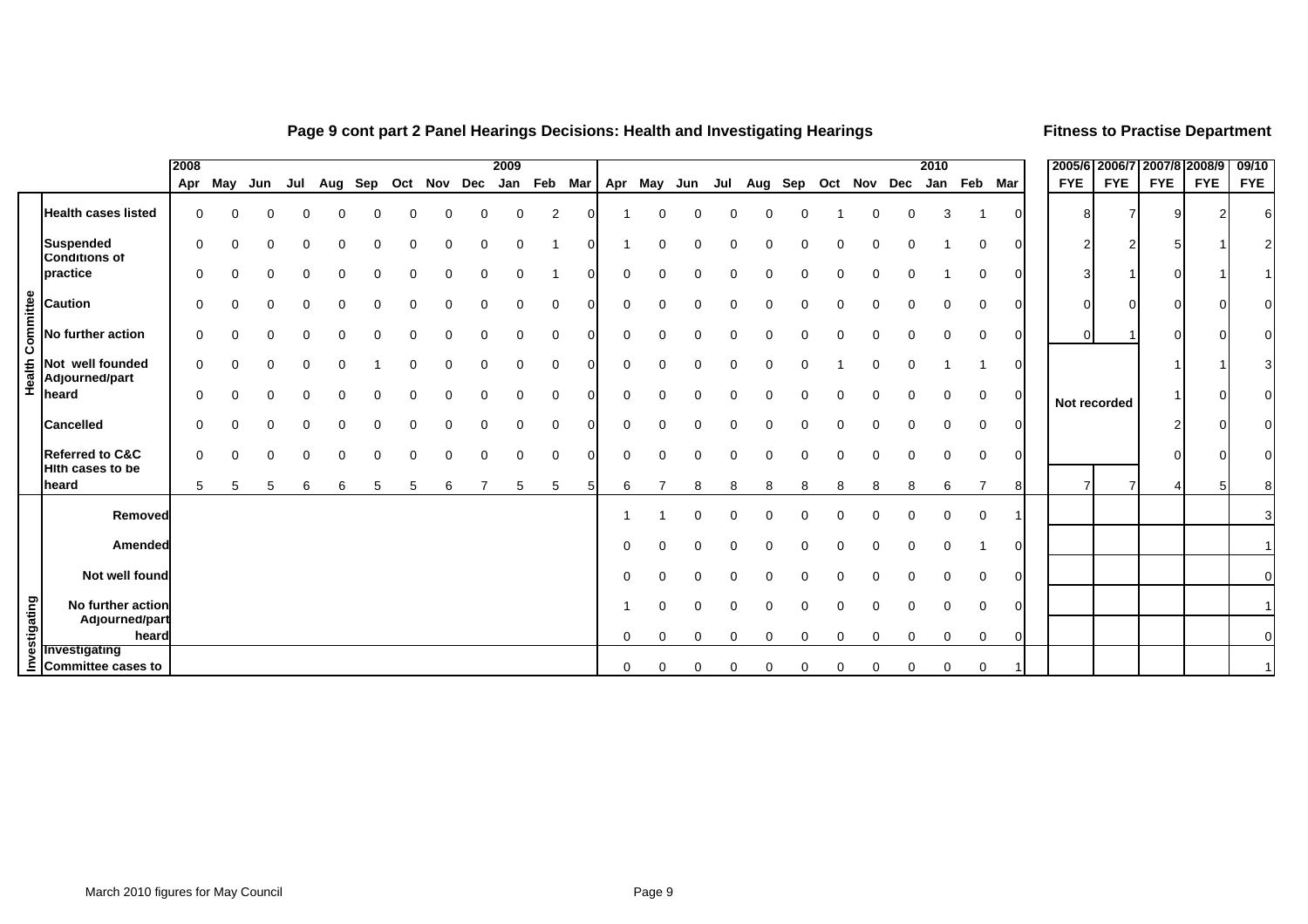#### **Page 9 cont part 3 Panel Hearings, Decisions: Review Hearings Fitness to Practise Department**

|               |                                                                    | 2008     |         |     |     |                                               |  | 2009 |                |    |        |  |     |  |                     |     |     | 2010        |              |     |               | 2005/6 2006/7 2007/8 2008/9 |          |            | 09/10          |
|---------------|--------------------------------------------------------------------|----------|---------|-----|-----|-----------------------------------------------|--|------|----------------|----|--------|--|-----|--|---------------------|-----|-----|-------------|--------------|-----|---------------|-----------------------------|----------|------------|----------------|
|               |                                                                    |          | Apr May | Jun | Jul | Aug Sep Oct Nov Dec Jan Feb Mar   Apr May Jun |  |      |                |    |        |  | Jul |  | Aug Sep Oct Nov Dec |     |     | Jan Feb Mar |              |     | <b>FYE</b>    | <b>FYE</b>                  | FYE      | <b>FYE</b> | <b>FYE</b>     |
|               | <b>Review cases listed</b><br><b>Struck off</b>                    | ∩        |         |     |     |                                               |  |      |                |    | 2      |  |     |  |                     |     | З   | 3           | 10<br>3      | 5.  |               | 41                          | 67<br>10 | 67<br>17   | 96<br>31       |
|               | <b>Suspension</b><br>continued<br><b>Conditions</b>                |          |         |     |     |                                               |  |      | $\overline{2}$ |    |        |  |     |  |                     |     |     |             | 3            |     |               |                             | 37       | 51         | 35             |
|               | continued                                                          |          |         |     |     |                                               |  |      |                |    |        |  |     |  |                     |     |     |             |              | n   |               |                             |          | З          | $\overline{7}$ |
|               | <b>Suspension revoked</b>                                          |          |         |     |     |                                               |  |      |                |    |        |  |     |  |                     |     |     |             |              |     |               |                             |          |            | $\mathsf{B}$   |
| Hearings      | <b>Suspension revoked</b><br>conditions imposed                    | $\Omega$ |         |     |     |                                               |  |      |                |    |        |  |     |  |                     |     |     |             | <sup>0</sup> | 0   |               |                             |          |            |                |
|               | <b>Suspension revoked</b><br>caution imposed                       |          |         |     |     |                                               |  |      |                |    |        |  |     |  |                     |     |     |             | $\Omega$     |     | Not<br>rec    |                             |          |            |                |
| and HC Review | <b>Conditions revoked</b>                                          | $\Omega$ |         |     |     |                                               |  |      |                |    | ∩      |  |     |  |                     |     |     |             |              |     | <b>Sorded</b> |                             |          |            |                |
| ပ္ပ<br>ō      | <b>Conditions revoked</b><br>suspension imposed                    | $\Omega$ |         |     |     |                                               |  |      |                |    |        |  |     |  |                     |     |     |             |              |     |               |                             |          |            |                |
|               | <b>Conditions revoked</b><br>caution imposed<br><b>Vol Removal</b> | $\Omega$ |         |     |     |                                               |  |      |                |    |        |  |     |  |                     |     |     |             |              | 0   |               |                             |          |            |                |
|               | (Consent)<br>Adjourned/part<br>heard                               |          |         |     |     |                                               |  |      |                |    | 0<br>0 |  |     |  |                     |     |     |             |              | 0   |               |                             |          |            | $\overline{2}$ |
|               | <b>Cancelled</b>                                                   |          |         |     |     |                                               |  |      |                |    | C      |  |     |  |                     |     |     |             |              |     |               |                             |          |            |                |
|               | Review cases to be<br>Heard                                        | 92       | 93      |     |     |                                               |  |      |                | 90 | 92     |  |     |  |                     | 100 | 103 | 104         | 102          | 102 |               | 69                          | 90       | 90         | 102            |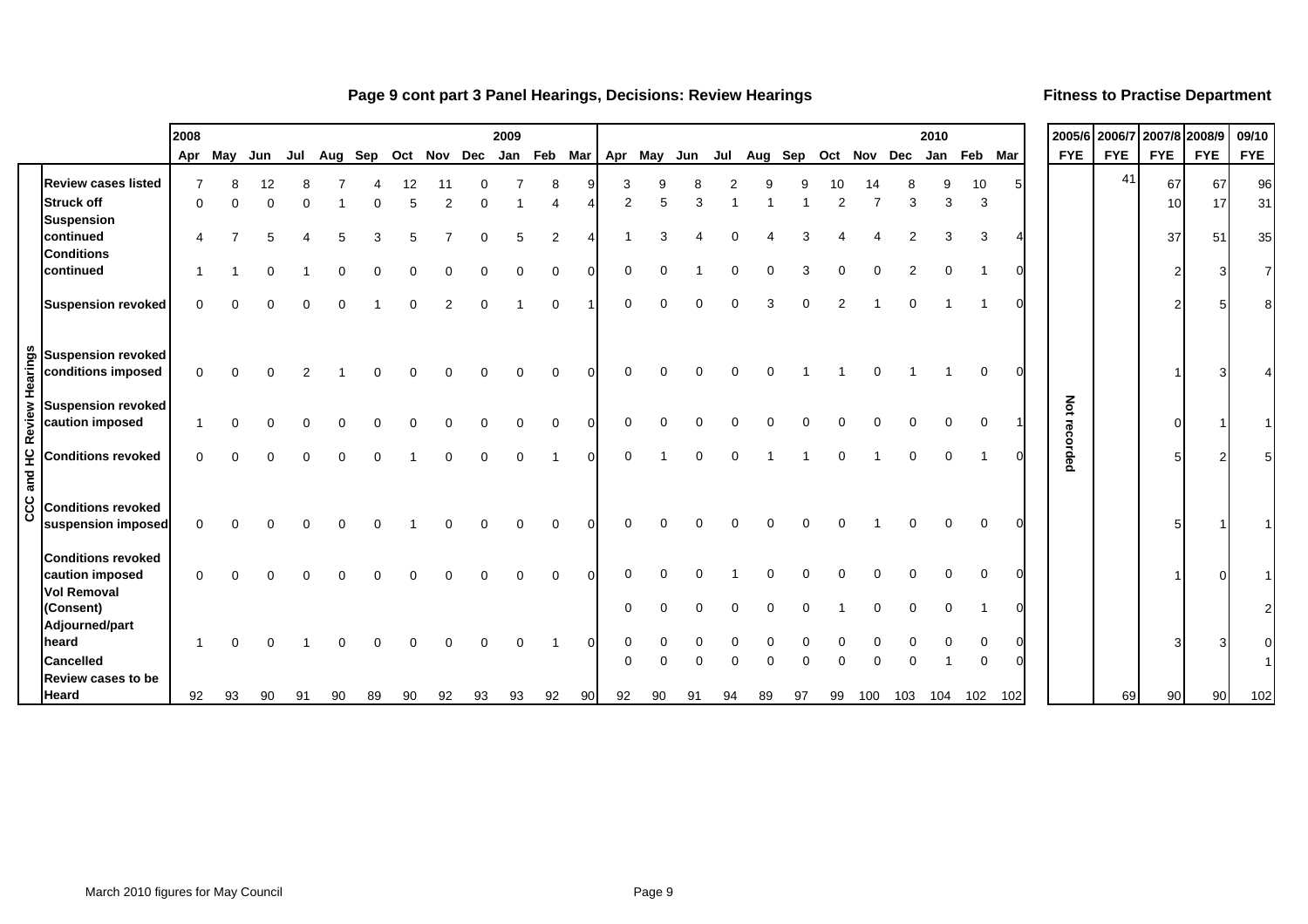

|                                       | 2008           |                |                |                |     |               |                |                     |          | 2009     |          |          |                |          |     |                |                |          |          |                |                | 2010           |                |                       | 2005/6          |            | 2006/7 2007/8 | 2008/9     | 09/10      |
|---------------------------------------|----------------|----------------|----------------|----------------|-----|---------------|----------------|---------------------|----------|----------|----------|----------|----------------|----------|-----|----------------|----------------|----------|----------|----------------|----------------|----------------|----------------|-----------------------|-----------------|------------|---------------|------------|------------|
|                                       | Apr            | May            | Jun            | Jul            |     |               |                | Aug Sep Oct Nov Dec |          | Jan      | Feb      | Mar      | Apr            | May      | Jun | Jul            | Aug            | Sep      | Oct Nov  |                | Dec            | Jan            | Feb            | Mar                   | <b>FYE</b>      | <b>FYE</b> | <b>FYE</b>    | <b>FYE</b> | <b>FYE</b> |
| <b>Enquires</b>                       |                |                |                |                |     |               |                |                     |          |          |          |          |                |          |     |                |                |          |          |                |                |                |                |                       |                 |            |               |            |            |
| <b>Arts therapists</b>                |                |                |                |                |     |               |                |                     |          |          |          |          |                |          |     |                |                |          |          |                |                |                | 0              | 0                     |                 |            |               |            |            |
| <b>Biomedical scientists</b>          |                |                |                |                |     |               |                |                     |          |          |          |          |                |          | 3   | $\overline{2}$ |                | 8        | 9        |                |                | 5              |                | 6                     |                 |            |               |            |            |
| <b>Chiropodists &amp; podiatrists</b> |                |                |                |                |     |               |                |                     |          |          |          |          |                |          |     |                |                |          |          |                | 6              |                |                | 5                     |                 |            |               |            |            |
| <b>Clinical scientists</b>            |                |                |                |                |     |               |                |                     |          |          |          |          |                |          |     |                |                |          |          |                |                | $\Omega$       | $\Omega$       | $\Omega$              |                 |            |               |            |            |
| <b>Dietitians</b>                     |                |                |                |                |     |               |                |                     |          |          |          |          |                |          |     |                |                | 2        | 2        | $\mathfrak{p}$ | $\overline{2}$ | $\overline{2}$ | $\overline{2}$ | $\overline{2}$        |                 |            |               |            | 2          |
| <b>Occupational therapists</b>        |                |                |                |                |     |               |                |                     |          |          |          |          | 10             | 15       | 15  | 10             |                | 8        | 11       | 9              |                | 8              | 8              | 14                    |                 |            |               |            | 14         |
| <b>ODPs</b>                           |                |                |                |                |     | Not available |                |                     |          |          |          |          | 12             |          |     |                |                | 8        |          |                |                | 3              | 3              | $\Omega$              |                 |            |               |            | $\Omega$   |
| <b>Orthoptists</b>                    |                |                |                |                |     |               |                |                     |          |          |          |          |                |          |     |                |                |          |          |                |                | $\Omega$       | $\mathbf 0$    |                       |                 |            |               |            |            |
| <b>Paramedics</b>                     |                |                |                |                |     |               |                |                     |          |          |          |          |                | 13       | 13  | 15             | 15             | 18       | 16       | 16             | 14             | 12             | 13             | 13                    |                 |            |               |            | 13         |
| Physiotherapists                      |                |                |                |                |     |               |                |                     |          |          |          |          | 12             | 11       | 12  | 9              |                | 11       | 18       | 17             | 19             | 16             | 15             | 14                    |                 |            |               |            | 14         |
| Practitioner psychologists*           |                |                |                |                |     |               |                |                     |          |          |          |          | N/A            | N/A      | 0   | 26             | 24             | 20       | 15       | 16             | 16             | 22             | 19             | 22                    |                 |            |               |            | 22         |
| Prosthetists & orthotists             |                |                |                |                |     |               |                |                     |          |          |          |          |                |          |     |                | $\Omega$       | $\Omega$ | $\Omega$ |                | $\Omega$       | $\Omega$       | $\Omega$       | $\Omega$              |                 |            |               |            |            |
| Radiographers                         |                |                |                |                |     |               |                |                     |          |          |          |          |                |          |     | З              |                |          |          |                |                | 5              |                | 6                     |                 |            |               |            |            |
| <b>SLTs</b>                           |                |                |                |                |     |               |                |                     |          |          |          |          |                |          |     | 3              |                | 5        |          |                | 9              | 5              | 3              |                       |                 |            |               |            |            |
| <b>Total - Enquiries</b>              |                |                |                |                |     |               |                |                     |          |          |          |          | 62             | 64       | 65  | 87             | 83             | 90       | 96       | 92             | 95             | 82             | 78             | 87                    |                 |            |               |            | 87         |
| <b>Investigating Panel</b>            |                |                |                |                |     |               |                |                     |          |          |          |          |                |          |     |                |                |          |          |                |                |                |                |                       |                 |            |               |            |            |
| <b>Arts therapists</b>                |                | 3              |                |                |     | 6             | $\overline{2}$ | $\Omega$            | $\Omega$ | $\Omega$ | $\Omega$ |          |                |          |     | 3              | $\overline{2}$ |          |          | 2              | 2              |                |                |                       |                 |            |               |            |            |
| <b>Biomedical scientists</b>          | 11             | 12             | 16             | 26             | 27  | 27            | 20             | 17                  | 16       | 17       | 13       | 14       | 11             | 10       | 10  | 12             | 10             | 11       | 13       | 11             | 15             | 12             | 16             | 21                    |                 | 10         | 13            | 14         | 21         |
| Chiropodists & podiatrists            | 17             | 17             | 19             | 27             | 28  | 29            | 34             | 36                  | 34       | 28       | 26       | 27       | 25             | 26       | 28  | 28             | 29             | 25       | 24       | 26             | 25             | 25             | 28             | 27                    | 24              | 26         | 18            | 27         | 27         |
| <b>Clinical scientists</b>            | 2              | 3              | $\overline{2}$ |                |     | 5             |                |                     |          |          | 4        | 4        |                |          | 3   | 3              | 3              |          |          |                | 3              | 4              | 6              | 5                     |                 |            |               |            | 5          |
| <b>Dietitians</b>                     |                | $\overline{2}$ | 3              |                | 2   |               |                |                     |          | $\Omega$ | $\Omega$ | $\Omega$ |                |          | 2   | 3              |                | 5        | 5        |                |                |                |                | 7                     |                 |            |               |            | 7          |
| <b>Occupational therapists</b>        | 28             | 23             | 25             | 23             | 26  | 21            | 27             | 30                  | 29       | 26       | 27       | 29       | 33             | 33       | 29  | 34             | 33             | 40       | 38       | 29             | 29             | 30             | 28             | 25                    | 14              | 19         | 22            | 29         | 25         |
| <b>ODPs</b>                           | 16             | 18             | 20             | 23             | 25  | 22            | 24             | 24                  | 23       | 24       | 22       | 26       | 27             | 29       | 20  | 16             | 14             | 13       | 11       | 15             | 16             | 20             | 20             | 20                    | 14              | 15         | 18            | 26         | 20         |
| <b>Orthoptists</b>                    |                |                |                |                | 0   | $\Omega$      | $\Omega$       |                     | $\Omega$ | $\Omega$ | $\Omega$ | $\Omega$ | $\Omega$       | $\Omega$ | 0   | 0              | $\Omega$       | $\Omega$ | $\Omega$ |                | 0              | 0              | $\Omega$       |                       |                 |            |               | $\Omega$   |            |
| <b>Paramedics</b>                     | 36             | 42             | 43             | 40             | 38  | 41            | 42             | 40                  | 34       | 37       | 38       | 35       | 37             | 44       | 50  | 65             | 63             | 57       | 68       | 67             | 69             | 65             | 65             | 68                    | 19              | 47         | 40            | 35         | 68         |
| <b>Physiotherapists</b>               | 40             | 44             | 43             | 52             | 50  | 40            | 37             | 35                  | 37       | 33       | 33       | 39       | 46             | 47       | 45  | 43             | 46             | 49       | 52       | 56             | 52             | 51             | 51             | 47                    | 50              | 55         | 43            | 39         | 47         |
| Practitioner psychologists*           |                |                |                |                |     |               |                |                     |          |          |          |          |                |          |     | 19             | 30             | 36       | 43       | 44             | 52             | 45             | 55             | 53                    |                 |            |               |            | 53         |
| Prosthetists & orthotists             | $\overline{2}$ | 2              | 3              | $\overline{2}$ | 2   | 2             | 2              |                     |          |          | 2        | 2        | $\overline{2}$ |          | 2   | $\overline{2}$ | $\overline{2}$ |          |          | 3              | $\overline{2}$ | $\overline{2}$ | $\overline{2}$ | $\boldsymbol{\Delta}$ |                 | 3          |               |            | 4          |
| Radiographers                         | 19             | 16             | 15             | 22             | 17  | 15            | 13             | 17                  | 16       | 17       | 18       | 12       | 13             | 14       | 13  | 15             | 16             | 13       |          | 15             | 14             | 10             | 12             | 15                    | 18 <sup>1</sup> | 32         | 17            | 12         | 15         |
| <b>SLTs</b>                           | 16             | 15             | 14             | 15             | 11  | 9             |                |                     |          | 5        | 6        | 5        |                | 5        | 6   |                |                | 10       |          |                | 9              | 12             | 14             | 10                    |                 | 10         | 16            | 5          | 10         |
| <b>Total - Investigating</b>          | 193            | 198            | 210            | 245            | 237 | 218           | 213            | 211                 | 201      | 192      | 189      | 194      | 204            | 216      | 209 | 249            | 263            | 271      | 286      | 279            | 289            | 278            | 302            | 304                   | 158             | 228        | 198           | 194        | 304        |

**\* Practitioner psychologists section of register opened 1st July 2009**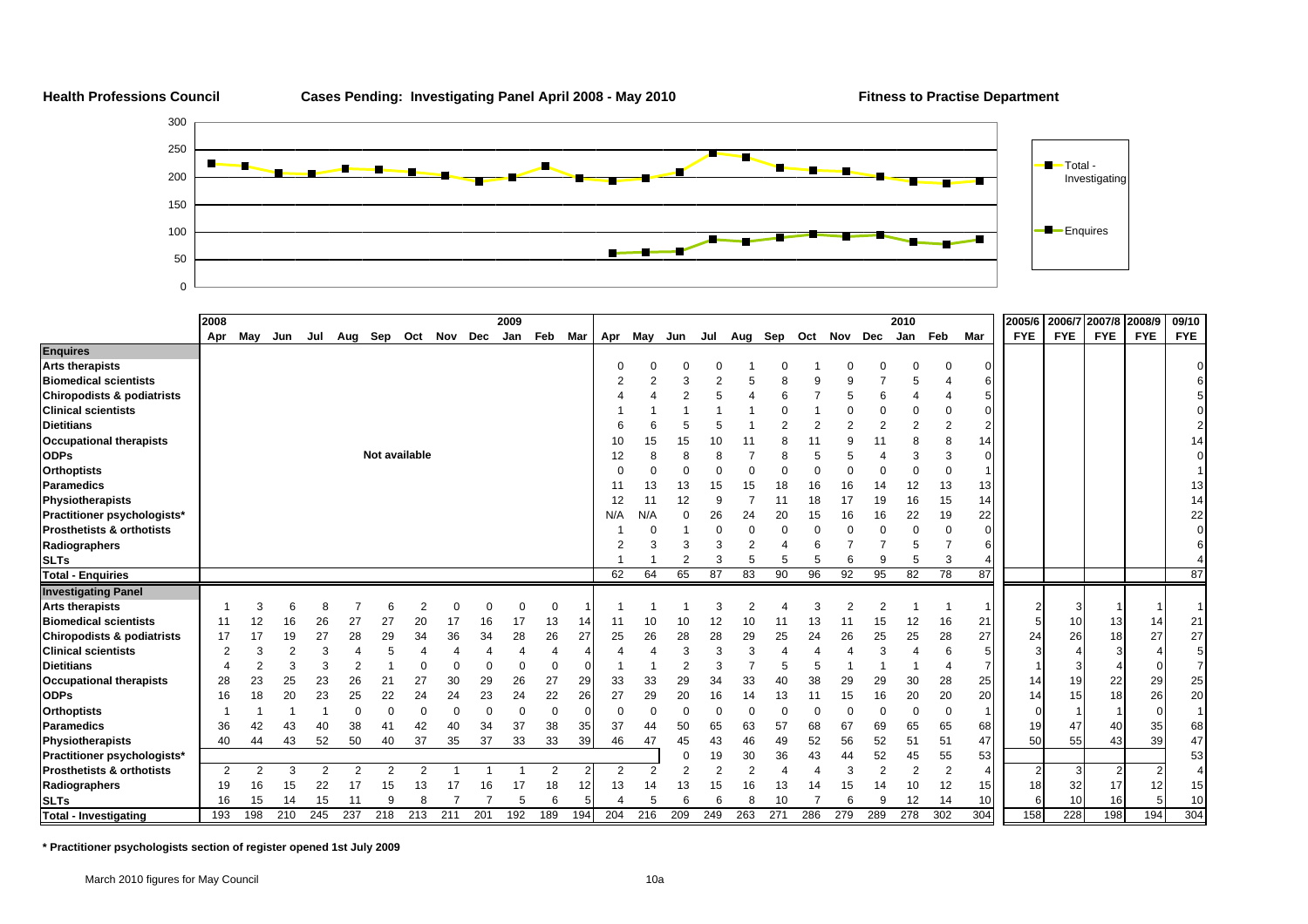

**Health Professions Council**

Health Panel



50100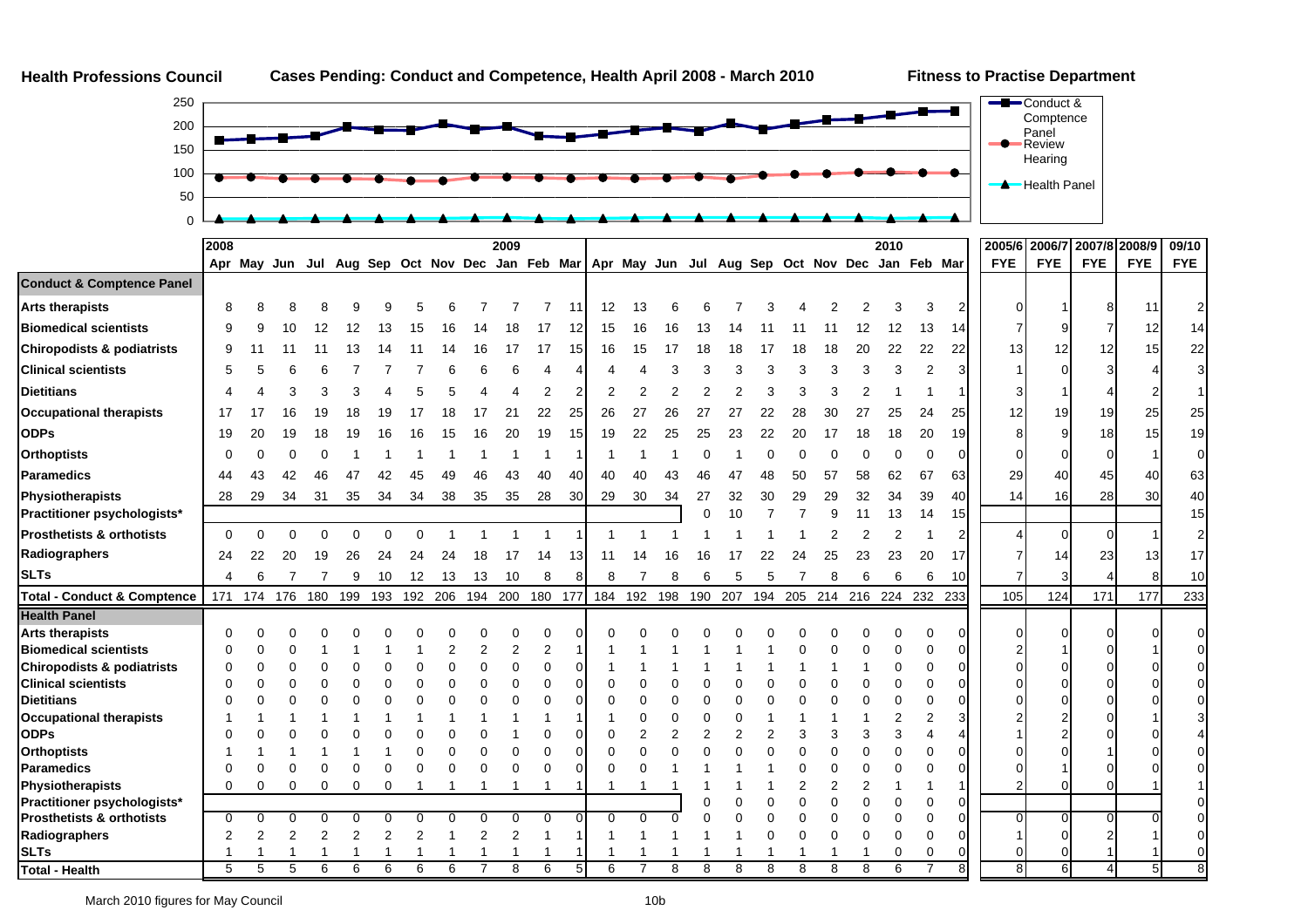|                                       | 2008 |    |    |    |    |    |    |    |    | 2009 |                                                                                     |     |    |    |    |    |    |    |    |     |     | 2010        |     |     |                 | 2005/6 2006/7 2007/8 2008/9 |                 |                 | 09/10           |
|---------------------------------------|------|----|----|----|----|----|----|----|----|------|-------------------------------------------------------------------------------------|-----|----|----|----|----|----|----|----|-----|-----|-------------|-----|-----|-----------------|-----------------------------|-----------------|-----------------|-----------------|
|                                       |      |    |    |    |    |    |    |    |    |      | Apr May Jun Jul Aug Sep Oct Nov Dec Jan Feb Mar Apr May Jun Jul Aug Sep Oct Nov Dec |     |    |    |    |    |    |    |    |     |     | Jan Feb Mar |     |     | <b>FYE</b>      | <b>FYE</b>                  | <b>FYE</b>      | <b>FYE</b>      | <b>FYE</b>      |
| <b>Review Hearing</b>                 |      |    |    |    |    |    |    |    |    |      |                                                                                     |     |    |    |    |    |    |    |    |     |     |             |     |     |                 |                             |                 |                 |                 |
| <b>Arts therapists</b>                | ∩    |    |    |    |    |    |    |    |    |      |                                                                                     |     |    |    |    |    |    |    |    |     |     |             |     |     |                 | $\Omega$                    |                 |                 |                 |
| <b>Biomedical scientists</b>          | 5    |    |    |    |    |    |    |    |    |      |                                                                                     |     |    |    |    |    |    |    |    |     | 9   | 10          | 10  | 10  | 51              | 61                          |                 |                 | 10 <sup>1</sup> |
| <b>Chiropodists &amp; podiatrists</b> |      |    |    |    |    |    |    |    |    |      |                                                                                     |     |    |    |    |    |    |    |    |     |     |             |     |     |                 |                             |                 |                 |                 |
| <b>Clinical scientists</b>            |      |    |    |    |    |    |    |    |    |      |                                                                                     |     |    |    |    |    |    |    |    |     |     |             |     |     |                 | 2                           |                 |                 |                 |
| <b>Dietitians</b>                     |      |    |    |    |    |    |    |    |    |      |                                                                                     |     |    |    |    |    |    |    |    |     |     |             |     |     |                 |                             |                 |                 |                 |
| <b>Occupational therapists</b>        | 20   |    |    |    |    |    |    |    |    |      |                                                                                     | 161 | 16 | 15 | 16 |    |    |    |    | 16  | 16  | 16          | 15  | 16  |                 | 10 <sup>1</sup>             | 20              | 16 <sub>1</sub> | 16 <sup>l</sup> |
| <b>ODPs</b>                           | З    |    |    |    |    |    |    |    |    |      |                                                                                     |     |    |    |    |    |    |    |    |     |     |             |     |     |                 |                             |                 |                 |                 |
| <b>Orthoptists</b>                    |      |    |    |    |    |    |    |    |    |      |                                                                                     |     |    |    |    |    |    |    |    |     |     |             |     |     |                 |                             |                 |                 |                 |
| <b>Paramedics</b>                     | 15   | ۱5 | 14 |    | 14 | 14 |    |    |    | 12   | 12                                                                                  | 12  | 13 |    |    |    |    |    |    |     | 13  | 14          | 12  | 12  |                 | 9                           | 15              | 12              | 12              |
| Physiotherapists                      | 30   | 30 | 29 | 29 | 29 | 26 | 27 | 25 | 28 | 29   | 28                                                                                  | 27  | 27 | 27 | 24 | 27 | 26 | 25 | 25 | 26  | 24  | 25          | 26  | 26  | 18 <sup>l</sup> | 23                          | 30 <sup>1</sup> | 27              | 26              |
| Practitioner psychologists*           |      |    |    |    |    |    |    |    |    |      |                                                                                     |     |    |    |    |    |    |    |    |     |     |             |     |     |                 |                             |                 |                 |                 |
| <b>Prosthetists &amp; orthotists</b>  |      |    |    |    |    |    |    |    |    |      |                                                                                     |     |    |    |    |    |    |    |    |     |     |             |     |     |                 |                             |                 |                 |                 |
| Radiographers                         |      |    |    |    |    |    |    |    |    |      |                                                                                     | 10  | 10 | 10 | 12 |    |    |    |    |     | 16  | 15          | 15  | 14  |                 |                             |                 | 10              | 14              |
| <b>SLTs</b>                           | 5    |    |    |    |    |    |    |    |    | :5   | 6                                                                                   |     |    |    |    |    |    |    |    |     |     |             | 6   | ĥ   |                 |                             |                 |                 |                 |
| <b>Total - Review hearing</b>         | 92   | 93 | 90 | 90 | 90 | 89 | 85 | 85 | 93 | 93   | 92                                                                                  | 90  | 92 | 90 | 91 | 94 | 89 | 97 | 99 | 100 | 103 | 104         | 102 | 102 | 44              | 69                          | 90 <sup>1</sup> | -90 l           | 102             |

#### **Page 10b cont Cases Pending: Review Hearings April 2008 - March 2010**

**\* Practitioner psychologists section of register opened 1st July 2009**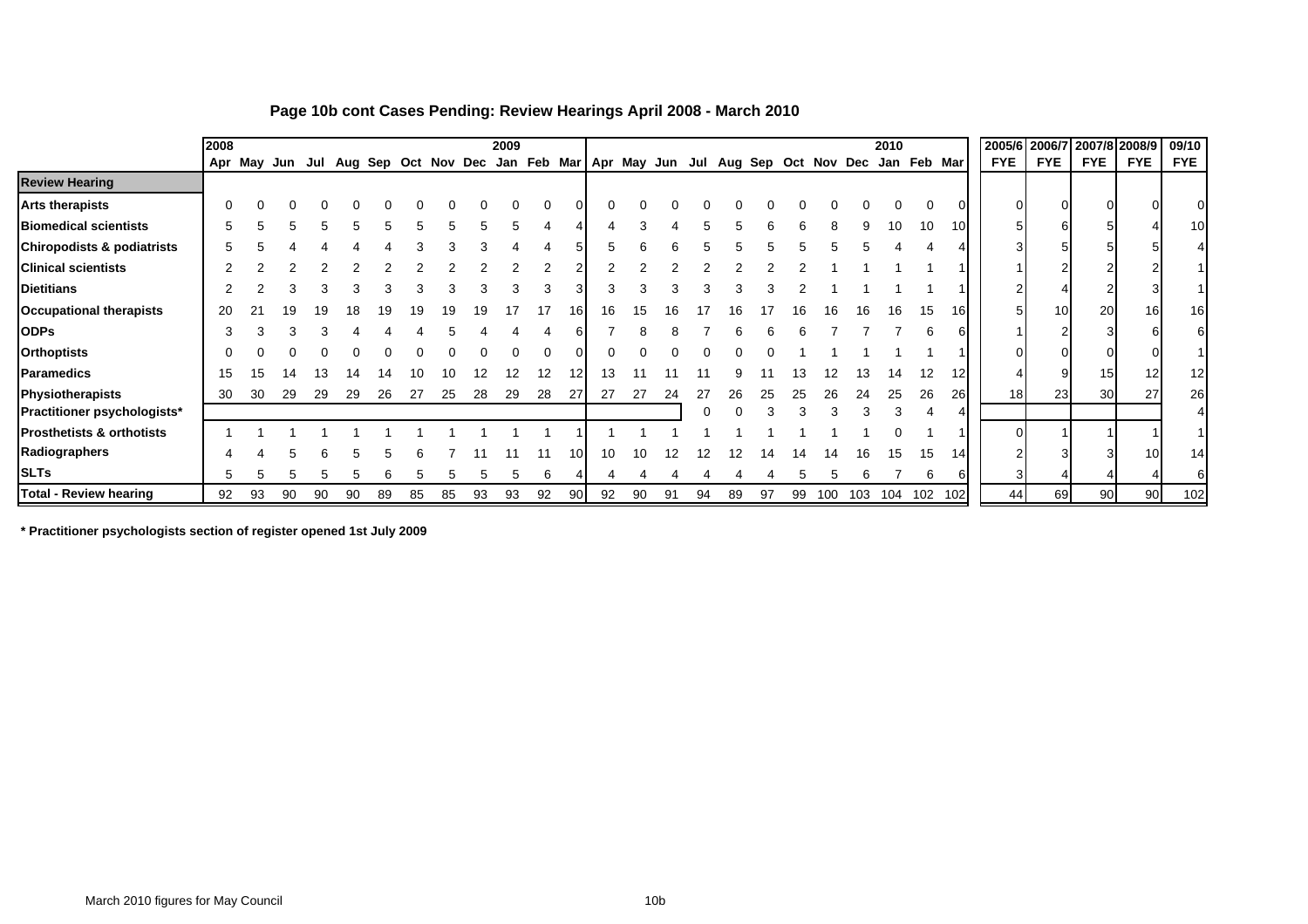

|                             | 2008 |     |     |     |         |    |     |         |    | 2009 |     |     |          |     |     |     |     |     |     |     |     | 2010 |     |     | 2005/6 2006/7 2007/8 2008/9 |            |                 |            | 09/10      |
|-----------------------------|------|-----|-----|-----|---------|----|-----|---------|----|------|-----|-----|----------|-----|-----|-----|-----|-----|-----|-----|-----|------|-----|-----|-----------------------------|------------|-----------------|------------|------------|
|                             | Apr  | Mav | Jun | Jul | Aug Sep |    | Oct | Nov Dec |    | Jan  | Feb | Mar | Apr      | May | Jun | Jul | Aug | Sep | Oct | Nov | Dec | Jan  | Feb | Mar | <b>FYE</b>                  | <b>FYE</b> | <b>FYE</b>      | <b>FYE</b> | <b>FYE</b> |
| <b>Appeals received</b>     | 3    |     |     |     |         |    |     |         |    | 5.   |     |     |          |     |     |     |     |     |     |     |     |      |     |     | 91                          | 104        | 41              | 55         | 29         |
| Reviewed                    |      | 12  |     |     |         |    |     |         |    |      |     |     | 8        |     |     |     |     |     |     |     |     |      |     |     | 266                         | 90         | 65              | 55         | 41         |
| <b>Hearings held</b>        |      | 12  |     |     | 12      |    |     | 13      |    |      |     |     | ĥ        |     |     |     |     |     |     |     |     |      |     |     | 266                         | 90         | 65              | 55         | 38         |
| Adjourned/postponed         |      |     |     |     |         |    |     |         |    |      |     |     |          |     |     |     |     |     |     |     |     |      |     |     | 191                         | 20         | 10 <sup>1</sup> |            |            |
| Withdrawn                   |      |     |     |     |         |    |     |         |    |      |     |     | $\Omega$ |     |     |     |     |     |     |     |     |      |     |     | 13                          | 161        | 15              |            |            |
| <b>Allowed</b>              |      |     |     |     |         |    |     |         |    |      |     |     |          |     |     |     |     |     |     |     |     |      |     |     | 128                         | 33         | 29              | 23         | 14         |
| <b>Dismissed</b>            |      |     |     |     |         |    |     |         |    |      |     |     |          |     |     |     |     |     |     |     |     |      |     |     | 88                          | 29         | 31              | 17         |            |
| <b>Substitute decision</b>  |      |     |     |     |         |    |     |         |    |      |     |     |          |     |     |     |     |     |     |     |     |      |     |     |                             |            |                 |            |            |
| <b>Remit to ETC</b>         |      |     |     |     |         |    |     |         |    |      |     |     |          |     |     |     |     |     |     |     |     |      |     |     | 31                          |            |                 |            | 13         |
| <b>Current active cases</b> | 20   | 20  | 23  | 24  | 19      | 19 | 23  | 13      | 16 | 21   | 28  | 29  | 22       |     |     |     |     | 12  | 13  |     |     | 9    | 12  | 11  |                             |            |                 |            |            |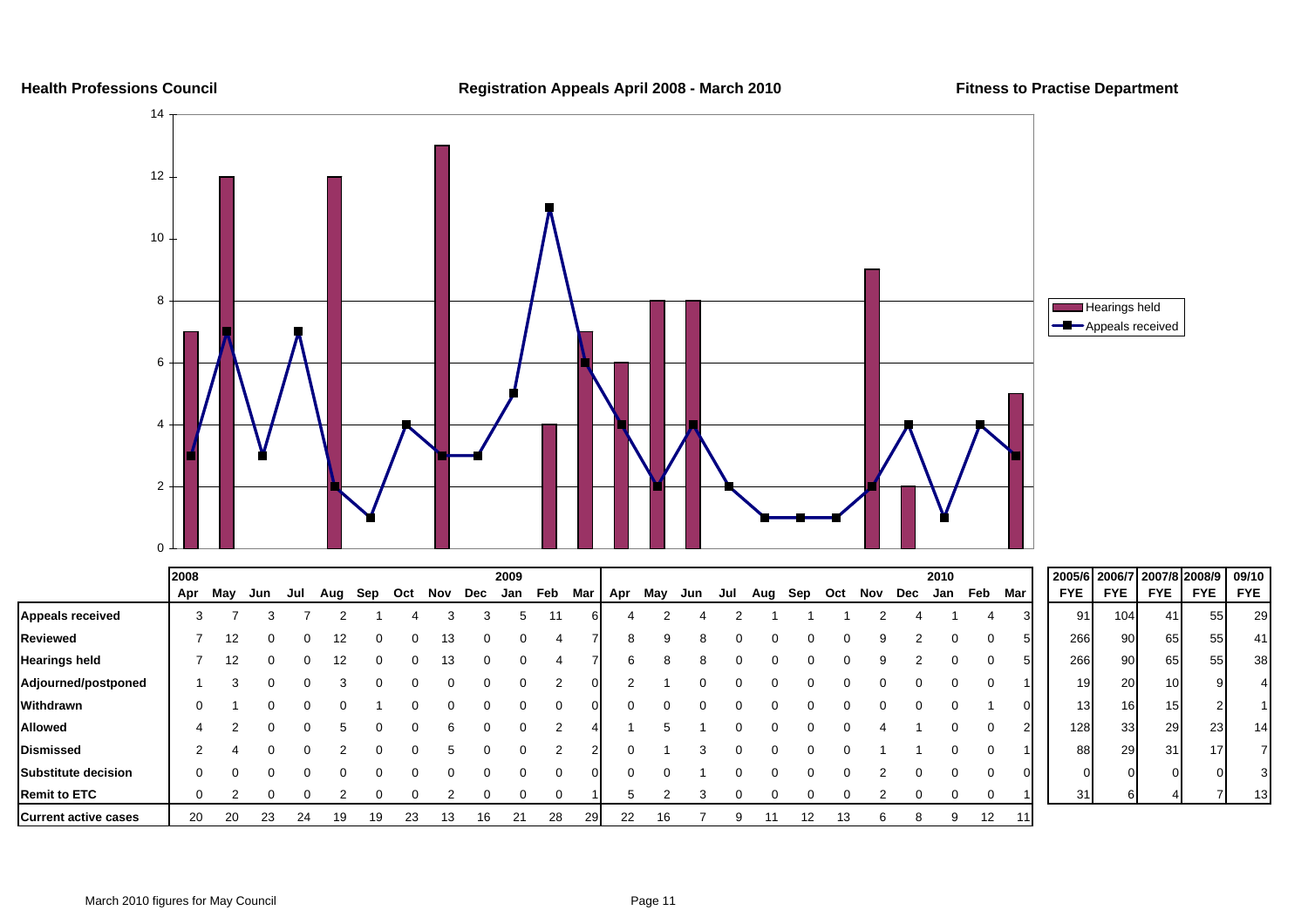

**Health Professions Council Protection of Title April 2008 - March 2010 Fitness to Practise Department**



|                       | 2008 |     |     |     |     |     |     |     |     | 2009 |     |           |     |     |     |     |     |     |     |     |     | 2010 |     |     | 2005/6 2006/7 2007/8 2008/9 |                 |                 |            | 09/10      |
|-----------------------|------|-----|-----|-----|-----|-----|-----|-----|-----|------|-----|-----------|-----|-----|-----|-----|-----|-----|-----|-----|-----|------|-----|-----|-----------------------------|-----------------|-----------------|------------|------------|
|                       | Apr  | May | Jun | Jul | Aug | Sep | Oct | Nov | Dec | Jan  | Feb | Mar       | Apr | May | Jun | Jul | Aug | Sep | Oct | Nov | Dec | Jan  | Feb | Mar | <b>FYE</b>                  | <b>FYE</b>      | <b>FYE</b>      | <b>FYE</b> | <b>FYE</b> |
| <b>Public</b>         | 10   |     |     |     |     |     |     |     |     |      |     | h.        |     |     | 13  |     |     |     |     |     |     |      |     |     | 53                          | 21              | 42              | 56         | 32         |
| Police                |      |     |     |     |     |     |     |     |     |      |     |           |     |     |     |     |     |     |     |     |     |      |     |     | 31                          | 38 I            | <b>27</b>       | 44 I       | 38         |
| <b>HPC</b>            |      |     |     |     |     |     |     |     |     |      |     |           |     |     |     |     |     |     |     |     |     |      |     |     | 10                          | 10 <sup>1</sup> |                 | 31         |            |
| Anonymous             |      |     |     |     |     |     |     |     |     |      |     | ี         |     |     |     |     |     |     |     |     |     |      |     |     | 50                          | 78              | 38 <sup>l</sup> | 471        | 31         |
| Professional          | 28   | 14  | 24  |     | 14  | 29  | 22  | 20  |     | 12   | 17  | <b>29</b> | 25  | 29  | 16  |     |     |     |     |     |     | 14   | 23  | 24  | 225                         | 137             | 103             | 233        | 213        |
| <b>Total received</b> | 48   | 22  | 35  |     | 25  | 47  | 35  | 30. | 12  | 20   | 24  | 44        | 30  | 35  | 37  | 22  | 27  | 12  | 28  | 17  | 24  | 26   | 28  | 32  | 369                         | 284             | 216             | 383        | 316        |
| <b>Visits</b>         |      |     |     |     |     |     |     |     |     |      |     |           |     |     |     |     |     |     |     |     |     |      |     |     |                             |                 |                 |            |            |
| <b>Open cases</b>     | 132  | 152 | 101 | 93  | 93  |     |     |     |     |      | 68  | 103       |     | 67  | 63  | 48  | 65  |     | 51  | 53  | -57 | 59   | 58  | 51  |                             |                 |                 |            |            |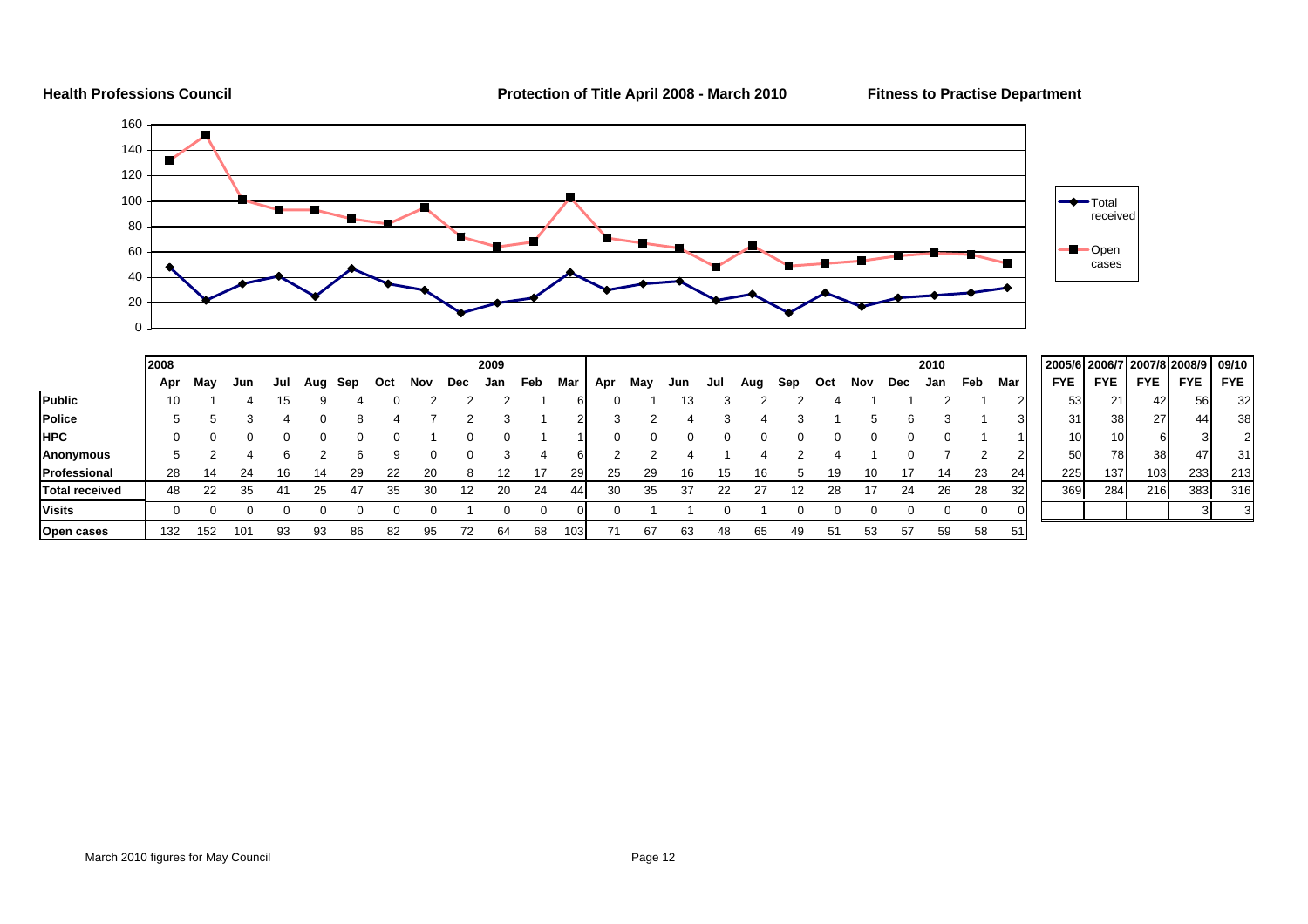

|                                                                                                  | 2008 |         |     |    |         |     |             |    |    | 2009 |                         |    |    |    |                   |     |     |     |     |     |     | 2010 |             |                 | 2005/6 2006/7 |            | 2007/8 2008/9   |            | 09/10      |
|--------------------------------------------------------------------------------------------------|------|---------|-----|----|---------|-----|-------------|----|----|------|-------------------------|----|----|----|-------------------|-----|-----|-----|-----|-----|-----|------|-------------|-----------------|---------------|------------|-----------------|------------|------------|
|                                                                                                  |      | Apr May | Jun |    | Jul Aug | Sep | Oct Nov Dec |    |    |      | Jan Feb Mar Apr May Jun |    |    |    |                   | Jul | Aug | Sep | Oct | Nov | Dec |      | Jan Feb Mar |                 | <b>FYE</b>    | <b>FYE</b> | <b>FYE</b>      | <b>FYE</b> | <b>FYE</b> |
| Renewal                                                                                          |      | 14      | 9   |    |         |     |             |    |    |      | $\Omega$                |    |    |    |                   |     |     | 54  | 30  |     |     | 2    |             |                 | 36            | 27         | 81              | 43         | 154        |
| <b>B</b><br><b>Readmission</b><br><b>Readmission</b><br><b>Readmission</b><br><b>Readmission</b> |      |         |     |    |         |     |             |    |    |      |                         |    |    |    |                   |     |     |     |     |     |     |      |             |                 | 33            | 40         | 34              | 94         | 53         |
|                                                                                                  |      |         |     |    |         |     |             |    |    |      |                         |    |    |    |                   |     |     |     |     |     |     | 19   |             | 13 <sub>l</sub> | 165           | 150        | 158             | 248        | 282        |
|                                                                                                  | 16   |         |     |    |         |     |             |    |    |      | 12                      |    |    |    |                   |     |     |     |     | 15  |     |      | 25          | 22              | 54            | 86         | 158             | 192        | 209        |
| <b>Total received</b>                                                                            | 34   | 64      | 42  | 93 | 45      | 52  | 67          | 42 | 25 | 50   | 25                      | 38 | 23 | 32 | 43                | 100 | 70  | 115 | 86  | 63  | 48  | 42   | 36          | 40              | 288           | 303        | 431             | 577        | 698        |
| Considered by                                                                                    |      |         |     |    |         |     |             |    |    |      |                         |    |    |    |                   |     |     |     |     |     |     |      |             |                 |               |            |                 |            |            |
| <b>I</b> panel                                                                                   | 18   | 34      | 24  | 39 |         | 49  | 38          | 55 | 23 | 21   | 35                      | 23 | 16 | 21 | 23                | 37  | 52  | 30  | 43  | 48  | 32  | 30   | 32          | 23              | n/a           | n/a        | 256             | 399        | 387        |
| Referred to FTP                                                                                  |      | 15      |     |    |         |     |             |    |    |      |                         |    |    |    |                   |     |     |     |     |     |     |      |             |                 | n/a           | n/a        | 37              | 41         | 61         |
| Admisison rejected<br>Readmission                                                                | 0    | O       |     |    |         |     |             |    |    |      |                         | ΩI |    |    |                   |     |     |     |     |     |     |      |             |                 | n/a           | n/al       |                 |            |            |
| rejected                                                                                         |      |         |     |    |         |     |             |    |    |      |                         |    |    |    |                   |     |     |     |     |     |     |      |             |                 | n/a           | n/a        |                 |            |            |
| Renewal rejected                                                                                 |      |         |     |    |         |     |             |    |    |      |                         |    |    |    |                   |     |     |     |     |     |     |      |             |                 | n/a           | n/al       |                 |            |            |
| Not referred to FTP                                                                              |      | g       |     |    |         |     | 12          | 8  |    |      | 6                       |    |    |    |                   |     |     |     |     |     |     | 8    | 12          |                 | n/a           | n/a        | 34              | 82         | 67         |
| Admission accepted                                                                               | 10   |         |     | 25 | 26      | 31  | 19          | 36 | 11 | 10   | 18                      |    | 10 |    | $12 \overline{ }$ | 24  | 37  | 22  | 24  | 18  | 21  | 11   | 12          |                 | n/a           | n/a        | 150             | 204        | 205        |
| Marinission accepted<br>Readmission<br>accepted<br>B<br>Renewal accepted                         |      |         | 10  |    |         |     |             |    |    |      |                         |    |    |    |                   |     |     |     |     |     |     |      |             |                 | n/a           | n/a        | 19 <sup>l</sup> | 51         | 32         |
|                                                                                                  |      |         |     |    |         |     |             |    |    |      |                         |    |    |    |                   |     |     |     |     |     |     |      |             |                 | n/a           | n/al       |                 | Ë          | 12         |
| Closed before panel                                                                              |      |         |     |    |         |     |             |    |    |      |                         |    | 6  | 6  | 16                | 28  | 10  | 15  | -11 |     | 5   | 14   | 11          | 17              |               |            |                 |            | 143        |
| Open cases                                                                                       | 59   | 90      | 86  | 98 | 80      | 74  | 97          | 60 | 52 | 71   | 62                      | 59 | 58 | 64 | 64                | 96  | 94  | 115 | 108 | 100 | 97  | 94   | 87          | 87              | n/a           | n/a        | 75              | 75         | 87         |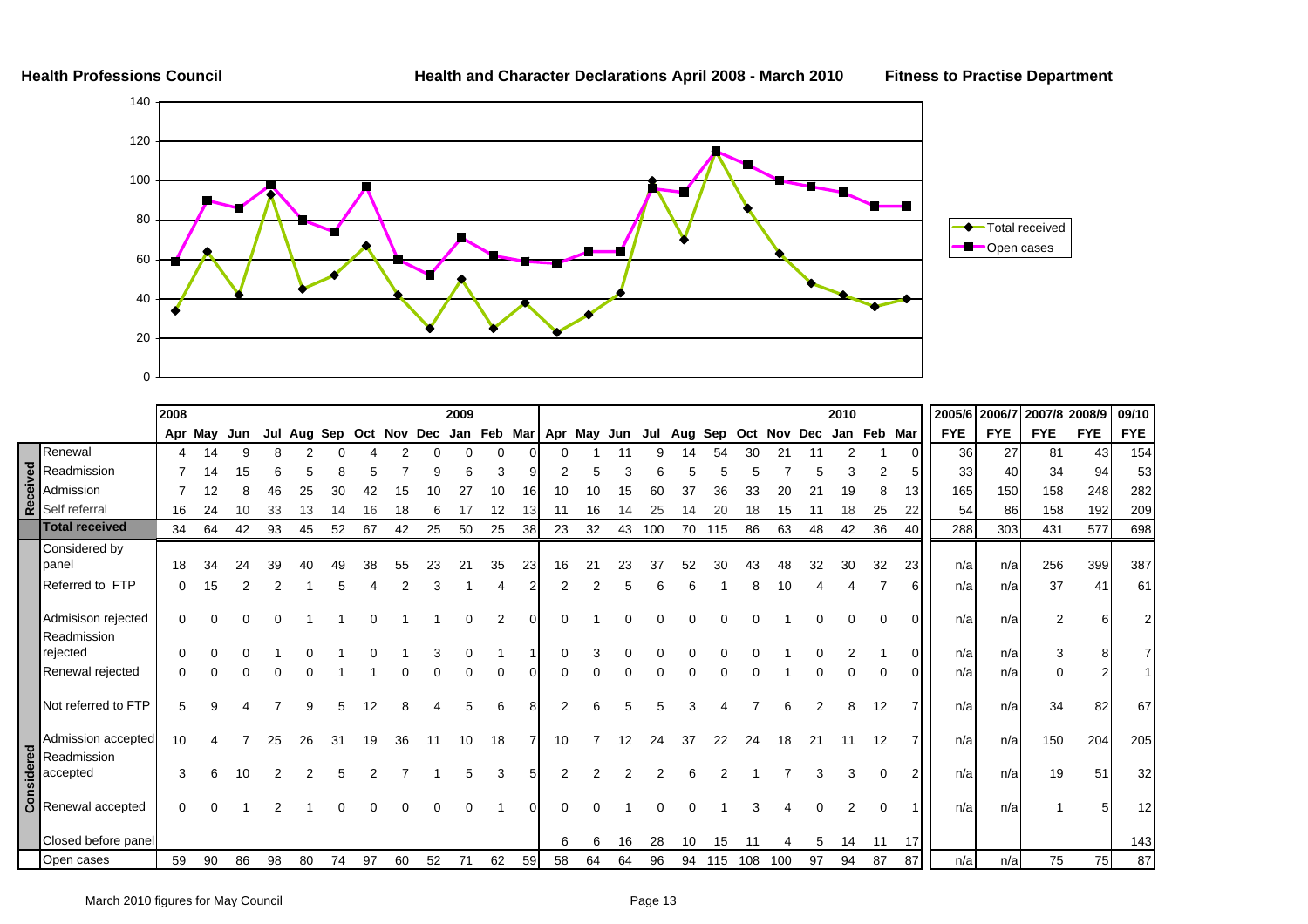

|                              | 2008 |     |     |     |     |     |     |     |     | 2009 |     |       |     |     |     |     |     |     |     |     |     | 2010 |     |               | 2005/6 2006/7 2007/8 2008/9 |                 |            |                 | 09/10           |
|------------------------------|------|-----|-----|-----|-----|-----|-----|-----|-----|------|-----|-------|-----|-----|-----|-----|-----|-----|-----|-----|-----|------|-----|---------------|-----------------------------|-----------------|------------|-----------------|-----------------|
|                              | Apr  | May | Jun | Jul | Aug | Sep | Oct | Nov | Dec | Jan  | Feb | Mar   | Apr | May | Jun | Jul | Aug | Sep | Oct | Nov | Dec | Jan  | Feb | Mar           | <b>FYE</b>                  | <b>FYE</b>      | <b>FYE</b> | <b>FYE</b>      | <b>FYE</b>      |
| <b>EMPLOYEES</b>             |      |     |     |     |     |     |     |     |     |      |     |       |     |     |     |     |     |     |     |     |     |      |     |               |                             |                 |            |                 |                 |
| <b>Budgeted employees</b>    | 124  | 124 | 124 | 124 | 124 | 124 | 124 | 124 | 124 | 124  | 124 | 124   | 132 | 132 | 32  | 132 | 132 | 132 | 132 | 132 | 132 | 132  | 132 | 132           |                             |                 |            | 124             | 132             |
| Total employees              | 110  | 116 | 119 | 121 | 120 | 118 | 115 | 114 | 113 | 113  | 112 | 116 I | 118 | 120 | 121 | 128 | 128 | 126 | 128 | 129 | 128 | 131  | 133 | 136 <b>H</b>  | 78                          | 79              | 107        | <b>116</b>      | 136             |
| Full-time                    | 107  |     | 116 | 118 |     |     |     |     |     | 110  | 109 | 113   | 115 | 117 | 118 | 124 | 124 |     | 23  | 124 | 123 | 126  | 126 | 128 I I       | 73                          | 75              | 104        | 113             | 128             |
| Part-time                    |      |     |     |     |     |     |     |     |     |      |     |       |     |     |     |     |     |     |     |     |     |      |     |               |                             |                 |            |                 |                 |
| FTE.                         | 109  |     |     |     |     |     |     |     |     |      |     |       | 117 | 19  |     |     | 26  | 24  |     | 127 | 126 | 29   | 131 | 134 I         | 76                          | 77              | 106        | 115             | 134             |
| Permanent                    | 106  | 110 | 113 | 116 | 116 | 114 |     | 111 | 110 | 110  | 109 | 113 I | 115 | 116 | 117 | 122 | 123 | 123 | 123 | 126 | 125 | 128  | 129 | 131 I I       | 74                          | 78              | 101        | 113             | 131             |
| Starters (permanent)         |      |     |     |     |     |     |     |     |     |      |     |       |     |     |     |     |     |     |     |     |     |      |     | 211           |                             | 461             | 42         | 36              | 37              |
| Leavers (permanent)          |      |     |     |     |     |     |     |     |     |      |     |       |     |     |     |     |     |     |     |     |     |      |     |               |                             | 20              | 17         | 22              | 22              |
| Voluntary turnover%YTD*      | 20   |     |     |     |     | 18  |     | 20  |     |      | 19  |       | 20  |     |     |     |     |     | 21  | 18  | 19  | 21   | 22  | 22            |                             | 30              | 26         | 19              | 20              |
| Overall turnover% YTD*       | 19   | 20  | 18  | 20  |     | 19  | 18  | 21  |     |      | 21  | 22    | 20  | 18  | 19  |     | 19  |     |     | 18  | 19  | 21   | 22  | 22            |                             |                 |            | 20 <sup>1</sup> | <b>20</b>       |
| <b>Fixed-Term Contracts</b>  |      |     |     |     |     |     |     |     |     |      |     |       |     |     |     |     |     |     |     |     |     |      |     |               |                             |                 |            |                 |                 |
| Starters (fixed-term)        |      |     |     |     |     |     |     |     |     |      |     |       |     |     |     |     |     |     |     |     |     |      |     |               |                             |                 |            |                 |                 |
| Leavers (fixed-term)         |      |     |     |     |     |     |     |     |     |      |     |       |     |     |     |     |     |     |     |     |     |      |     |               |                             |                 |            |                 |                 |
| Agency days                  | 199  | 253 | 69  | 27  | 44  | 58  | 59  | 66  | 75  | 75   | 112 |       |     | 33  | 34  |     | 55  | 18  | 200 | 147 | 154 | 95   | 187 | 255 <b>II</b> | 95                          | 2590            | 2742       | 1,149           | 1,385           |
| % work days lost to sickness |      |     |     |     |     |     |     |     |     |      |     |       |     |     |     |     |     |     |     |     |     |      |     |               |                             |                 |            |                 |                 |
| Average sick-days YTD        |      |     |     |     |     |     |     |     |     |      |     |       |     |     |     |     |     |     |     |     |     |      |     |               |                             |                 |            |                 |                 |
| Sick-days                    | 88   | 67  | 76  |     |     |     |     |     |     |      | 46  |       | 65  | 50  |     |     |     | 79  | 53  | 163 | 59  | 13   | 128 | 103           | 846                         | 795             | 777        | 847             | 943             |
| O.H. Refs                    |      |     |     |     |     | 3   |     |     |     |      |     |       |     |     |     |     |     |     |     |     |     |      |     |               |                             | 18 <sup>1</sup> | 19         | 27              | 10 <sup>1</sup> |

**\* Voluntary Turnover**: This figure records voluntary resignations only and excludes leavers due to expiries of fixed term contracts, redundancies, dismissals, & compulsory retirements. Prior to April 2009 only expiries of fixed term contracts were excluded

**\* Overall Turnover:** this figure records turnover for all leavers, collected from April 2008 onwards

**FTE:** Full-time equivalent **O.H.Refs:** Occupational health referrals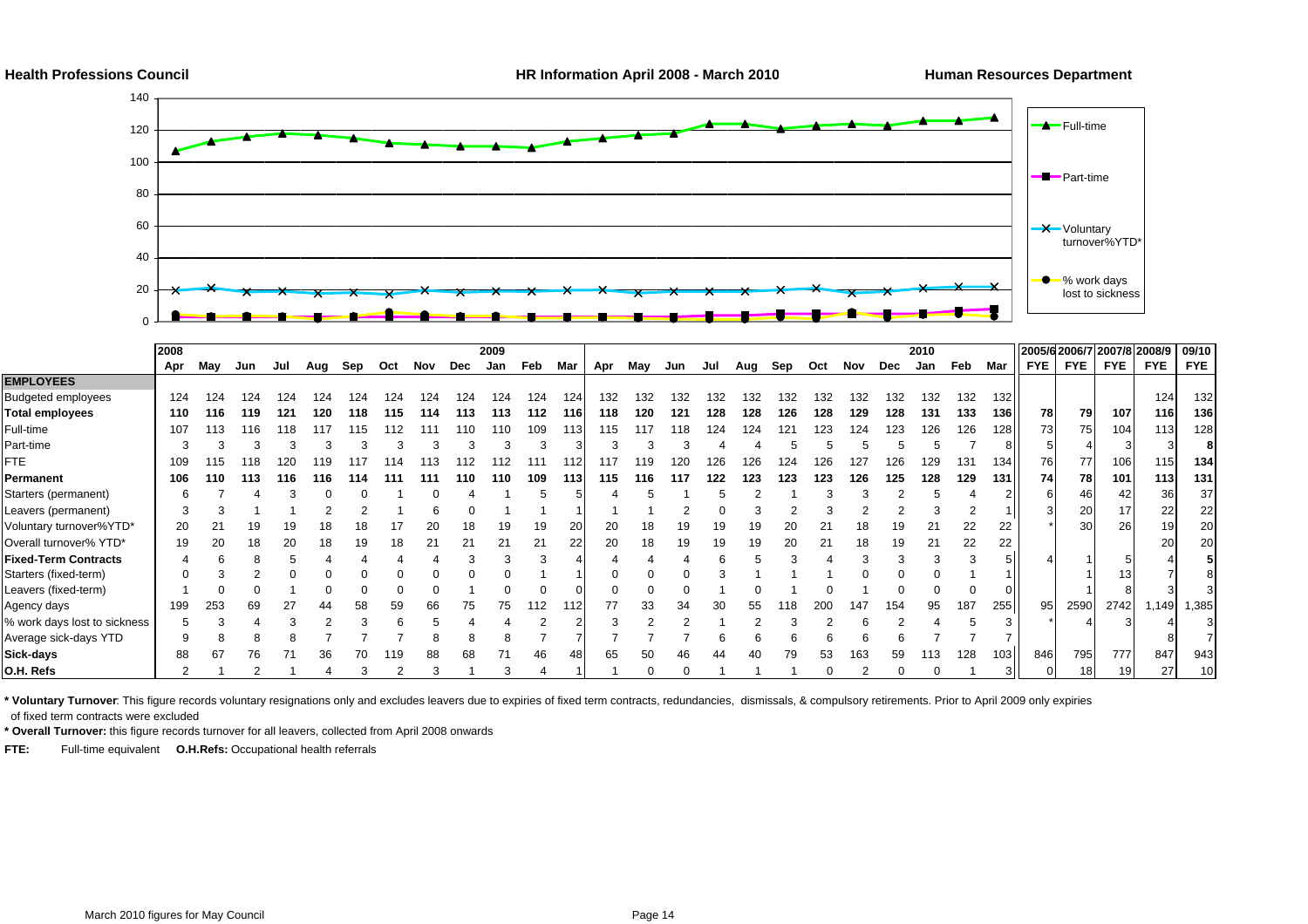





|                           | 2008 |     |     |     |     |     |     |     |     | 2009 |     |     |     |     |     |     |     |     |     |     |     | 2010 |     |       | 2005/6                                                                                                                                                                                                                        | 2006/7 2007/8 2008/9 09/10 |            |       |            |
|---------------------------|------|-----|-----|-----|-----|-----|-----|-----|-----|------|-----|-----|-----|-----|-----|-----|-----|-----|-----|-----|-----|------|-----|-------|-------------------------------------------------------------------------------------------------------------------------------------------------------------------------------------------------------------------------------|----------------------------|------------|-------|------------|
|                           | Apr  | Mav | Jun | Jul | Aua | Sep | Oct | Nov | Dec | Jan  | Feb | Mar | Apr | Mav | Jun | Jul | Aua | Sep | Oct | Nov | Dec | Jan  | Feb | Mar I | <b>FYE</b>                                                                                                                                                                                                                    | FYE I                      | <b>FYE</b> | FYE I | <b>FYE</b> |
| NetRegulate reg<br>system |      |     |     |     |     |     |     |     |     |      |     |     |     |     |     |     |     |     |     |     |     |      |     |       | 100.00 98.64 100.00 100.00 100.00 100.00 100.00 100.00 100.00 100.00 100.00 100.00 99.94 99.96 100.00 99.98 100.00 100.00 99.99 99.97 99.93 100.00 99.97 100.00    99.90   99.90   99.97   99.87   99.87   99.88   99.98      |                            |            |       |            |
| <b>Telephone system</b>   |      |     |     |     |     |     |     |     |     |      |     |     |     |     |     |     |     |     |     |     |     |      |     |       | 100.00 99.09 100.00 100.00 100.00 100.00 100.00 100.00 100.00 100.00 100.00 100.00 100.00 100.00 100.00 100.00 100.00 100.00 100.00 100.00 100.00 100.00 100.00 100.00   99.90   99.90   99.93   99.92   100.00               |                            |            |       |            |
| Website availability      |      |     |     |     |     |     |     |     |     |      |     |     |     |     |     |     |     |     |     |     |     |      |     |       | 100.00 100.00 100.00 100.00 100.00 100.00 100.00 100.00 100.00 100.00 100.00 100.00 100.00 100.00 100.00 100.00 99.98 100.00 99.98 100.00 99.98 100.00 88.58 100.00 99.99 99.99   100.00 99.99   100.00 99.99   100.00 100.00 |                            |            |       |            |

| Performance targets       | <b>Uptime</b> |  |
|---------------------------|---------------|--|
| Telephone system          | 98.45         |  |
| NetRegulate reg<br>system | 97.85         |  |
| Website availability      | 98.30         |  |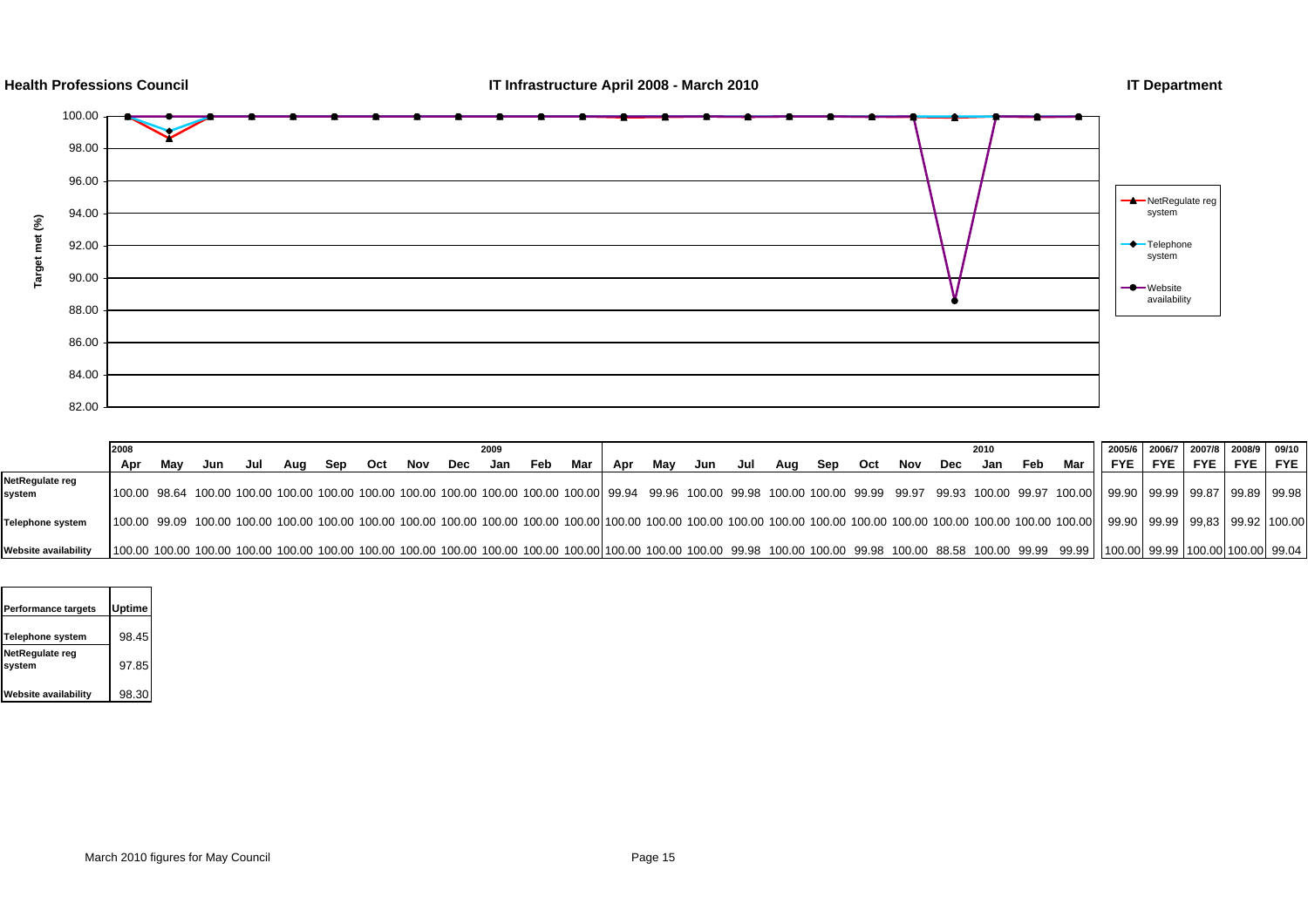

| Health Professions Council |  |
|----------------------------|--|
|                            |  |

**Mail Volume April 2008 - March 2010 Connect Services** Connect April 2008 - March 2010

|                         | 2008                                                            |     |     |     |     |     |    | 2009 |                     |            |           |    |    |                 |         |    |                 |    |      | 2010 |     |     | 2005/6   2006/7   2007/8   2008/9   09/10                                            |     |           |         |     |
|-------------------------|-----------------------------------------------------------------|-----|-----|-----|-----|-----|----|------|---------------------|------------|-----------|----|----|-----------------|---------|----|-----------------|----|------|------|-----|-----|--------------------------------------------------------------------------------------|-----|-----------|---------|-----|
|                         | Apr                                                             | Mav | Jun | Jul | Aua | Sep |    |      | Oct Nov Dec Jan Feb |            | Mar   Apr |    |    | May Jun Jul     | Aug Sep |    | Oct Nov Dec Jan |    |      |      | Feb | Mar | <b>FYE</b>                                                                           |     | FYE FYE I | FYE FYE |     |
| <b>Mail bags</b>        |                                                                 |     |     |     |     |     | 25 | 22   |                     | <b>251</b> | 18        | 20 | 34 | 51              | 88      | 93 | 71              | 45 | - 43 | 51   | 75  | 56  | 654                                                                                  | 341 | 429       | 314     | 645 |
| <b>Special Delivery</b> | 2,250 1,701 2,468 2,994 2,252 2,063 1,380 1,230 1,108 997 1,006 |     |     |     |     |     |    |      |                     | 934        | 762       |    |    | 656 1,791 1,989 |         |    |                 |    |      |      |     |     | 2,547 3,530 4,209 2,604 1,561 1,536 2,104 1,498   13,641 10,469 19,076 20,383 24,787 |     |           |         |     |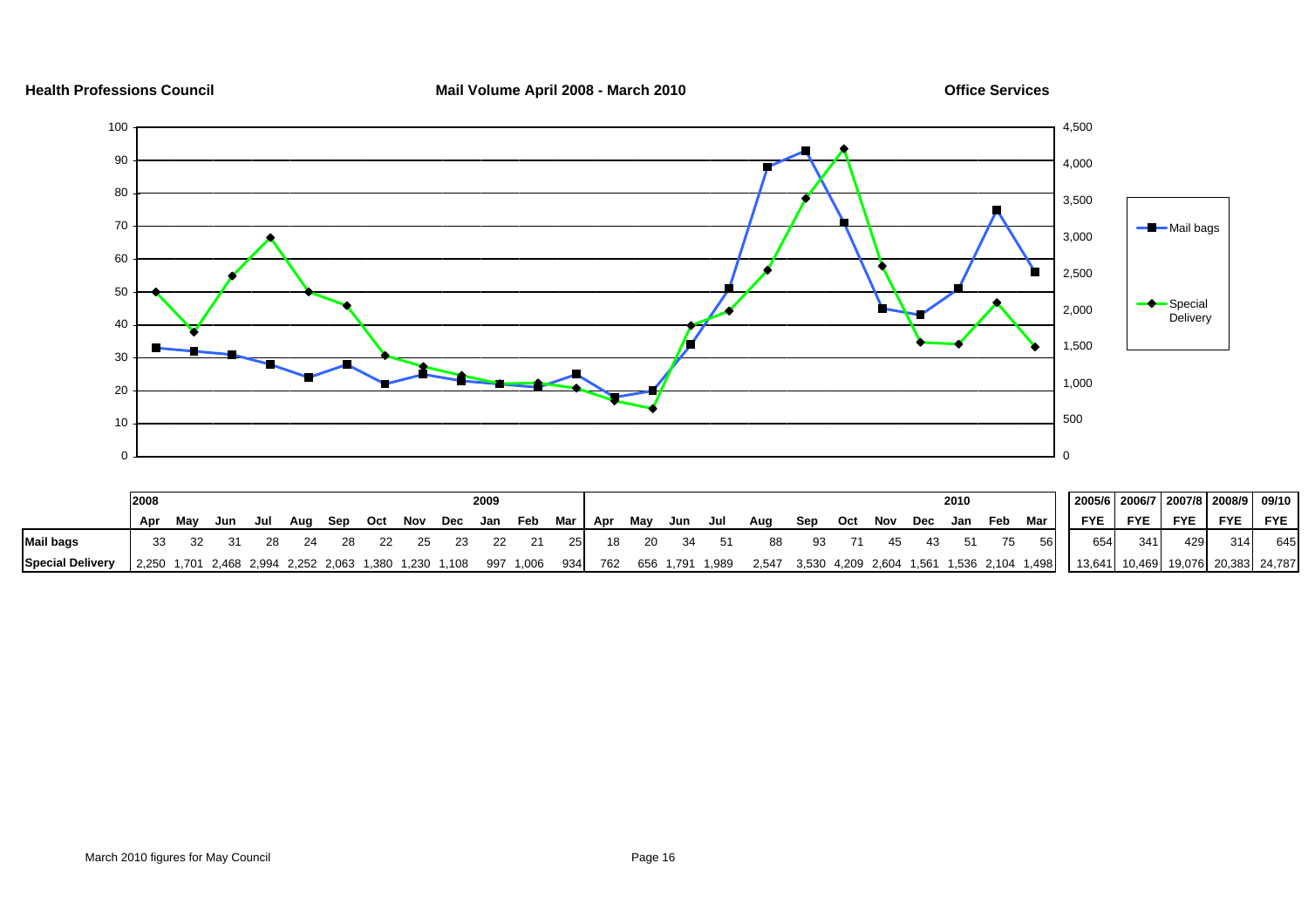



|      | 2008          |                      |        |        |                             |                                                                              |        |                      |       | 2009                 |       |        |                                                                                                                                |       |        |         |                 |        |                         |        |        | 2010    |                 |        | 2006/7 2007/8 2008/9           |            |                                   | 09/10         |
|------|---------------|----------------------|--------|--------|-----------------------------|------------------------------------------------------------------------------|--------|----------------------|-------|----------------------|-------|--------|--------------------------------------------------------------------------------------------------------------------------------|-------|--------|---------|-----------------|--------|-------------------------|--------|--------|---------|-----------------|--------|--------------------------------|------------|-----------------------------------|---------------|
|      | Apr           | Mav                  | Jun    | Jul    | Aug                         | Sep                                                                          | Oct    | Nov                  | Dec   | Jan                  | Feb   | Mar    | Apr                                                                                                                            | May   | Jun    | Jul     | Aug             | Sep    | Oct                     | Nov    | Dec    | Jan     | Feb             | Mar    | <b>FYE</b>                     | <b>FYE</b> | <b>FYE</b>                        | <b>FYE</b>    |
| AS   | 2,523         | 2,239                | 2,316  | 2,386  | 2,403                       | 2.448                                                                        | 2.480  | 2,491                | 2,514 | 2,543                | 2,560 | 2,576  | 2,592                                                                                                                          | 2,602 | 2,621  | 2,636   | 2,659           | 2,690  | 2,718                   | 2.740  | 2,755  | 2,768   | 2.779           | 2,785  | 2,332                          | 2,509      | 2,576                             | 2,785         |
| BS   |               | 21.648 21.703 21.736 |        | 21.855 | 21.925                      | 22.028                                                                       | 22.120 | 22.146 22.231        |       | 22.285 22.307        |       | 22.381 | 22.413 22.418 22.484                                                                                                           |       |        | 22.546  | 22.546          | 22,569 | 22,516                  | 22.533 | 21.703 | 21,786  | 21,836          | 21.894 | 22,510                         | 21,560     | 22,381 21,894                     |               |
| CН   | 12.948        | 12.879               | 12.850 | 12.111 | 12.302                      | 12,441                                                                       |        | 12.519 12.518 12.533 |       | 12,554 12,568        |       | 12,581 | 12.595 12.596 12.609                                                                                                           |       |        | 12.723  | 12,812          | 12,837 | 12,875                  | 12.894 | 12,899 | 12,876  | 12.885          | 12,897 | 12,657                         | 13,055     |                                   | 12,581 12,897 |
| СS   | 4.231         | 4.249                | 4.263  | 4.294  | 4,299                       | 4,311                                                                        | 4,332  | 4,319                | 4,331 | 4,349                | 4,382 | 4.405  | 4,434                                                                                                                          | 4.453 | 4.467  | 4,456   | 4,454           | 4,434  | 4,326                   | 4,351  | 4,372  | 4,394   | 4,408           | 4,444  | 4,241                          | 4,183      | 4,405                             | 4,444         |
| DT   | 6.634         | 6.636                | 6.139  | 6,390  | 6,428                       | 6,500                                                                        | 6,582  | 6,591                | 6,614 | 6,629                | 6,651 | 6,700  | 6,722                                                                                                                          | 6,735 | 6.777  | 6,920   | 6,995           | 7,035  | 7,097                   | 7,122  | 7,126  | 7,137   | 7,146           | 7,160  | 6,267                          | 6,663      | 6,700                             | 7,160         |
| ОΤ   | 28.219 28.291 |                      |        |        | 28,410 28,859 29,073 29,331 |                                                                              | 29.701 |                      |       |                      |       |        | 29,766 29,878 29,955 30,045 30,122 30,166 30,245 30,321                                                                        |       |        | 30,567  | 30,914          | 30,954 | 27,524                  | 29,805 | 30,016 | 30,127  | 30,205          | 30,351 | 28,756                         | 28,107     |                                   | 30,122 30,351 |
| ODP  | 9.462         | 9.487                | 9.492  | 9.535  | 9.459                       | 9,650                                                                        | 9.772  | 9.768                | 9.441 | 9,521                | 9,551 | 9,587  | 9,633                                                                                                                          | 9,636 | 9.645  | 9,665   | 9,687           | 9,791  | 9,938                   | 9,969  | 10,012 | 10,048  | 10,063          | 10,085 | 8,801                          | 9,458      |                                   | 9,587 10,085  |
| ΟR   | 1.239         | 1.242                | 1.249  | 1.266  | 1.268                       | 1,278                                                                        | 1,276  | 1,278                | 1,280 | 1,280                | 1,280 | 1,278  | 1.276                                                                                                                          | 1.275 | 1.270  | 1.277   | 1,283           | 1,237  | 1,250                   | 1.257  | 1,263  | 1,263   | 1,262           | 1,260  | 1,291                          | 1,239      | 1,278                             | 1,260         |
| РA   |               |                      |        |        |                             | 13,878 14,010 14,106 14,224 14,315 14,423 14,562 14,589 14,713 14,874 14,904 |        |                      |       |                      |       |        | 15,019 15,075 15,154                                                                                                           |       | 15.186 | 15,281  | 15,338          | 15,072 | 15,300                  | 15.444 | 15,537 | 15,589  | 15,683          | 15,766 | 13,183                         | 13,703     |                                   | 15,019 15,766 |
| PН   |               |                      |        |        |                             | 38,758 39,644 40,122 41,134 41,430 41,730 42,095 42,164 42,279 42,437 42,534 |        |                      |       |                      |       |        | 42.676 42.669 42.840                                                                                                           |       | 42.997 | 43,700  | 44.176          | 44,387 | 44.551                  | 44.690 | 44,777 | 44,734  | 44.791          | 44,651 | 40,587                         | 42,490     |                                   | 42,676 44,651 |
| PYL* |               |                      |        |        |                             |                                                                              |        |                      |       |                      |       |        |                                                                                                                                |       |        | 15.536  | 15,553          | 15,600 | 15.794                  | 16.071 | 15,038 | 15.244  | 15,379          | 15,583 |                                |            |                                   | 15.583        |
| PO   | 838           | 839                  | 839    | 842    | 842                         | 842                                                                          | 869    | 867                  | 872   | 874                  | 877   | 877    | 877                                                                                                                            | 874   | 876    | 873     | 872             | 870    | 846                     | 854    | 860    | 865     | 867             | 869    | 855                            | 832        | 877                               | 869           |
| RA   |               |                      |        |        |                             |                                                                              |        |                      |       |                      |       |        | 23,816 23,884 24,182 24,806 24,907 25,053 25,173 25,174 25,198 25,229 25,222 25,318 25,357 25,338 25,494                       |       |        | 26,001  | 26,217          | 26,323 | 26,466                  | 26,471 | 26,465 | 26,319  | 26,260          |        | 25,195 24,278 23,541           |            | 25,318 25,195                     |               |
| SL   |               |                      |        |        |                             | 11.426 11.445 11.468 11.669 11.776 11.877 12.038 12.050                      |        |                      |       | 12,052 12,107 12,127 |       |        | 12,169 12,195 12,186 12,203                                                                                                    |       |        | 12,304  | 12.403          | 12,458 | 12,099                  | 12,216 | 12,258 | 12,298  |                 |        | 12,315  12,371  11,472  11,375 |            | 12,169 12,371                     |               |
|      |               |                      |        |        |                             |                                                                              |        |                      |       |                      |       |        | Total  175,620 176,548 177,172 179,371 180,427 181,912 183,519 183,721 183,936 184,637 185,008 185,689 186,004 186,352 186,950 |       |        | 204.485 | 205,909 206,257 |        | 203,300 206,417 205,081 |        |        | 205,448 | 205,879 205,311 |        |                                |            | 1 177,230 178,715 185,689 205,311 |               |

**NOTE: Information captured last day of each calendar month \* Practitioner psychologists section of register opened 1st July 2009**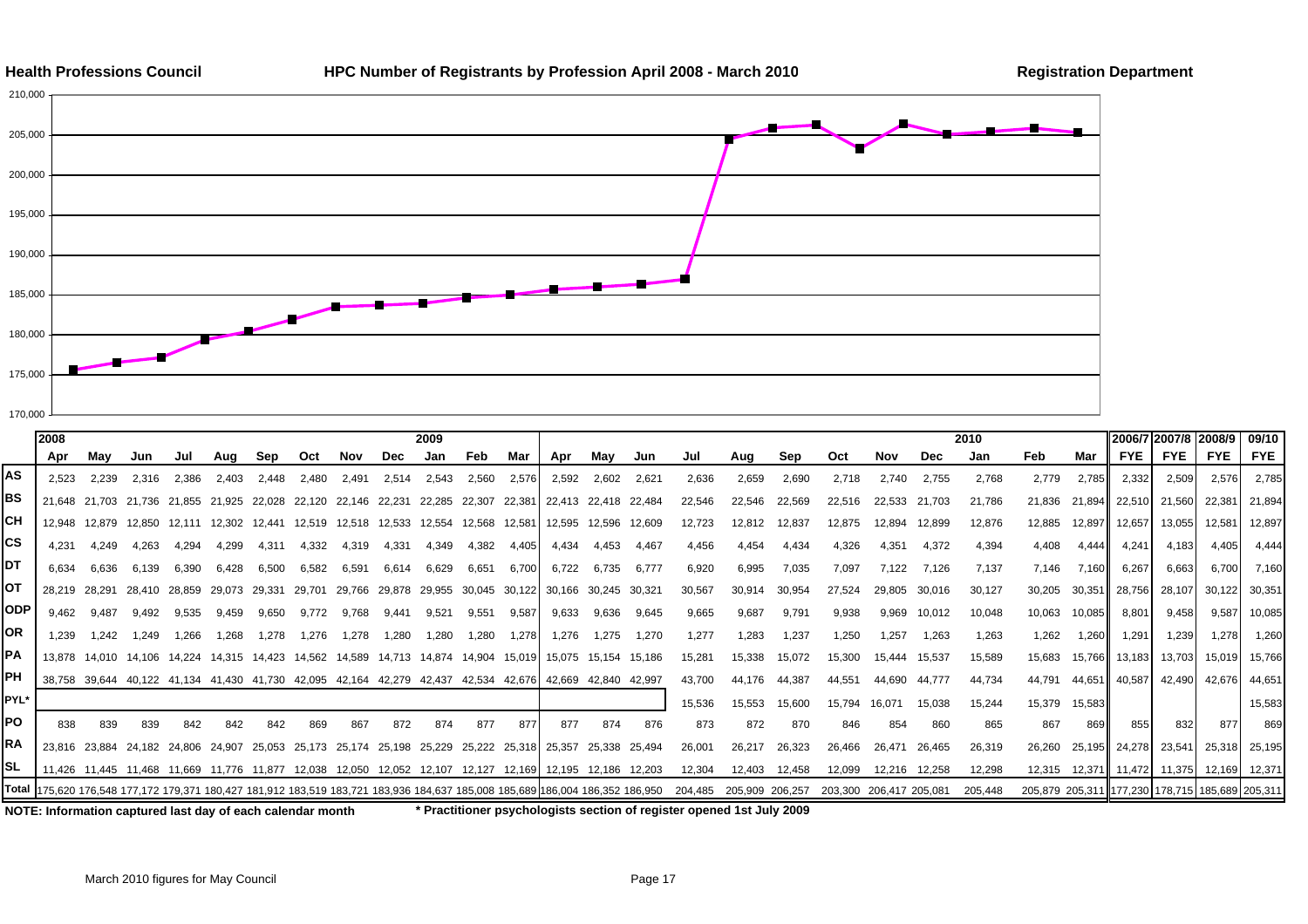

#### **Health Professions CouncilStatus of grandparent applications at end of each month April 2008 - March 2010 Registration Department**

|                    | 2009 |     |     |      |               |     |     |                | 2010        |             |                |     |     |     |     |     |     |     |     |     | 2011 |     |     | 09/10          |
|--------------------|------|-----|-----|------|---------------|-----|-----|----------------|-------------|-------------|----------------|-----|-----|-----|-----|-----|-----|-----|-----|-----|------|-----|-----|----------------|
|                    | Apr  | May | Jun | Jul* | Aug           | Sep | Oct | Nov            | Dec Jan Feb |             | Mar            | Apr | May | Jun | Jul | Aug | Sep | Oct | Nov | Dec | Jan  | Feb | Mar | <b>FYE</b>     |
| Minimum info       |      |     |     | 3    | 4             |     | 3   | 3              | 3           | 3           | 3              |     |     |     |     |     |     |     |     |     |      |     |     | 3              |
| At scrutiny        |      |     |     |      | $\mathcal{P}$ | 3   | 2   | $\overline{2}$ |             | 0           | $\overline{0}$ |     |     |     |     |     |     |     |     |     |      |     |     |                |
| Pending reg<br>fee |      |     |     | 0    | 0             |     | 0   |                | 0           | $\mathbf 0$ | $\Omega$       |     |     |     |     |     |     |     |     |     |      |     |     | 0              |
| Total              |      |     |     |      | ี             |     | ∽   |                |             | 3           |                |     |     |     |     |     |     |     |     |     |      |     |     | 5              |
|                    |      |     |     |      |               |     |     |                |             |             |                |     |     |     |     |     |     |     |     |     |      |     |     | <b>AVERAGE</b> |

NOTE: Information covers grandparenting applications status progress only

Represents the current workload within the grandparenting section as at the end of the month

**NB the practitioner psychologists section of register opened 1st July 2009**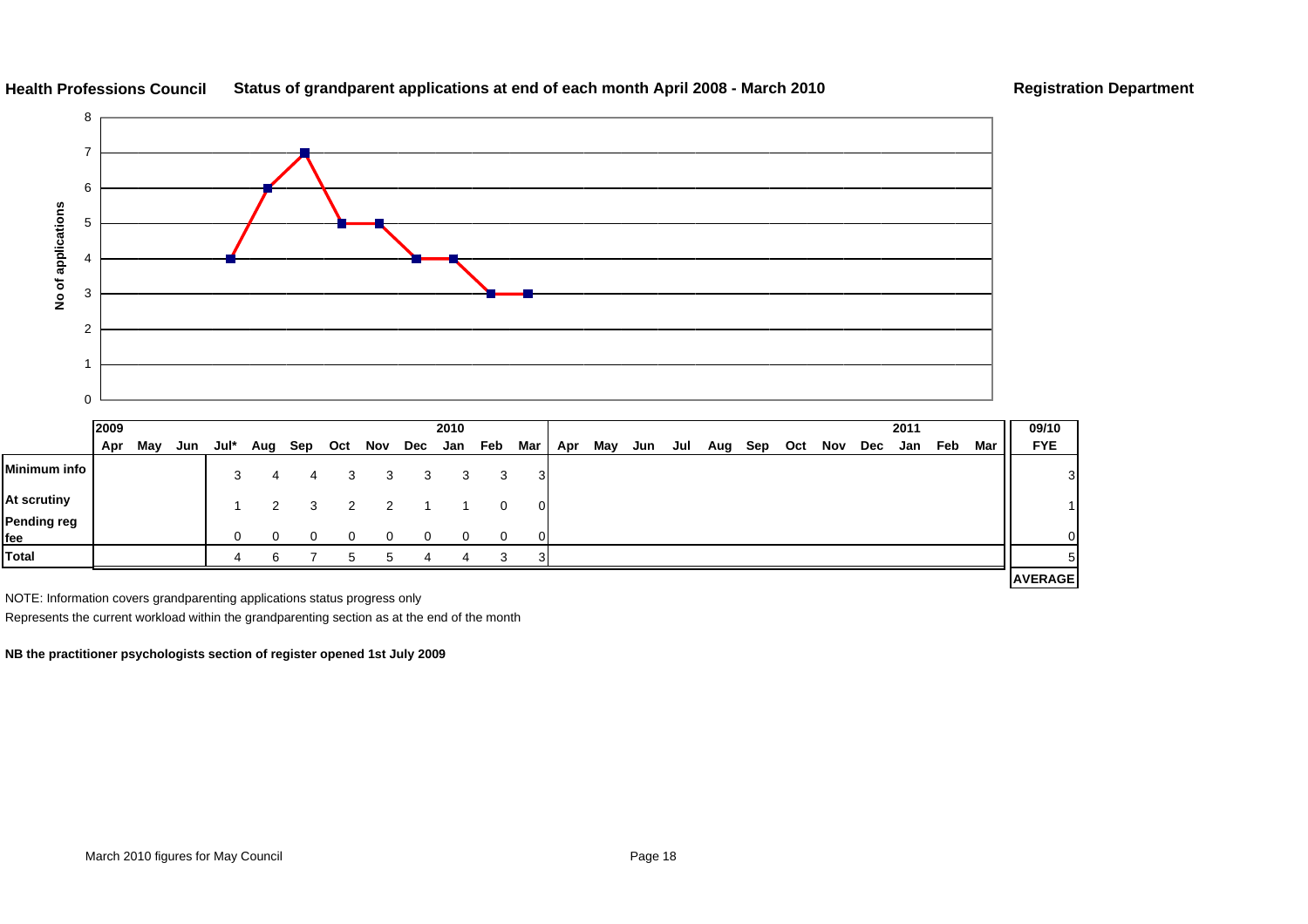#### **Health Professions Council**

**Total**

#### **New Grandparent Applications Received April 2009 - March 2011 Registration Department**



**\* Practitioner psychologists section of register opened 1st July 2009**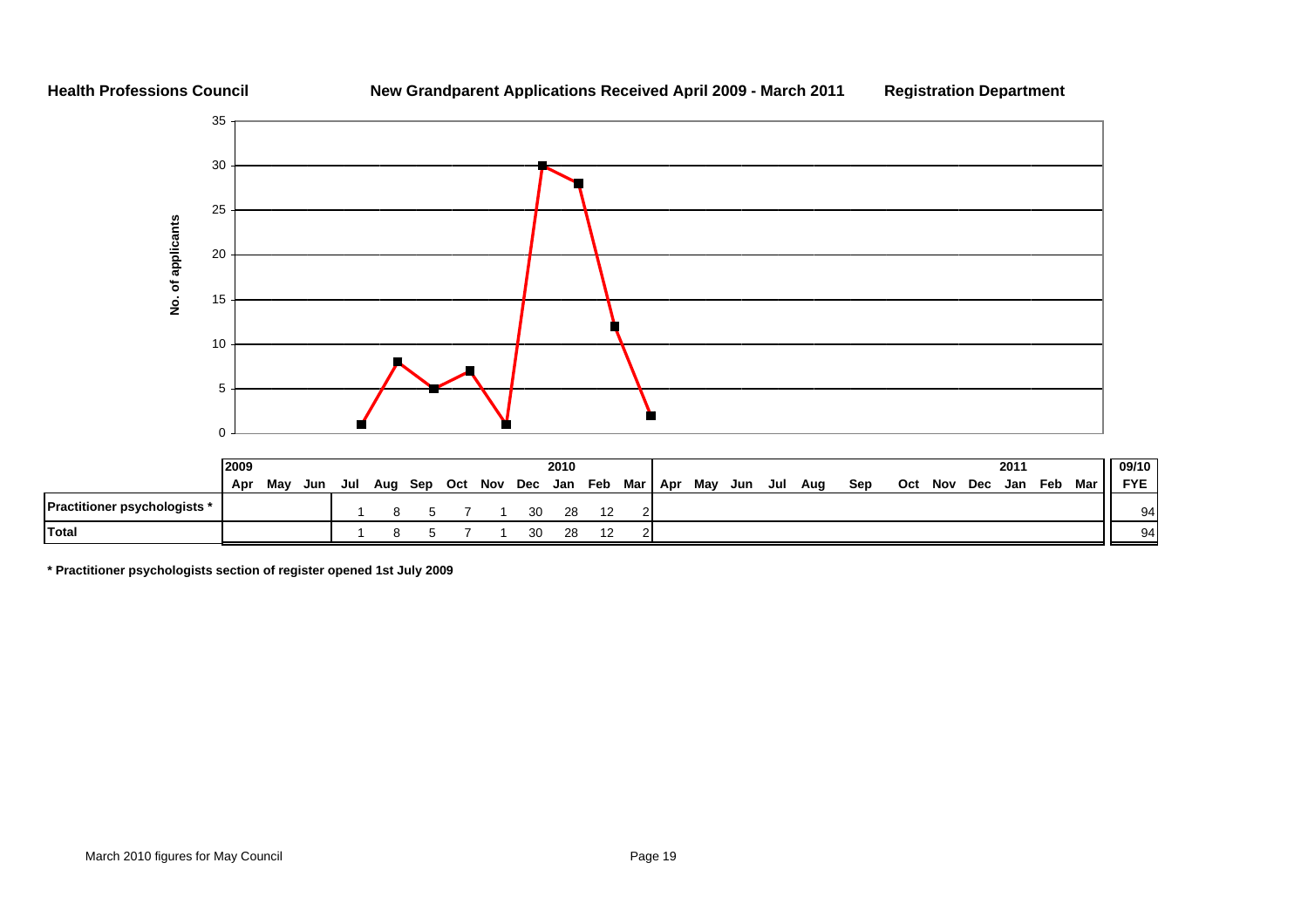

**\* Practitioner psychologists section of register opened 1st July 2009**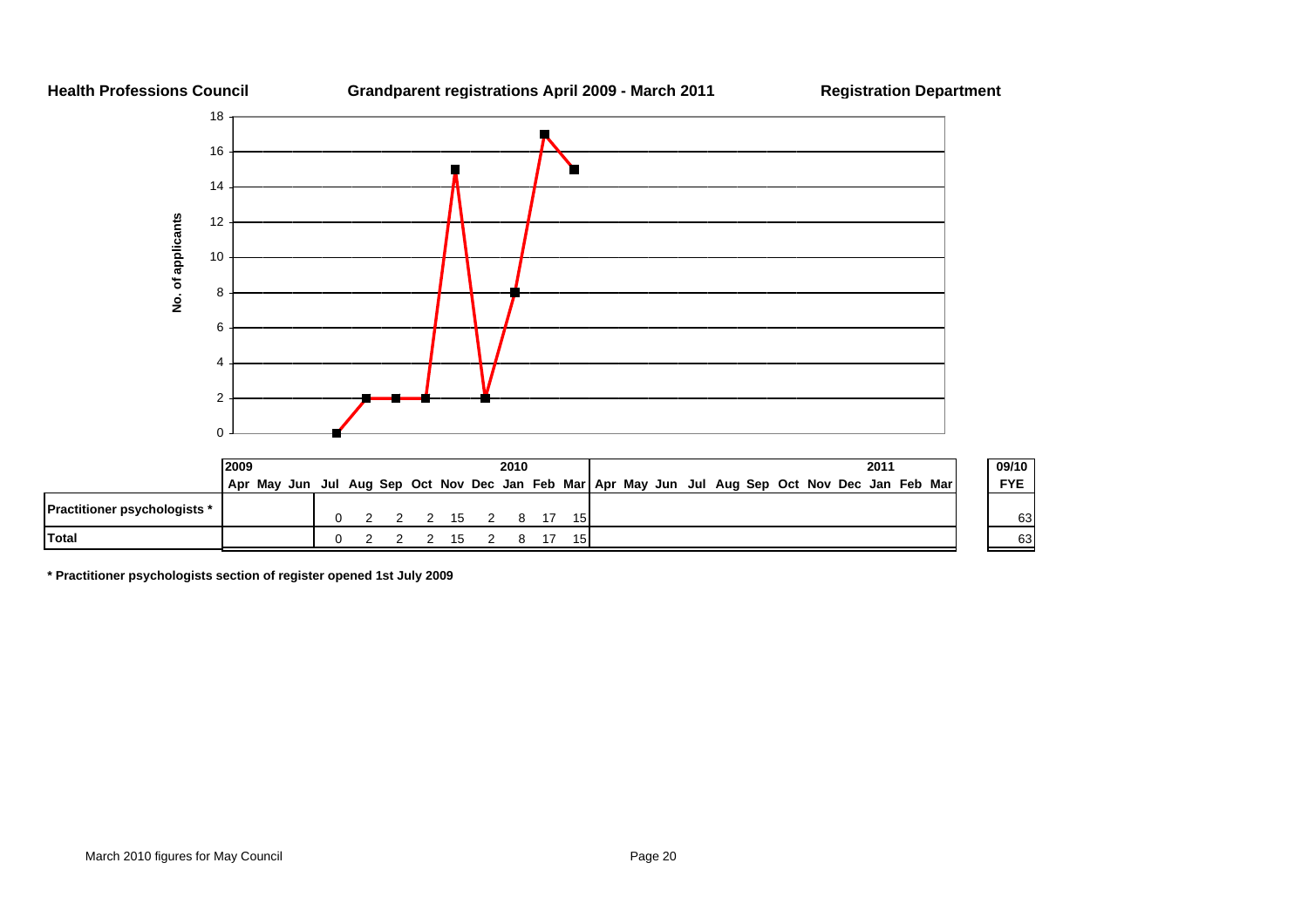![](_page_56_Figure_0.jpeg)

#### **Health Professions Council Status of international applications at end of each month April 2008 - March 2010 Registration Department**

184

NOTE: Information covers international applications status progress only

Represents the current workload within the International Department as at the end of the month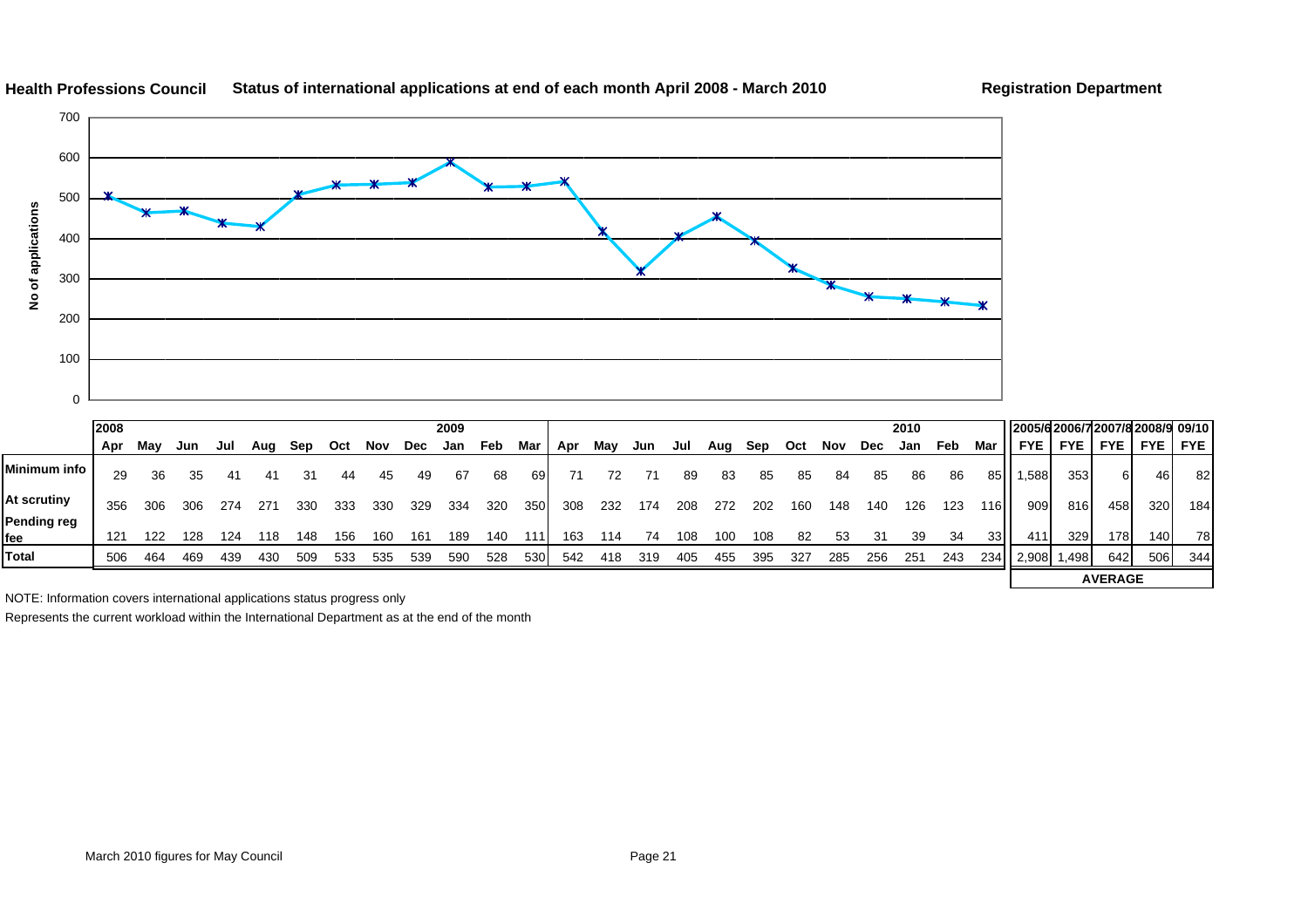![](_page_57_Figure_3.jpeg)

|                          | 2008 |     |     |     |     |     |     |     |     | 2009     |     |     |     |     |     |     |     |     |     |          |     | 2010 |     |                 | 2005/6 2006/7 |            | 2007/8     | 2008/9     | 09/10      |
|--------------------------|------|-----|-----|-----|-----|-----|-----|-----|-----|----------|-----|-----|-----|-----|-----|-----|-----|-----|-----|----------|-----|------|-----|-----------------|---------------|------------|------------|------------|------------|
|                          | Apr  | May | Jun | Jul | Aug | Sep | Oct | Nov | Dec | Jan      | Feb | Mar | Apr | May | Jun | Jul | Aug | Sep | Oct | Nov      | Dec | Jan  | Feb | Mar             | <b>FYE</b>    | <b>FYE</b> | <b>FYE</b> | <b>FYE</b> | <b>FYE</b> |
| <b>Arts Therapists</b>   |      |     |     | 3   |     |     |     |     |     | $\Omega$ |     |     |     |     |     |     |     |     |     | $\Omega$ |     |      |     |                 | 14            | 15         | 14         | 16         | 12         |
| <b>Bio. Scientists</b>   | 22   | 19  | 34  | 28  | 19  | 30  |     |     | 28  | 35       | 32  | 29  | 27  | 22  | 28  | 19  | 25  | 35  |     |          | 29  | 18   | 25  | 31              | 756           | 496        | 323        | 307        | 290        |
| <b>Chirops/Pods</b>      |      |     |     |     |     |     |     |     |     |          |     |     |     |     |     |     |     |     |     |          |     |      |     | 31              | 40            | 51         | 41         | 23         | 34         |
| <b>CI Scientists</b>     |      |     |     |     |     |     |     |     |     |          |     |     |     |     |     |     |     |     |     |          |     |      |     |                 | 65            | 62         | 59         | 50         | 61         |
| <b>Dietitians</b>        | 10   |     |     |     |     |     |     | 9   | 3   | 19       | 19  | 10  | 20  |     | 14  |     | 13  |     |     |          | 10  | 10   | 9   | 13 <sub>l</sub> | 192           | 149        | 119        | 132        | 137        |
| <b>OTs</b>               | 29   | 25  | 28  | 12  | 23  | -31 |     | 47  | 28  | 53       | 37  | 461 | 30  |     | 24  | 19  | 44  | 33  | 19  | 21       | 40  | 30   | 29  | 24              | 774           | 464        | 330        | 404        | 340        |
| <b>ODPs</b>              |      |     |     |     |     |     |     |     |     |          |     |     |     |     |     |     |     |     |     | $\Omega$ |     |      |     |                 | 29            | 25         |            |            | 10         |
| <b>Orthoptists</b>       |      |     |     |     |     |     |     |     |     |          |     |     |     |     |     |     |     |     |     |          |     |      |     |                 |               |            |            |            |            |
| Paramedics               |      |     |     |     |     |     |     | C   |     |          |     |     |     |     |     |     |     |     |     |          |     |      |     | 61              | 17            | 39         | 23         | 46         | 50         |
| Physiotherapists         | 85   | 52  | 73  | 62  | 53  | 86  | 73  | 47  | 28  | 76       | 70  | 69  | 69  |     | 74  | 48  | 83  | 50  |     | 35       | 63  | 73   | 59  | 74 I            | 1,665         | 1,131      | 791        | 774        | 745        |
| <b>Pract Psychs</b>      |      |     |     |     |     |     |     |     |     |          |     |     |     |     |     |     |     |     |     | 16       | 28  | 22   | 21  | 30              |               |            |            |            | 156        |
| <b>Prosth/Orthotists</b> |      |     |     |     |     |     |     |     |     |          |     |     |     |     |     |     |     |     |     |          |     |      |     | ΟI              | 10            |            | 6          |            |            |
| Radiographers            | 34   | 32  | 49  |     | 19  | 25  | 34  | 19  | 25  | 33       | 25  | 48  | 25  | 25  | 37  | 29  | 26  | 26  | 23  | 20       | 28  | 23   | 26  | 24              | 810           | 903        | 444        | 364        | 312        |
| <b>SLTs</b>              | 14   | 10  |     | 9   |     |     | 23  |     |     | 24       | 18  | 14  |     |     | 20  |     | 19  | 19  |     |          | 23  | 12   | 22  | 19 <sup>l</sup> | 249           | 153        | 139        | 154        | 173        |
| Total                    | 213  | 157 | 222 | 157 | 134 | 205 | 229 | 145 | 122 | 258      | 218 | 230 | 194 | 187 | 216 | 146 | 233 | 195 | 146 | 122      | 235 | 209  | 208 | 233             | 4,626         | 3,504      | 2,300      | 2,290      | 2,324      |

**All received applications, including those that may subsequently be returned, rejected or withdrawn.**

**\* Practitioner psychologists section of register opened 1st July 2009**

March 2010 figures for May Council **Page 22 Page 22**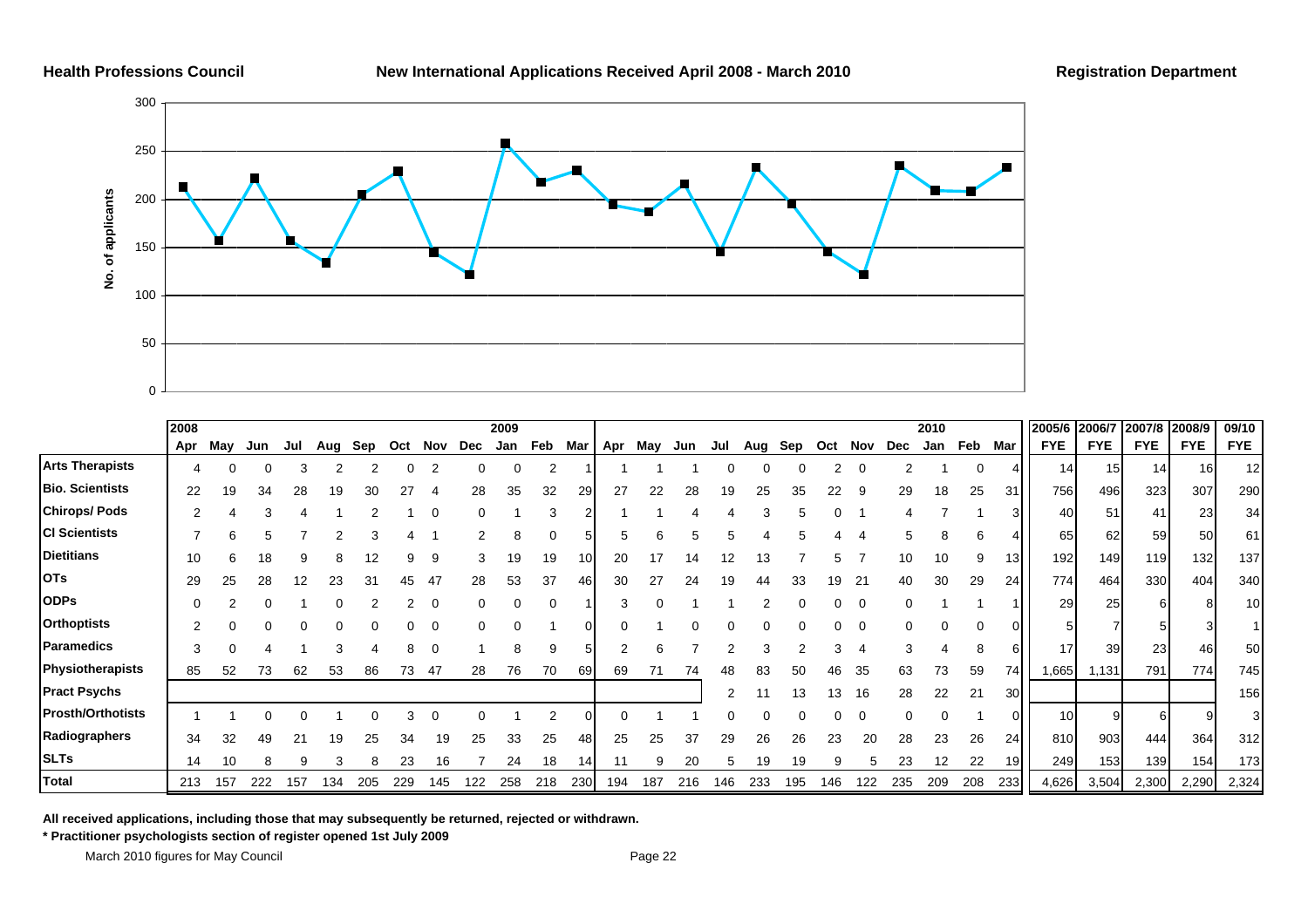![](_page_58_Figure_0.jpeg)

**International Registrations April 2008 - March 2010 Registration Department**

![](_page_58_Figure_3.jpeg)

|                          | 2008 |     |     |     |     |     |     |     |     | 2009 |     |     |     |     |     |     |     |     |     |     |     | 2010 |     |          | 2005/6     | 2006/7 2007/8 2008/9 |                 |            | 09/10      |
|--------------------------|------|-----|-----|-----|-----|-----|-----|-----|-----|------|-----|-----|-----|-----|-----|-----|-----|-----|-----|-----|-----|------|-----|----------|------------|----------------------|-----------------|------------|------------|
|                          | Apr  | May | Jun | Jul | Aug | Sep | Oct | Nov | Dec | Jan  | Feb | Mar | Apr | May | Jun | Jul | Aug | Sep | Oct | Nov | Dec | Jan  | Feb | Mar      | <b>FYE</b> | <b>FYE</b>           | <b>FYE</b>      | <b>FYE</b> | <b>FYE</b> |
| Arts therapists          | 0    |     |     |     |     |     |     |     |     |      | 0   |     |     | ი   |     |     |     |     |     |     |     |      |     | $\Omega$ |            |                      |                 |            |            |
| <b>Bio. scientists</b>   | 19   | 16  | 15  |     | 21  | 22  | 16  | 22  | 16  | 28   | 14  | 30  | 8   | 18  | 20  | 14  |     | 12  | 14  |     | 30  |      | 6   | 15       | 417        | 439                  | 231             | 236        | 162        |
| <b>CI scientists</b>     |      |     |     |     |     |     |     |     |     |      |     |     |     |     |     |     |     |     |     |     |     |      |     |          | 26         | 35                   | 30 <sup>1</sup> | 28         | 22         |
| Chirops/ pods            |      |     |     |     |     |     |     |     |     |      |     |     |     |     |     |     |     |     |     |     |     |      |     |          | 25         | 37                   | 39              | 27         | 15         |
| <b>Dietitians</b>        |      |     |     |     |     |     | 16  |     |     |      | 14  | 16  |     | ี่ค |     | 16  |     |     |     |     |     |      |     | 6        | 93         | 138                  | 94              | 97         | 80         |
| <b>OTs</b>               | 23   | 28  |     | 24  | 19  |     |     |     | 24  | 28   | 28  | 35  | 32  | 29  | 14  | 32  | 16  | a   |     | 42  | 18  | 21   | 17  | 16       | 615        | 509                  | 302             | 283        | 255        |
| <b>ODPs</b>              |      |     |     |     |     |     |     |     |     |      | 0   |     |     |     |     |     |     |     |     |     |     |      |     | $\Omega$ |            |                      |                 |            |            |
| <b>Orthoptists</b>       |      |     |     |     |     |     |     |     |     |      |     |     |     |     |     |     |     |     |     |     |     |      |     |          |            |                      |                 |            |            |
| <b>Paramedics</b>        |      |     |     |     |     |     |     | 5   |     |      | 3   |     |     |     |     |     |     |     |     |     |     |      |     | 2        |            | 16                   | 14              | 22         | 25         |
| Physiotherapists         | 8    | 134 | 61  | 31  | 32  | 45  | 51  | 74  | 51  | 28   | 50  | 43  | 12  | 113 | 46  | 39  | 38  | 37  | 43  | 34  | 20  | 14   | 29  | 35       | 1,193      | 985                  | 567             | 608        | 460        |
| Pract Psychs*            |      |     |     |     |     |     |     |     |     |      |     |     |     |     |     | 0   |     |     |     |     |     |      |     | 8        |            |                      |                 |            | 37         |
| <b>Prosth/orthotists</b> |      |     |     |     |     |     |     |     |     |      |     |     |     |     |     |     |     |     |     |     |     |      |     |          |            |                      |                 |            |            |
| Radiographers            | 31   | 15  | 33  | 22  | 19  | 26  | 33  | 42  | 29  | 25   |     | 54  | 31  | 28  | 26  | 21  |     | 16  | 16  | 12  |     |      |     | 29       | 496        | 820                  | 428             | 336        | 206        |
| <b>SLTs</b>              | 8    | 10  | 6   |     |     | 5   | 15  | 11  | 6   |      | 13  | 13  | 9   | 9   | 15  |     |     | 2   | 23  | 13  |     | 5    |     | 15       | 218        | 173                  | 134             | 105        | 114        |
| <b>Total</b>             | 93   | 209 | 144 | 122 | 117 | 119 | 150 | 209 | 137 | 122  | 135 | 199 | 102 | 210 | 139 | 134 | 96  | 96  | 119 | 127 | 86  | 67   | 81  | 129      | 3,107      | 3,172                | 1,862           | 1,756      | 1,386      |

**\* Practitioner psychologists section of register opened 1st July 2009**

March 2010 figures for May Council **Page 23** Page 23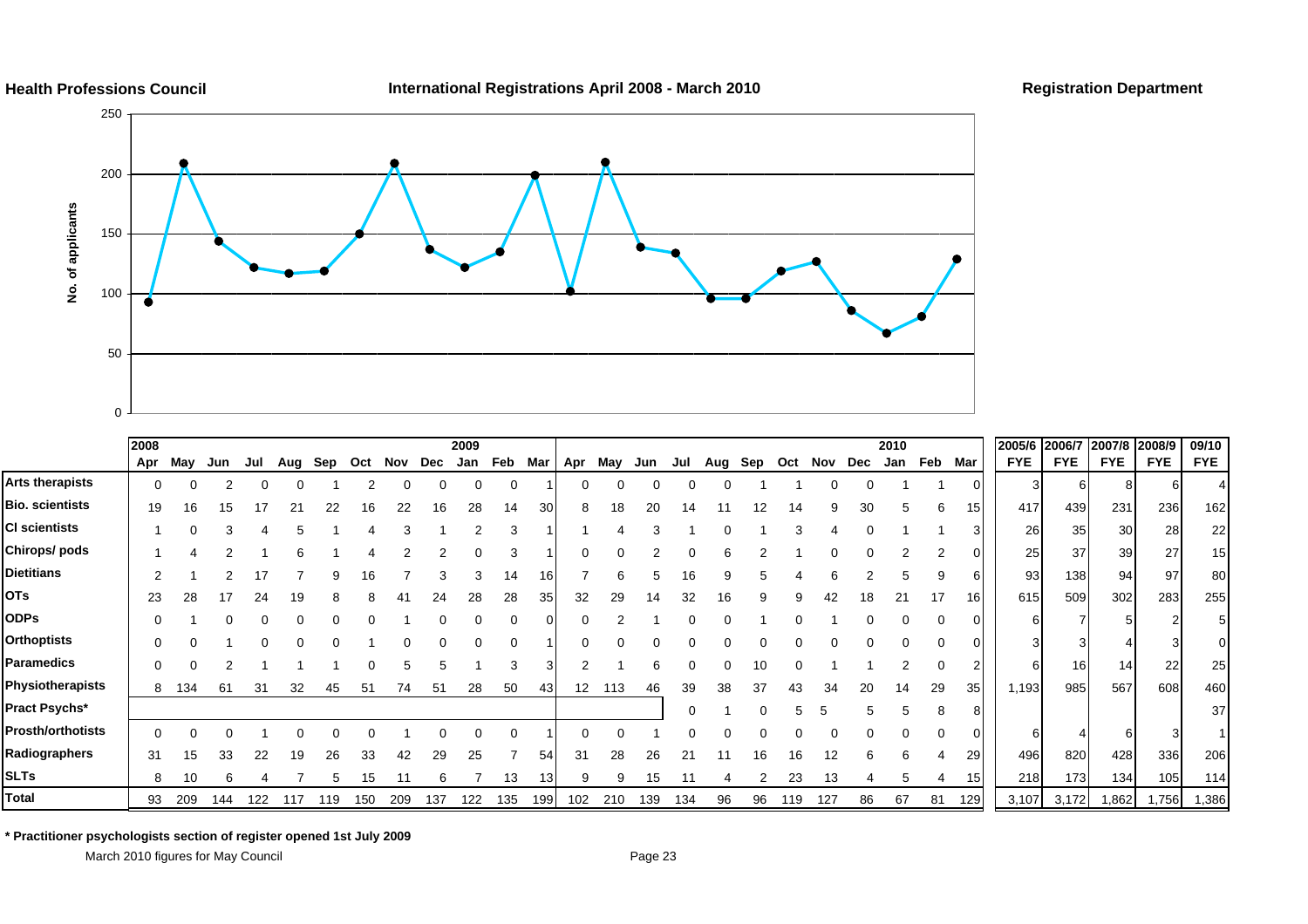#### **Status of UK applications at end of each month April 2008 - March 2010 Registration Department**

![](_page_59_Figure_3.jpeg)

|                     | 2008    |     |     |     |     |     |     |     |     | 2009 |     |     |     |     |     |     |     |     |     |     |     | 2010 |     |                  | 2005/62006/72007/82008/9 09/10 |              |                |            |                 |
|---------------------|---------|-----|-----|-----|-----|-----|-----|-----|-----|------|-----|-----|-----|-----|-----|-----|-----|-----|-----|-----|-----|------|-----|------------------|--------------------------------|--------------|----------------|------------|-----------------|
|                     | Apr May |     | Jun | Jul | Aug | Sep | Oct | Nov | Dec | Jan  | Feb | Mar | Apr | Mav | Jun | Jul | Aug | Sep | Oct | Nov | Dec | Jan  | Feb | Mar              | <b>FYE</b>                     | <b>FYE</b> I | <b>FYE</b>     | <b>FYE</b> | <b>FYE</b>      |
| <b>Minimum info</b> | 379     | 401 | 666 | 938 | 871 | 731 | 649 | 635 | 635 | 623  | 558 | 493 | 471 | 152 | 70  | 475 | 487 | 202 | 156 | 145 | 145 | 144  | 141 | 139 <sup>l</sup> | 477                            | 279          | 302            | 632        | 227             |
| At scrutiny         | 18      | 29  | 52  | 40  | 62  | 38  | 25  | 22  | 22  | 19   | 22  | 24  |     | 35  | 15  | 50  |     |     |     |     |     |      |     |                  | 33                             | 84           | 51             | 31         | 11 <sup>1</sup> |
| Pending reg fee     |         |     |     |     |     |     |     |     |     |      |     |     |     |     |     |     |     |     |     |     |     |      |     |                  | $\sim$                         | <b>28</b>    | 61             |            |                 |
| <b>Total</b>        | -400    | 432 | 720 | 980 | 934 | 772 | 675 | 658 | 658 | 644  | 582 | 519 | 492 | 188 | 86  | 526 | 491 | 205 | 158 | 147 | 147 | 146  | 143 | 141              | 512                            | 391          | 359            | 665        | 239             |
|                     |         |     |     |     |     |     |     |     |     |      |     |     |     |     |     |     |     |     |     |     |     |      |     |                  |                                |              | <b>AVERAGE</b> |            |                 |

NOTE: Information covers UK applications only

Represents the current workload within the UK section as at the end of the month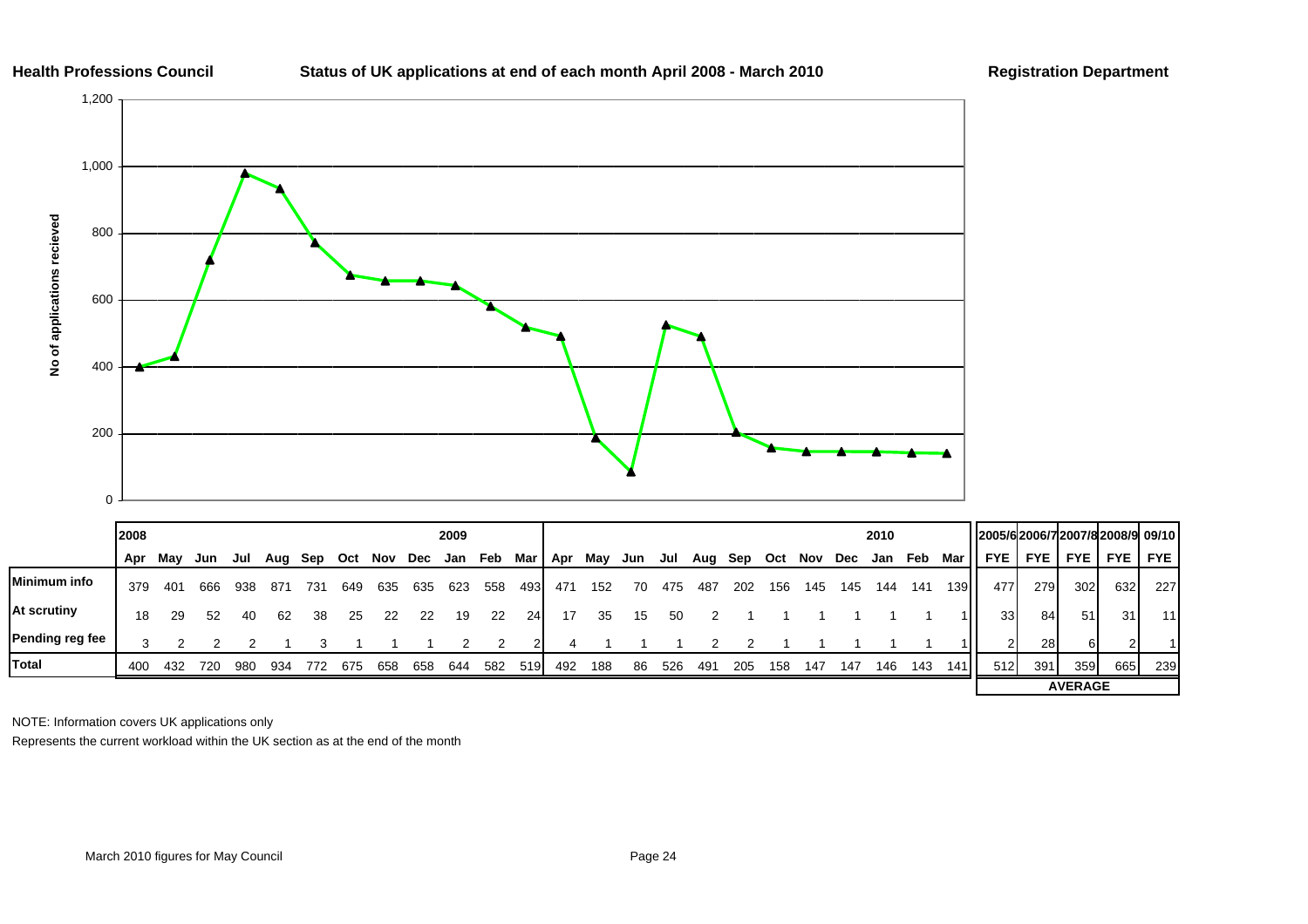#### New UK Applications Received April 2008 - March 2010 **Registration Department**

![](_page_60_Figure_3.jpeg)

|                          | 2008     |     |     |              |       |       |       |                |            | 2009     |     |     |     |     |     |        |       |       |       |     |            | 2010     |          |                  | 2005/6 2006/7 2007/8 2008/9 |            |            |                     | 09/10      |
|--------------------------|----------|-----|-----|--------------|-------|-------|-------|----------------|------------|----------|-----|-----|-----|-----|-----|--------|-------|-------|-------|-----|------------|----------|----------|------------------|-----------------------------|------------|------------|---------------------|------------|
|                          | Apr      | May | Jun | Jul          | Aug   | Sep   | Oct   | Nov            | <b>Dec</b> | Jan      | Feb | Mar | Apr | May | Jun | Jul    | Aug   | Sep   | Oct   | Nov | <b>Dec</b> | Jan      | Feb      | Mar              | <b>FYE</b>                  | <b>FYE</b> | <b>FYE</b> | <b>FYE</b>          | <b>FYE</b> |
| <b>Arts therapists</b>   | 24       | 14  |     | 20           | 26    | 31    | 29    | 13             | 16         | 27       | 15  |     | 22  | 14  | 23  | 22     | 35    | 24    | 26    | 23  | 14         | 10       | 6        |                  | 234                         | 184        | 170        | 235                 | 234        |
| <b>Bio. scientists</b>   | 50       | 57  | 42  | 66           | 117   | 110   | 121   | 71             | 47         | 63       | 27  | 65  | 45  | 44  | 45  | 93     | 106   | 85    | 94    | 88  | 78         | 56       | 46       | 51               | 912                         | 690        | 689        | 836                 | 831        |
| Chirops/pods             | 37       | 27  | 20  | 25           | 19    | 15    | 22    | 16             | 14         | 27       | 32  | 28  | 33  |     | 32  | 144    | 89    | 39    | 28    | 19  | 8          | 6        | 10       | 17               | 155                         | 145        | 167        | 282                 | 429        |
| <b>CI Scientists</b>     | 5        |     | 36  | 153          | 111   | 55    | 57    | 13             | 6          | 13       | 10  |     | 6   | 22  | 20  | 12     | 18    | 13    | 16    | 16  | 19         | 19       | 18       | <b>39</b>        | 399                         | 341        | 415        | 469                 | 218        |
| <b>Dietitians</b>        | 31       | 13  | 65  | 115          | 52    | 28    | 69    |                |            | 8        | 12  | 34  | 16  | 8   | 54  | 151    | 60    | 36    | 51    | 13  | 15         | 6        |          | 32               | 367                         | 331        | 359        | 452                 | 444        |
| <b>OTs</b>               | 72       | 65  |     | 297          | 380   | 302   | 317   | 05             | 59         | 62       | 107 | 104 | 55  | 4   | 90  | 318    | 356   | 243   | 231   | 145 | 73         | 46       | 54       | 11'              | 1,544                       | 1,327      | 1,321      | 1,873               | 1,763      |
| <b>ODPs</b>              | 39       | 21  |     | 35           | 92    | 179   | 117   | 26             | 31         | 47       | 22  | 20  | 34  | 16  |     | 16     | 61    | 120   | 121   | 37  | 35         | 19       | 12       | 28               | 754                         | 668        | 804        | 636                 | 508        |
| <b>Orthoptists</b>       | $\Omega$ | 2   | 53  | 24           | 8     | 5     | 8     | $\overline{2}$ |            | $\Omega$ |     |     |     |     |     | 12     |       | 6     |       |     |            | $\Omega$ | $\Omega$ | 0                | 34                          | 41         | 41         | 106                 | 46         |
| <b>Paramedics</b>        | 88       | 193 | 109 | 108          | 150   | 119   |       | 137            | 72         | 163      | 92  | 115 | 64  | 89  | 87  | 110    | 83    | 84    | 202   | 120 | 78         | 50       | 91       | 100 <sub>1</sub> | 1,247                       | 807        | 931        | 1,517               | 1,158      |
| Physiotherapists         | 62       | 58  | 135 | 748          | 534   | 268   | 265   | 99             | 56         | 97       | 92  | 117 | 50  | 35  | 189 | 670    | 469   | 200   | 204   | 80  | 76         | 57       | 64       | 127              | 2,051                       | 2,120      | 2,276      | 2,531               | 2,221      |
| Pract Psychs*            |          |     |     |              |       |       |       |                |            |          |     |     |     |     |     | 15,564 | 68    | 92    | 250   | 317 | 256        | 98       | 111      | 160              |                             |            |            |                     | 16,916     |
| <b>Prosth/orthotists</b> | 0        | 3   |     |              |       |       | 26    | 6              | 3          |          |     |     |     |     |     |        |       |       | 12    | 8   |            |          |          |                  | 46                          | 32         | 35         | 51                  | 37         |
| Radiographers            | 25       | 9   | 155 | 618          | 249   | 104   | 108   | 18             |            | 21       | 32  | 28  |     | 26  | 212 | 480    | 217   | 98    | 100   | 24  | 17         | 8        |          | 51               | 1,008                       | .051       | 1,108      | 1,377               | 1,251      |
| <b>SLTs</b>              | 21       | 21  | 18  | $11^{\circ}$ | 202   | 130   | 139   | 49             | 24         | 23       | 36  | 60  | 28  | 10  | 27  | 111    | 162   | 122   | 100   | 62  | 38         | 31       | 21       | 47               | 746                         | 582        | 655        | 834                 | 759        |
| <b>Total</b>             | 454      | 484 | 656 | 2,320        | 1,940 | 1,347 | 1,449 | 569            | 350        | 554      | 483 | 593 | 365 | 310 | 790 | 2,140  | 1,738 | 1,163 | 1,444 | 956 | 713        | 410      | 443      | 779              | 9,497                       | 8,319      |            | 8,971 11,199 26,815 |            |

**\* Practitioner psychologists section of register opened 1st July 2009 number in July represents transfer from BPS register** March 2010 figures for May Council **Page 25**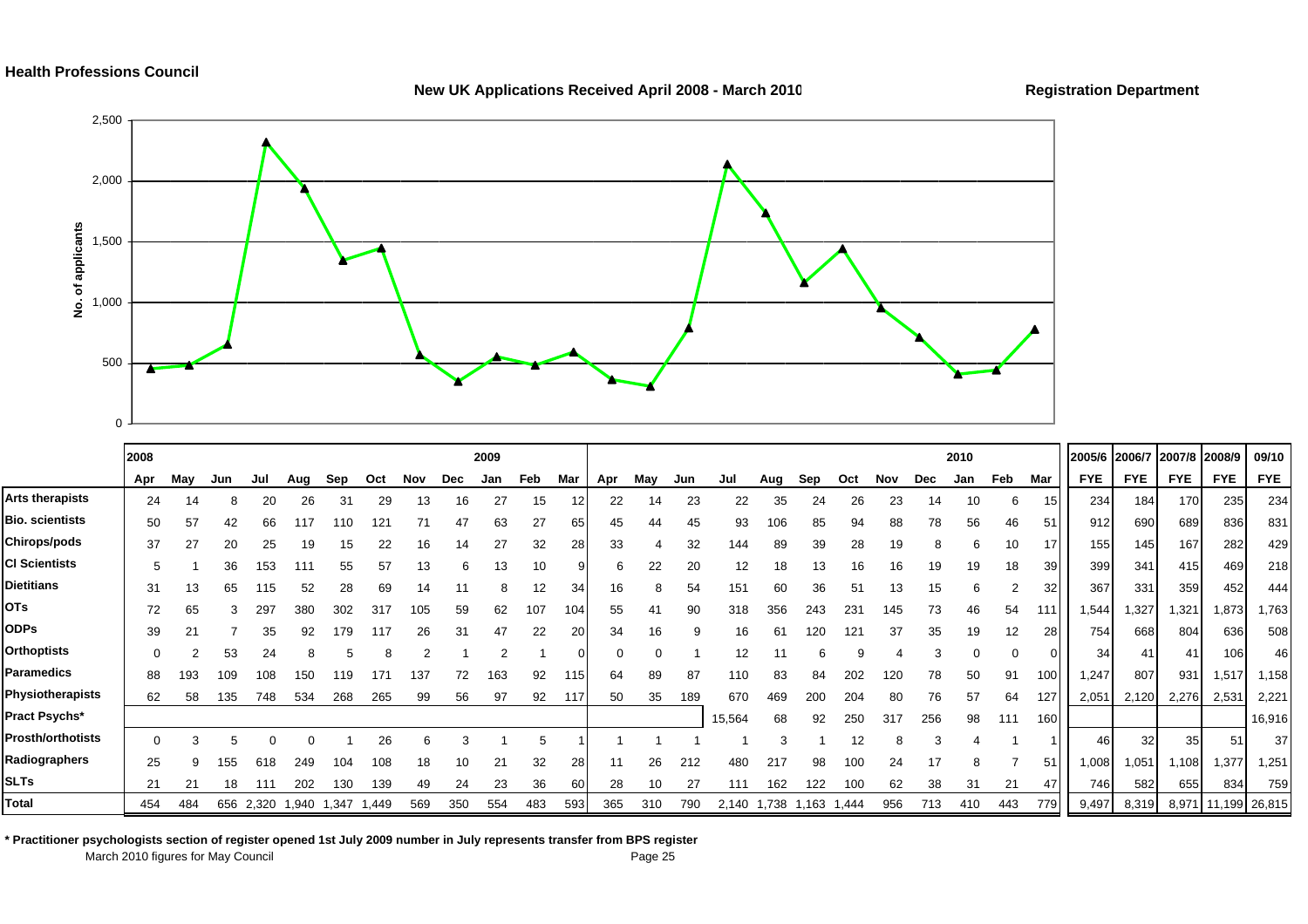![](_page_61_Figure_0.jpeg)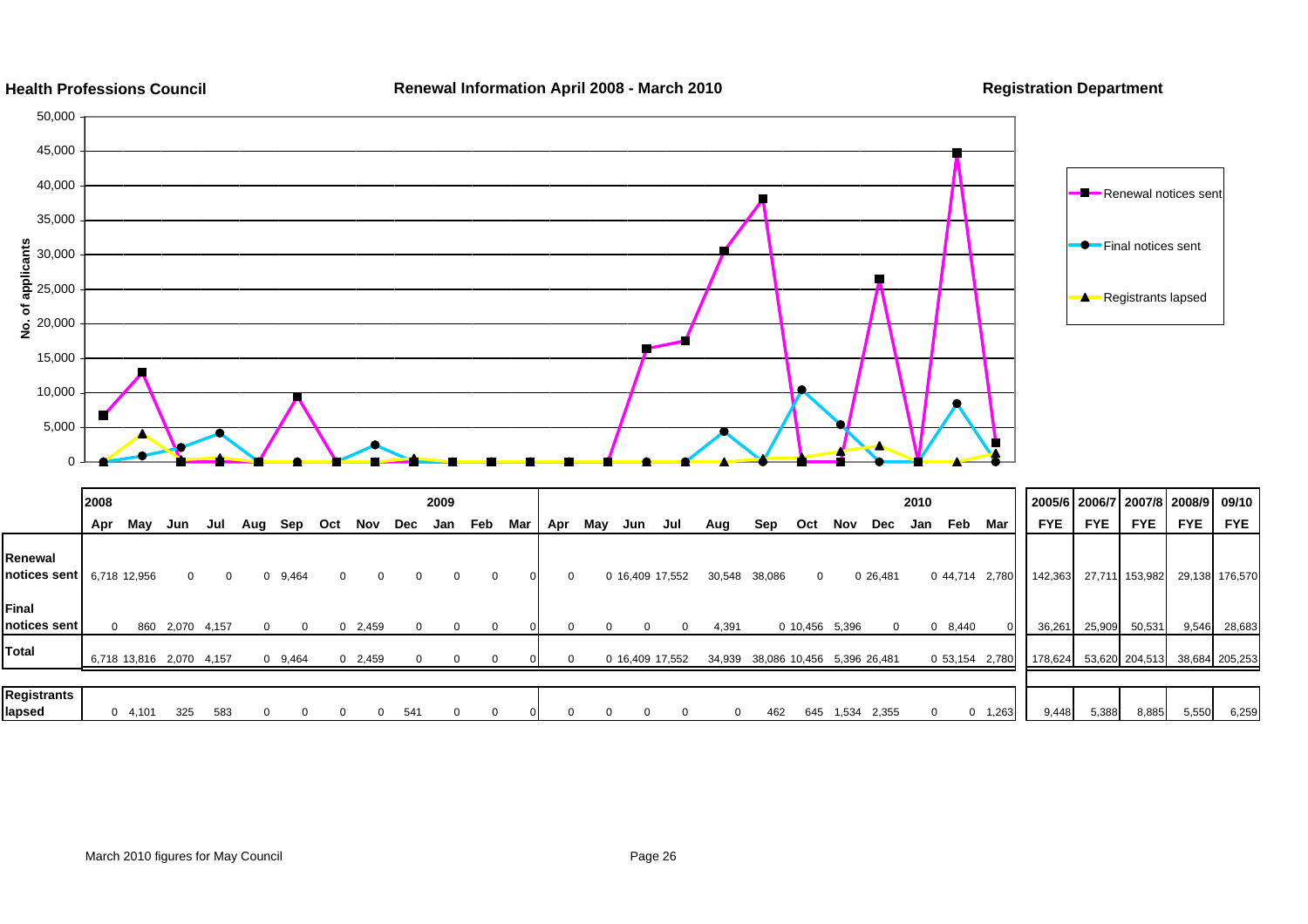![](_page_62_Figure_0.jpeg)

![](_page_62_Figure_3.jpeg)

| Apps         | 2008 |     |     |     |                       |             |       |     |     | 2009 |     |     |     |     |           |                         |                         |     |     |     |            | 2010 |     |           | 2005/6   2006/7   2007/8   2008/9   09/10 |            |                      |               |            |
|--------------|------|-----|-----|-----|-----------------------|-------------|-------|-----|-----|------|-----|-----|-----|-----|-----------|-------------------------|-------------------------|-----|-----|-----|------------|------|-----|-----------|-------------------------------------------|------------|----------------------|---------------|------------|
| Received Apr |      | Mav | Jun | Jul | Aua                   | Sep         | Oct   | Nov | Dec | Jan  | Feb | Mar | Apr | Mav | Jun       | Jul *                   | Aug                     | Sep | Oct | Nov | <b>Dec</b> | Jan  | Feb | Mar       | <b>FYE</b>                                | <b>FYE</b> | <b>FYE</b>           | <b>FYE</b>    | <b>FYE</b> |
| G/pting*     |      |     |     |     |                       |             |       |     |     |      |     |     |     |     |           |                         |                         |     |     |     | 30         | 28   | 12  |           | 2.479                                     | <b>20</b>  |                      |               | 94         |
| Intern       | 213  | 157 | 222 | 157 | 134                   | 205         | 229   | 145 | 122 | 258  | 218 | 230 | 194 | 187 | 216       | 146                     | -233                    | 195 | 146 | 122 | 235        | 209  | 208 | 233       | 4,626                                     | 3,504      | 2,300                | 2,290         | 2.324      |
| UK           | 454  | 484 |     |     | 656 2.320 1.940 1.347 |             | 1.449 | 569 | 350 | 554  | 483 | 593 | 365 | 310 | 790       | 2,140 1,738 1,163 1,444 |                         |     |     | 956 | 713        | 410  | 443 | 7791.     | 9.497                                     | 8,319      | 8,971                | 11,199 11,251 |            |
| <b>Total</b> | 667  | 641 |     |     | 878 2.477 2.074       | 1,552 1,678 |       | 714 | 472 | 812  | 701 | 823 | 559 |     | 497 1,006 | 2.287                   | 1,979 1,363 1,597 1,079 |     |     |     | 978        | 647  |     | 663 1,014 |                                           |            | 16,602 11,843 11,271 | 13,489 13,669 |            |

**NB** The data relates to application forms received, not total fees received.

**\* No grandparenting applications until practitioner psychologists section of register opened 1st July 2009**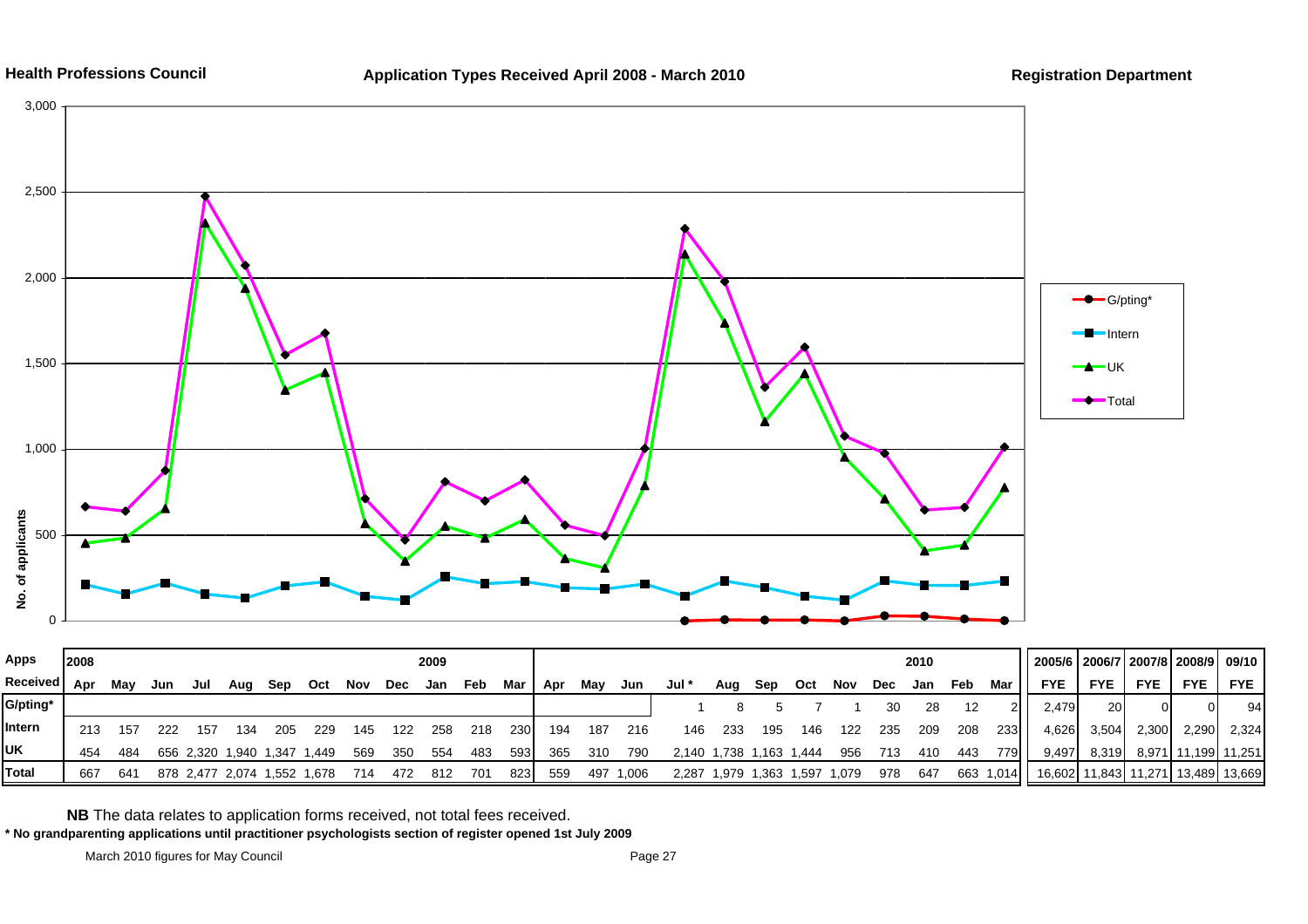![](_page_63_Figure_0.jpeg)

**\* No grandparenting registrations until practitioner psychologists section of register opened 1st July 2009**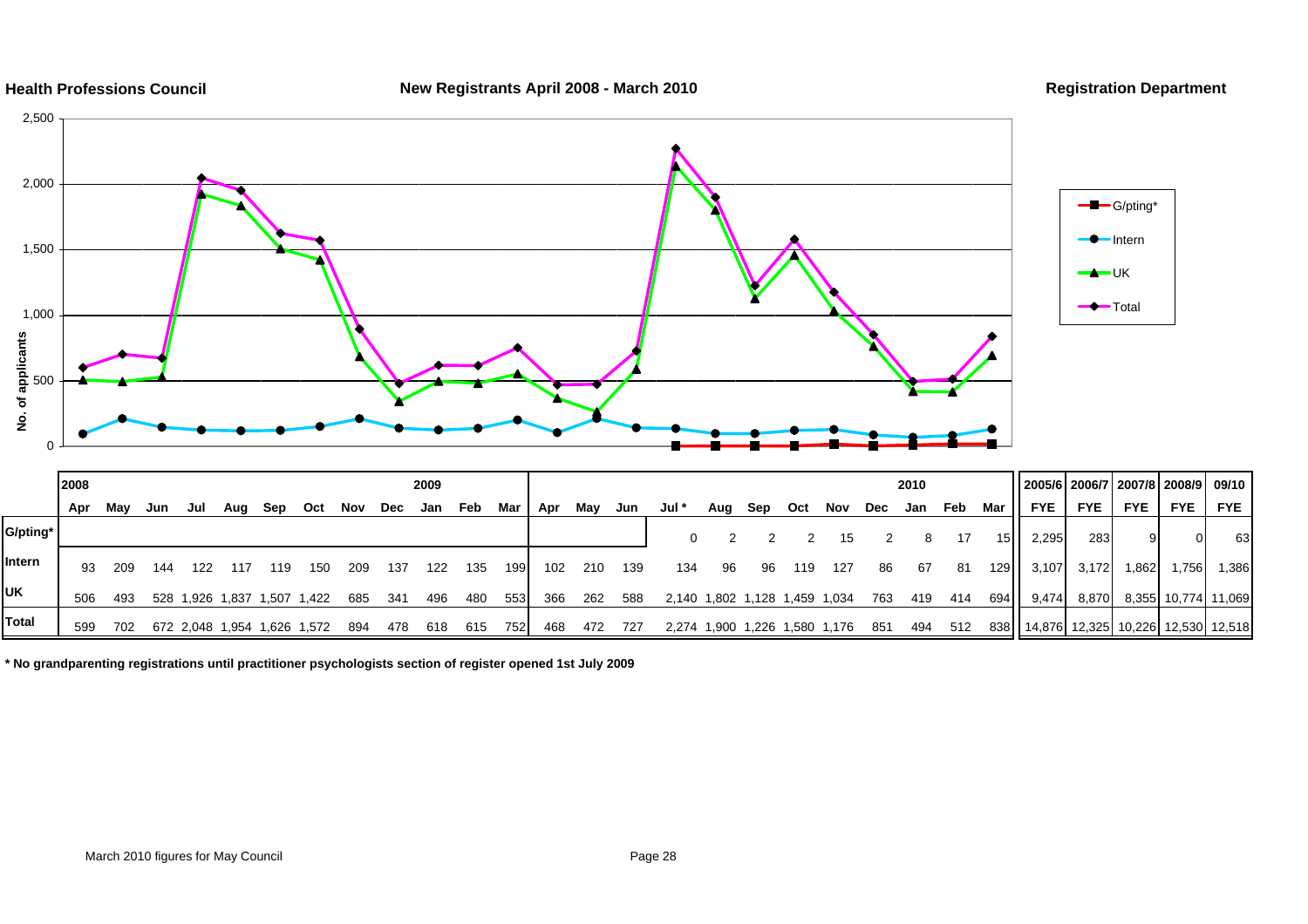![](_page_64_Figure_0.jpeg)

#### **Health Professions Council Registration Telephone Information April 2008 - March 2010 Registration Department**

![](_page_64_Figure_2.jpeg)

|                       | 2008  |               |       |       |       |       |       |       |            | 2009  |       |       |       |       |       |               |                      |        |        |        |       | 2010  |                     |        |            | 2005/6 2006/7 2007/8 2008/9 09/10 |                |            |               |
|-----------------------|-------|---------------|-------|-------|-------|-------|-------|-------|------------|-------|-------|-------|-------|-------|-------|---------------|----------------------|--------|--------|--------|-------|-------|---------------------|--------|------------|-----------------------------------|----------------|------------|---------------|
|                       | Apr   | Mav           | Jun   | Jul   | Aug   | Sep   | Oct   | Nov   | <b>Dec</b> | Jan   | Feb   | Mar   | Apr   | May   | Jun   | Jul           | Aug                  | Sep    | Oct    | Nov    | Dec   | Jan   | Feb                 | Mar    | <b>FYE</b> | <b>FYE</b>                        | <b>FYE</b>     | <b>FYE</b> | <b>FYE</b>    |
| Intl & GP             |       |               |       |       |       |       |       |       |            |       |       |       |       |       |       |               |                      |        |        |        |       |       |                     |        |            |                                   |                |            |               |
| Intl & GP received    | 1,306 | 1,298         | 999   | 1,078 | 762   | .180  | 1,117 | 971   | 706        | .058  | 1,000 | 1,257 | 1,054 | 1,046 | 1,044 | 999           | .010                 | 1.249  | .240   | 1.148  | 798   | 1,211 | 1,419               | 2,130  | 40,070     | 19,612                            | 14,428         |            | 12,732 14,348 |
| Answered              | 1,068 | 1,046         | 948   | 1,047 | 725   | .018  | 1,010 | 884   | 599        | 979   | 924   | 1,149 | 1,009 | 982   | 1,699 | 981           | 995                  | 197    | 163    | ,052   | 746   | ,157  | 1,321               | 1,883  | 33,467     | 17,896                            | 13,388         |            | 11,397 14,185 |
| Calls answered (%)    | 82    |               | 95    | 97    | 95    | 86    |       |       | 85         | 93    | 92    |       | 96    | 94    | 98    |               | 99                   | 96     | 94     | 92     | 94    | 96    | 93                  | 88     | 84         | 92                                | 93             |            | 95            |
| Adandoned             | 238   | 252           | 51    | 31    | 37    | 162   | 107   | 87    | 107        | 79    | 76    | 108   | 45    | 64    | 23    | 18            | 15                   | 52     | 77     | 96     | 52    | 54    | 98                  | 247    | 6,627      | 1,716                             | 1,040          | 1,335      | 841           |
| Avg answer time (sec) | 15    | 46            | 33    | 26    | 28    | 47    | 54    | 53    | 36         | 40    | 22    | 29    | 24    | 21    | 15    | 18            | 20                   | 34     | 44     | 54     | 42    | 34    | 52                  | 75     | 25         | 14                                |                |            | 36            |
| Avg talk time (min)   | 3.22  | 3.26          | 3.25  | 3.03  | 3.10  | 3.21  | 3.39  | 3.20  | 3.27       | 3.37  | 3.24  | 3.43  | 3.14  | 3.11  | 3.16  | 3.17          | 3.14                 | 3.06   | 3.18   | 3.19   | 3.23  | 3.27  | 3.35                | 3.17   | 2.32       | 2.64                              | 2.79           | 3.25       | 3.18          |
| UK                    |       |               |       |       |       |       |       |       |            |       |       |       |       |       |       |               |                      |        |        |        |       |       |                     |        |            |                                   |                |            |               |
| <b>UK received</b>    |       | 18,235 11,490 | 8.058 | 9.432 | 5.892 | 7.680 | 7.788 | 5.938 | 3.806      | 4,959 | 3,918 | 4,822 | 3,912 | 3.476 | 6,334 |               | 10,658 11,570 15,463 |        | 19.097 | 11.668 | 5,329 |       | 8,034 12,693 11,653 |        | 70,233     |                                   | 72,488 123,967 |            | 92,018 ###### |
| Answered              | 8,322 | 9.297         | 7.765 | 9.001 | 5.662 | 7.517 | 7.596 | 5.796 | 3.780      | 4,902 | 3,889 | 4,766 | 3,896 | 3,457 | 6,308 | 10,478 11,301 |                      | 14,283 | 16.034 | 10.171 | 5,108 |       | 7,789 11,951        | 10,797 |            | 50,518 67,493 91,923              |                |            | 78,293 ###### |
| Calls answered (%)    | 46    |               | 96    | 95    | 96    | 98    | 98    | 98    | 99         | 99    | 99    | 99    | 99    | 99    | 99    | 99            |                      | 92     | 84     | 87     | 96    | 97    | 94                  | 931    | 70         | 93                                | 79             |            | 95            |
| Adandoned             | 9,913 | 2,193         | 293   | 431   | 230   | 163   | 192   | 142   | 26         | 57    | 29    | 56    | 16    | 19    | 26    | 180           | 269                  | .180   | 3,063  | 1,497  | 221   | 245   | 742                 | 856    | 10,719     | 6,335                             | 32,034         | 13,725     | 8,314         |
| Avg answer time (sec) | 520   | 179           | 52    | 70    | 57    | 18    | 28    | 25    |            | 21    | 15    |       | 14    | 14    |       |               | 26                   | 61     | 118    | 137    | 35    | 32    | 48                  | 60     | 64         | 45                                | 102            |            | 48            |
| Avg talk time (min)   | 3.28  | 3.16          | 2.47  | 2.34  | 2.52  | 2.42  | 2,40  | 2.40  | 2.50       | 2.39  | 2.41  | 2.48  | 2.43  | 2.49  | 2.25  | 2.18          | 2.26                 | 2.27   | 2.35   | 2.48   | 2.43  | 2.37  | 2.41                | 2.53   | 1.78       | 2.16                              | 2.65           | 2.58       | 2.37          |

March 2010 figures for May Council **Page 29** Page 29